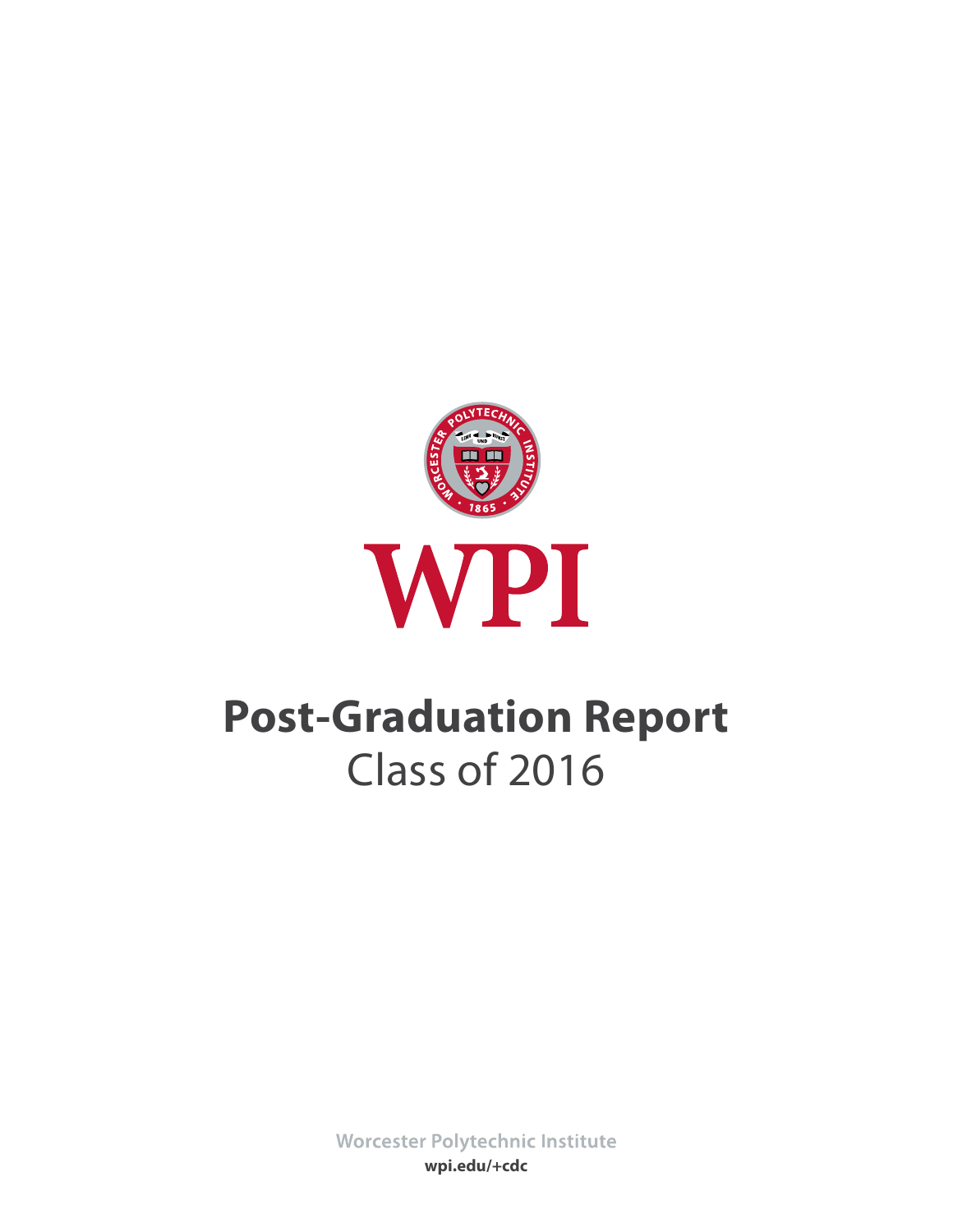# **Executive Summary**

## **Post-Graduation Report for the Class of 2016**

The Career Development Center (CDC) is pleased to present the WPI Post-Graduation Report for the Class of 2016 including all degree levels (bachelor's, master's, and PhD) following standards set by the National Association of Colleges and Employers (NACE). For details on data collection and reporting, see the Methodology section of this report. Highlights of this report and other indicators of CDC activities and success of WPI graduates are outlined here:

## **Knowledge Rate**

"First-Destination" career information was collected from 91.8% of all graduates for the class of 2016 (all degree levels). For **bachelor's degree graduates the knowledge rate was 94.3%**, considerably higher than the national average of 80.2% among four-year, private, non-profit colleges and universities (see NACE).

## **Success Rate**

For all degree levels combined the success rate increased by one percentage point over the previous year to 92.7%, and the **success rate for bachelor's degree graduates increased by two percentage points to 90.6%**. The success rate is the proportion of graduates employed, in graduate school, serving in the military or volunteer service for whom career information was collected excluding those "Not Seeking".

## **Average Starting Salary**

The **average starting salary for bachelor's degree graduates increased slightly over last year to \$66,977, this represents a 10% increase over the past three years**. Typically only about one-third of employed graduates report salary information, these data are confidential and used only in aggregate to produce this report.

## **Princeton Review**

For academic year 2015-2016, **Princeton Review ranked WPI #10 nationally for "Best Career Placement"**, #14 for "Best Career Services" and #19 for "Top Internship Opportunities".

## **Payscale.com**

Based on its own data collection independent of this report, Payscale.com **ranked WPI 16th nationally for early career salary** and 26th for educational ROI.

## **Student Satisfaction**

82% of undergraduate students and 45% of graduate students interacted with the CDC last academic year. **Student satisfaction with CDC services consistently exceeds the national average** (see annual Universum survey, 2014-2016).

## **Employer Engagement**

Last year **440 different companies recruited on-campus** (career fairs, information sessions, and on-campus interviews) at WPI, and 95% of employers attending WPI career fairs rated them "above average" or "excellent".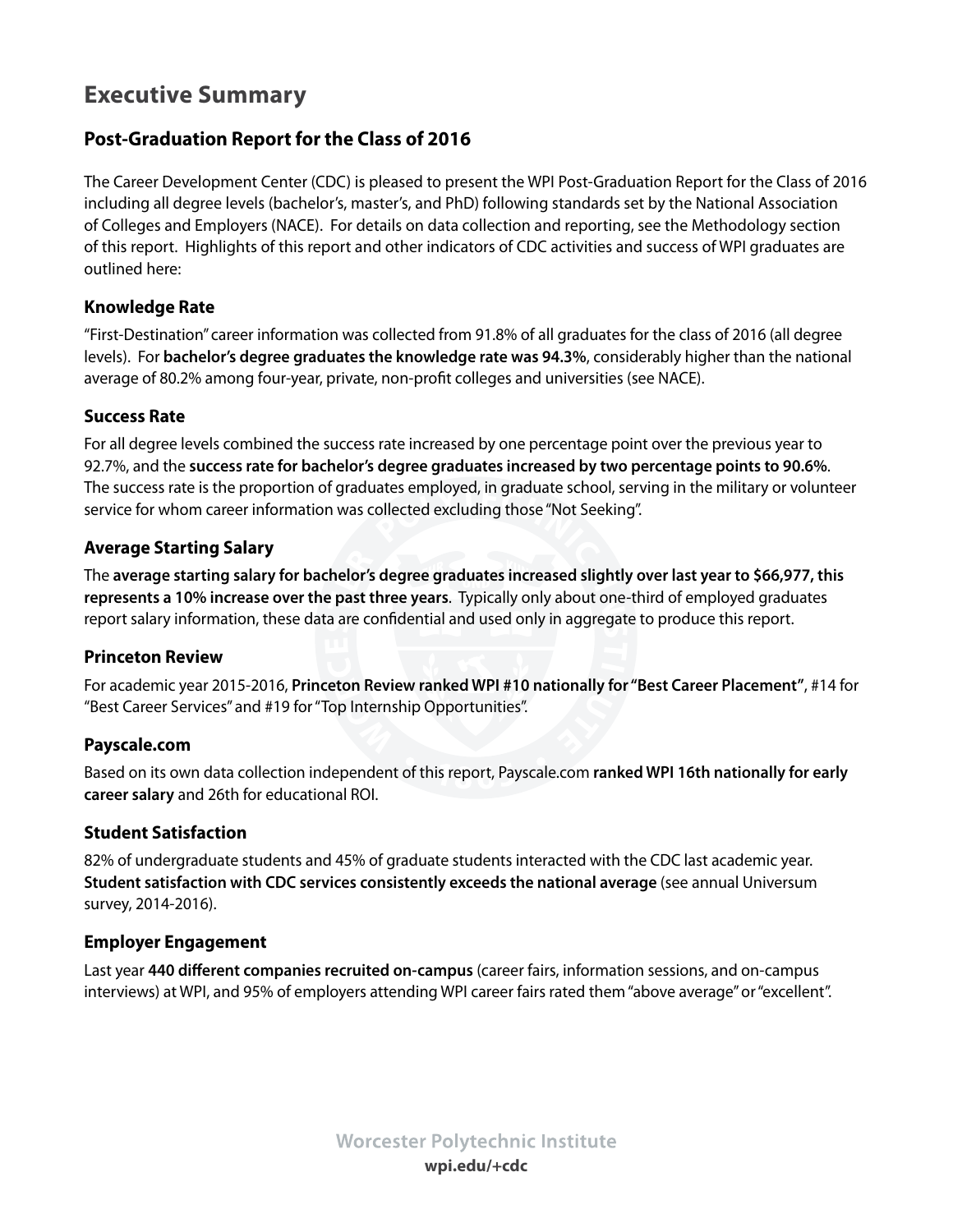# <span id="page-2-0"></span>**Table of Contents**

**[Summary Results](#page-3-0)** [Actuarial Mathematics](#page-4-0) [Aerospace Engineering](#page-5-0) [Applied Mathematics](#page-6-0) [Applied Statistics](#page-7-0) [Architectural Engineering](#page-8-0) **[Biochemistry](#page-9-0)** [Bioinformatics & Computational Biology](#page-10-0) [Biology & Biotechnology](#page-11-0)  [Biomedical Engineering](#page-12-0) [Chemical Engineering](#page-13-0) **[Chemistry](#page-14-0)** [Civil Engineering](#page-15-0) [Computer Science](#page-16-0) [Construction Project Management](#page-17-0) [Data Science](#page-18-0) [Economic Science](#page-19-0) [Electrical & Computer Engineering](#page-20-0) [Environmental & Sustainability Studies](#page-21-0) [Environmental Engineering](#page-22-0) [Financial Mathematics](#page-23-0) [Fire Protection Engineering](#page-24-0) [Humanities & Arts](#page-25-0) [Industrial Engineering](#page-26-0) [Industrial Mathematics](#page-27-0) [Information Technology](#page-28-0) [Interactive Media & Game Development](#page-29-0) [Interdisciplinary](#page-30-0)

[International](#page-31-0) & Global Studies [Learning Sciences & Technology](#page-32-0) **[Management](#page-33-0)** [Management Engineering](#page-34-0) [Management Information Systems](#page-35-0) [Manufacturing Engineering](#page-36-0) [Marketing & Technological Innovation](#page-37-0) [Materials Process Engineering](#page-38-0) [Materials Science and Engineering](#page-39-0) [Mathematics for Educators](#page-40-0) [Mathematical Sciences](#page-41-0) [MBA](#page-42-0) [Mechanical Engineering](#page-43-0) [Operations, Design, & Leadership](#page-44-0) **[Physics](#page-45-0)** [Physics for Educators](#page-46-0) [Power Systems Engineering](#page-47-0) [Power Systems Management](#page-48-0) [Professional Writing](#page-49-0) [Psychological Science](#page-50-0) [Robotics Engineering](#page-51-0) [Society, Technology & Policy](#page-52-0) **[System Dynamics](#page-53-0)** [Systems Engineering](#page-54-0) **[Employers](#page-55-0)** [Graduate Schools](#page-61-0) [Methodology](#page-62-0)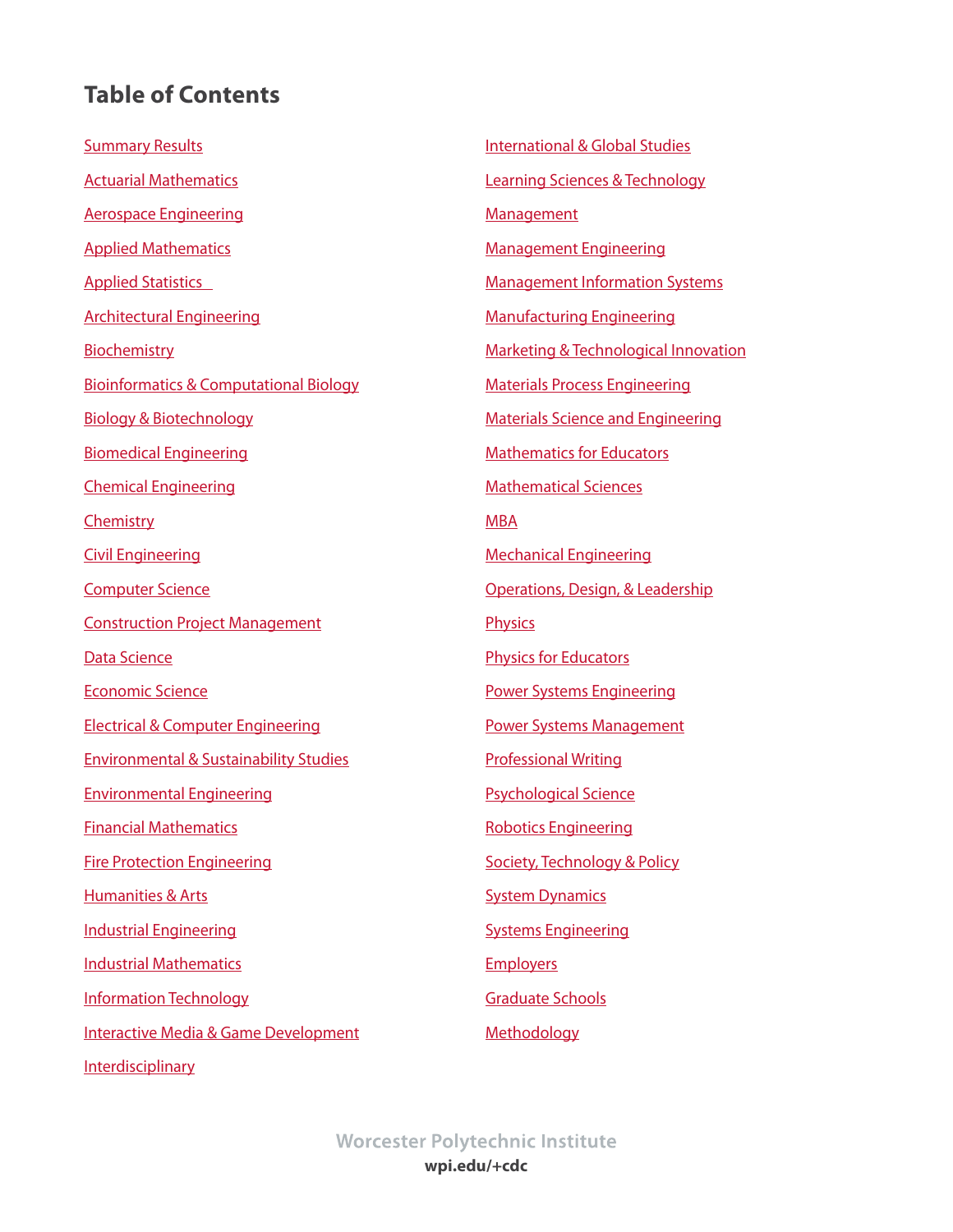| <b>2016 Post Graduation Report: Summary Results</b> |  |  |
|-----------------------------------------------------|--|--|
|-----------------------------------------------------|--|--|

<span id="page-3-0"></span>

| <b>Post-Graduation Activity</b>    | <b>Bachelor's</b> | <b>Master's</b> | PhD       | All Degree Levels |
|------------------------------------|-------------------|-----------------|-----------|-------------------|
| Employed                           | 594               | 525             | 32        | 1151              |
| <b>Graduate School</b>             | 158               | 60              |           | 219               |
| Military                           | 13                | $\overline{4}$  | $\Omega$  | 17                |
| <b>Volunteer Service</b>           | 3                 | 3               | $\Omega$  | 6                 |
| <b>Success Rate</b>                | 90.6%             | 95.3%           | 97.1%     | 92.7%             |
| Seeking Employment                 | 73                | 28              |           | 102               |
| Planning to Attend Graduate School | $\overline{7}$    |                 | $\Omega$  | 8                 |
| Not Seeking                        | 6                 | $\mathcal{P}$   | $\Omega$  | 8                 |
| Unknown                            | 52                | 82              |           | 135               |
| <b>Total Graduates</b>             | 906               | 705             | 35        | 1646              |
| <b>Knowledge Rate</b>              | 94.3%             | 88.4%           | 97.1%     | 91.8%             |
| <b>Average Salary 2016</b>         | \$66,977          | \$83,208        | \$81,000* |                   |

\* Salary reflects a range of employment settings including industry, academia, government, and non-profit organizations, salaries can vary widely across sectors of the economy.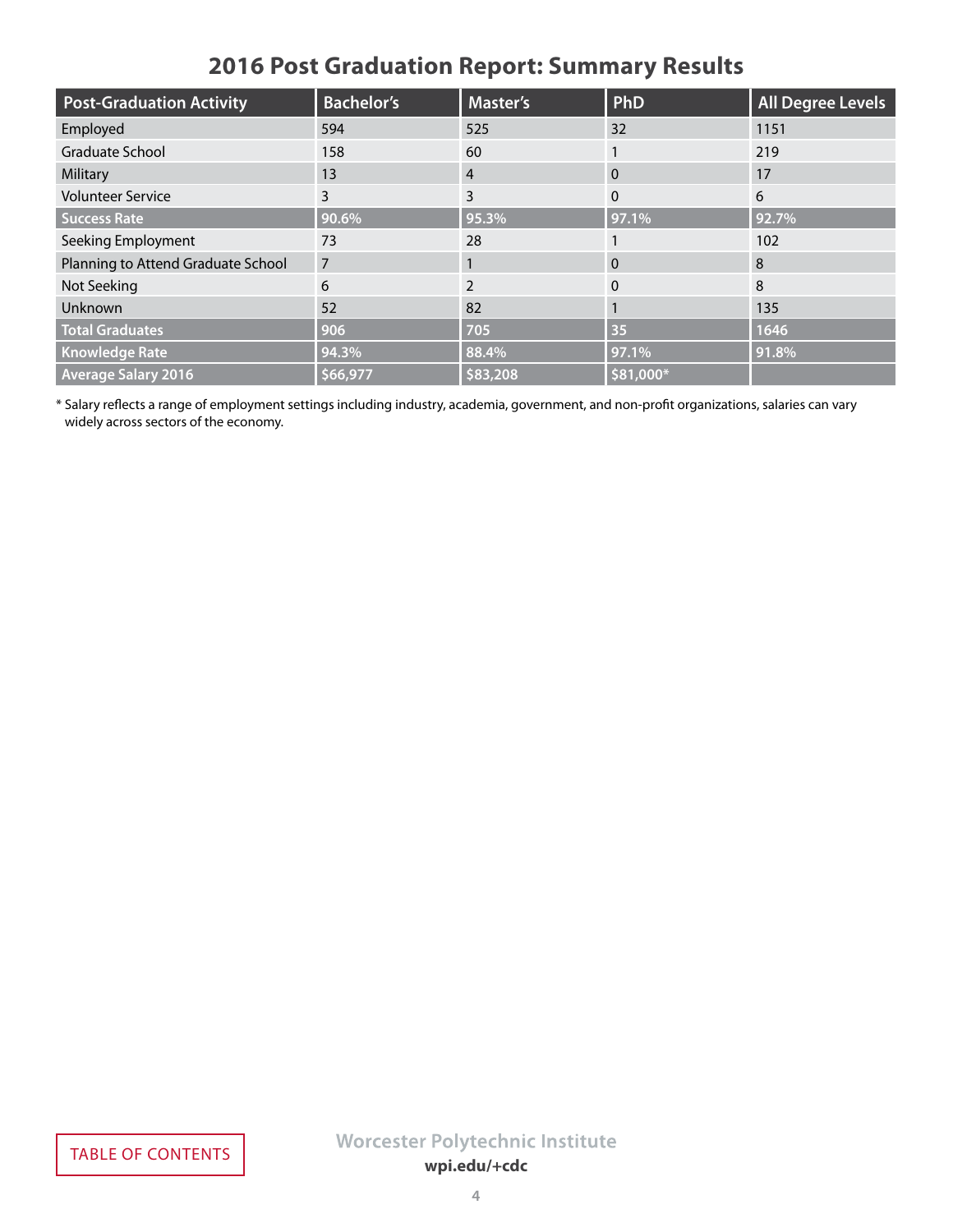## **2016 Post Graduation Report: Actuarial Mathematics**

<span id="page-4-0"></span>

| <b>Post-Graduation Activity</b> | <b>Bachelor's</b> | <b>Master's</b> | PhD       | <b>All Degree Levels</b> |
|---------------------------------|-------------------|-----------------|-----------|--------------------------|
| Employed                        | 10                | <b>NA</b>       | <b>NA</b> | 10                       |
| <b>Graduate School</b>          | 2                 | <b>NA</b>       | <b>NA</b> | 2                        |
| Military                        | $\Omega$          | <b>NA</b>       | <b>NA</b> | $\Omega$                 |
| <b>Success Rate</b>             | 85.7%             | <b>NA</b>       | <b>NA</b> | 80.0%                    |
| Seeking Employment              | 2                 | <b>NA</b>       | <b>NA</b> | $\mathcal{P}$            |
| Not Seeking                     |                   | <b>NA</b>       | <b>NA</b> |                          |
| Unknown                         | $\mathbf{0}$      | <b>NA</b>       | <b>NA</b> | $\Omega$                 |
| <b>Total Graduates</b>          | 15                | <b>NA</b>       | <b>NA</b> | <b>15</b>                |
| <b>Knowledge Rate</b>           | 100.0%            | <b>NA</b>       | <b>NA</b> | 100.0%                   |
| <b>Average Salary 2016</b>      | \$62,648          | <b>NA</b>       | <b>NA</b> |                          |

## **Employers**

## **Double Majors** Computer Science

### **Graduate Schools**

Boston University New York University WPI

Aetna Liberty Mutual Insurance MassMutual Financial Group October Three Consulting Star Dumpling Sun Life Financial The Hanover Insurance Group **Travelers** Tufts Health Plan Unum

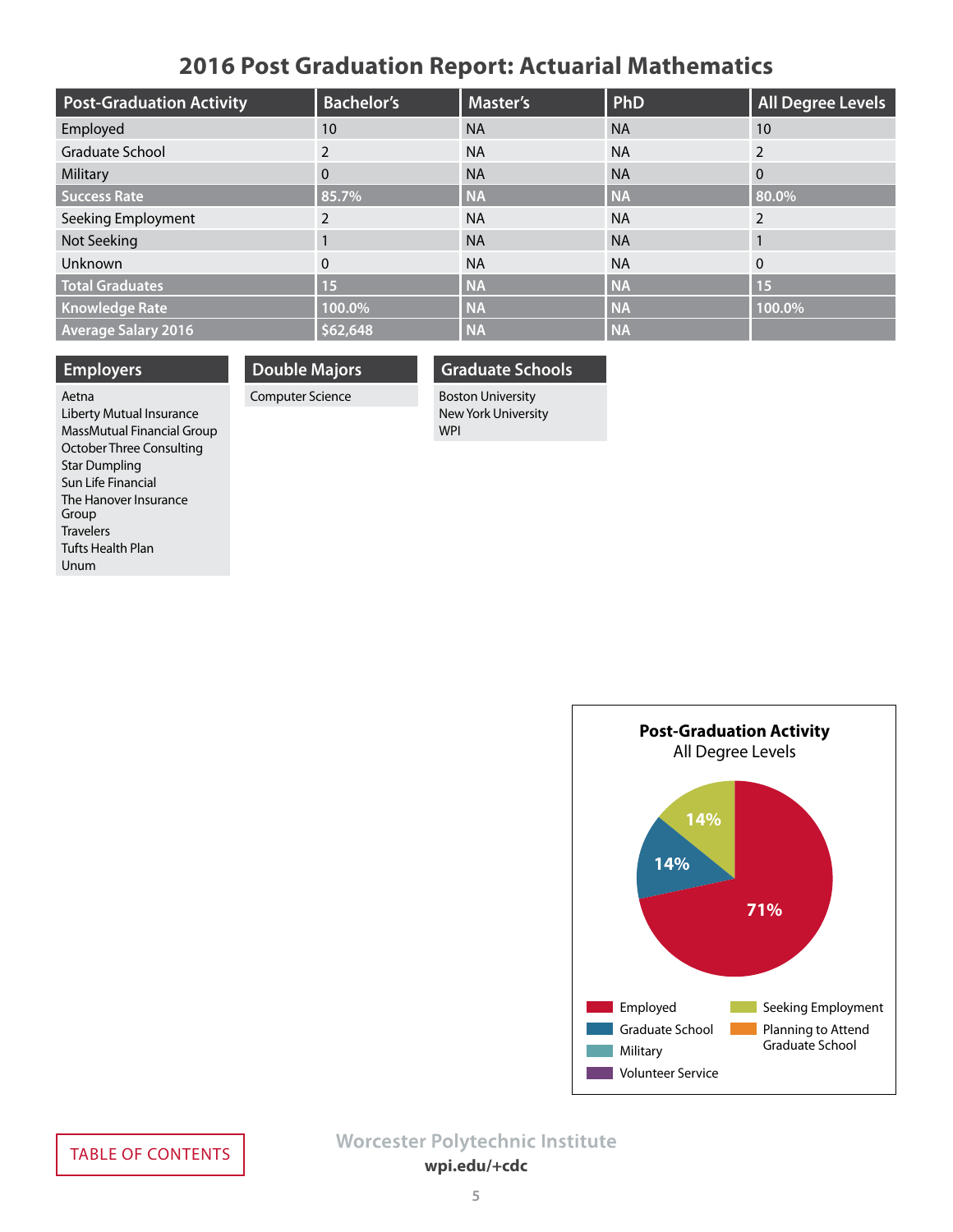## **2016 Post Graduation Report: Aerospace Engineering**

<span id="page-5-0"></span>

| <b>Post-Graduation Activity</b> | <b>Bachelor's</b> | <b>Master's</b> | PhD       | <b>All Degree Levels</b> |
|---------------------------------|-------------------|-----------------|-----------|--------------------------|
| Employed                        | 15                |                 | 0         | 16                       |
| Graduate School                 | 8                 |                 | $\Omega$  | 8                        |
| Military                        |                   |                 | $\Omega$  |                          |
| <b>Success Rate</b>             | 85.7%             | 50.0%           | $0.0\%$   | 80.6%                    |
| Seeking Employment              | 4                 |                 |           | 6                        |
| <b>Unknown</b>                  |                   |                 | 0         |                          |
| <b>Total Graduates</b>          | 29                |                 |           | 33                       |
| <b>Knowledge Rate</b>           | 96.6%             | 66.7%           | 100.0%    | 93.9%                    |
| <b>Average Salary 2016</b>      | \$58,986          | <b>NA</b>       | <b>NA</b> |                          |

**Employers**

**Double Majors** NA

### **Graduate Schools**

Technologies Company Aras Corporation Belcan Corporation Hooke Lab Kamatics Corporation MIT Lincoln Lab Northrop Grumman Raytheon Company United Launch Alliance United Technologies Corporation (UTC) United Technologies Company, Aerospace Systems United Technologies Company, Pratt & Whitney U.S. Air Force Wilcox Industries

Georgia Institute of **Technology** WPI

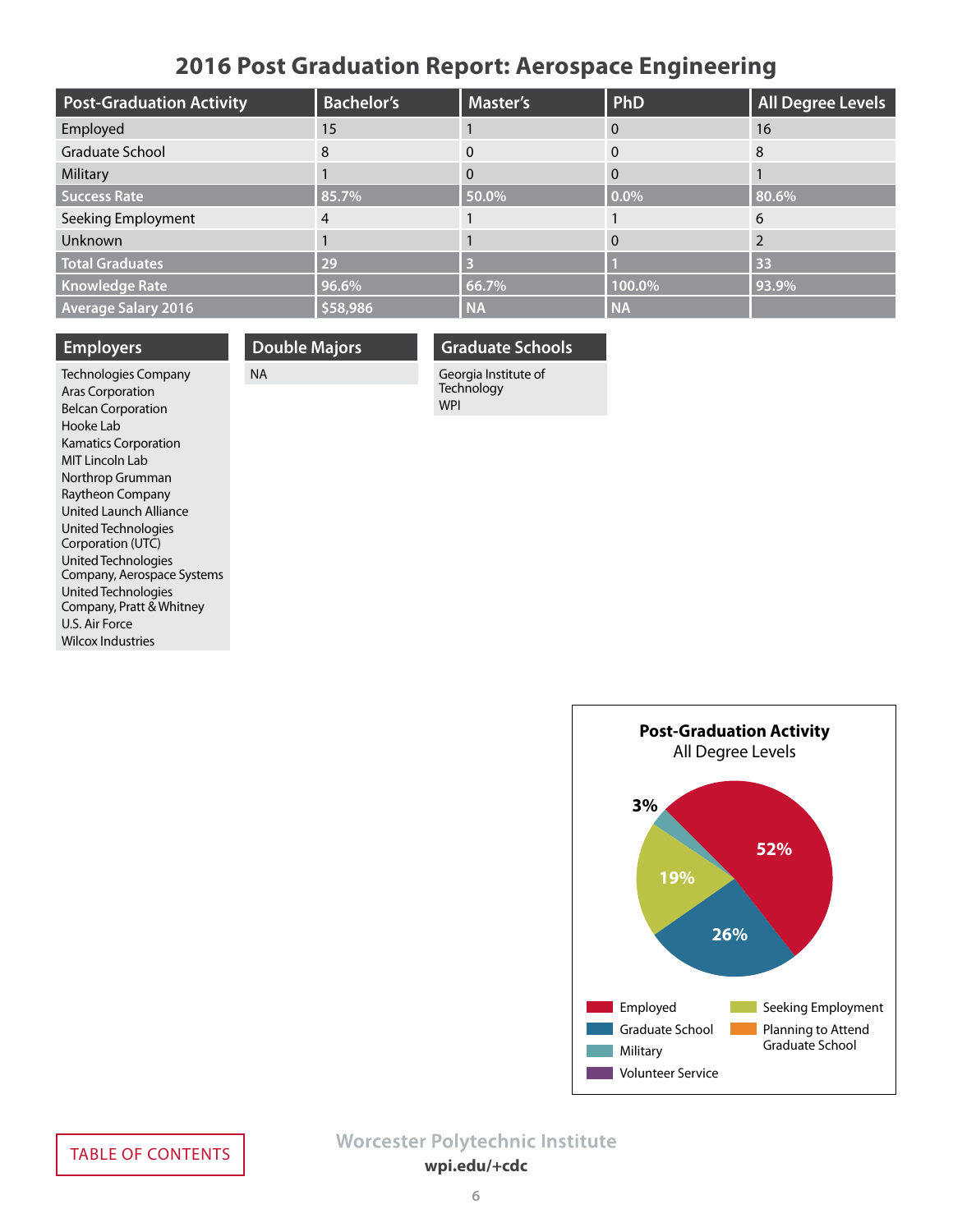# **2016 Post Graduation Report: Applied Mathematics**

<span id="page-6-0"></span>

| <b>Post-Graduation Activity</b> | <b>Bachelor's</b> | <b>Master's</b> | PhD       | <b>All Degree Levels</b> |
|---------------------------------|-------------------|-----------------|-----------|--------------------------|
| Employed                        | <b>NA</b>         |                 | <b>NA</b> |                          |
| Graduate School                 | <b>NA</b>         |                 | <b>NA</b> |                          |
| Military                        | <b>NA</b>         | 0               | <b>NA</b> | $\Omega$                 |
| <b>Success Rate</b>             | <b>NA</b>         | 100.0%          | <b>NA</b> | 100.0%                   |
| Seeking Employment              | <b>NA</b>         |                 | <b>NA</b> | $\Omega$                 |
| Unknown                         | <b>NA</b>         |                 | <b>NA</b> |                          |
| <b>Total Graduates</b>          | <b>NA</b>         |                 | <b>NA</b> | $\overline{A}$           |
| <b>Knowledge Rate</b>           | <b>NA</b>         | 75.0%           | <b>NA</b> | 75.0%                    |
| <b>Average Salary 2016</b>      | <b>NA</b>         | \$74,500        | <b>NA</b> |                          |

**Employers** Cimpress

Udacity, Inc.

NA

**Double Majors**

**Graduate Schools**

University of Pittsburgh

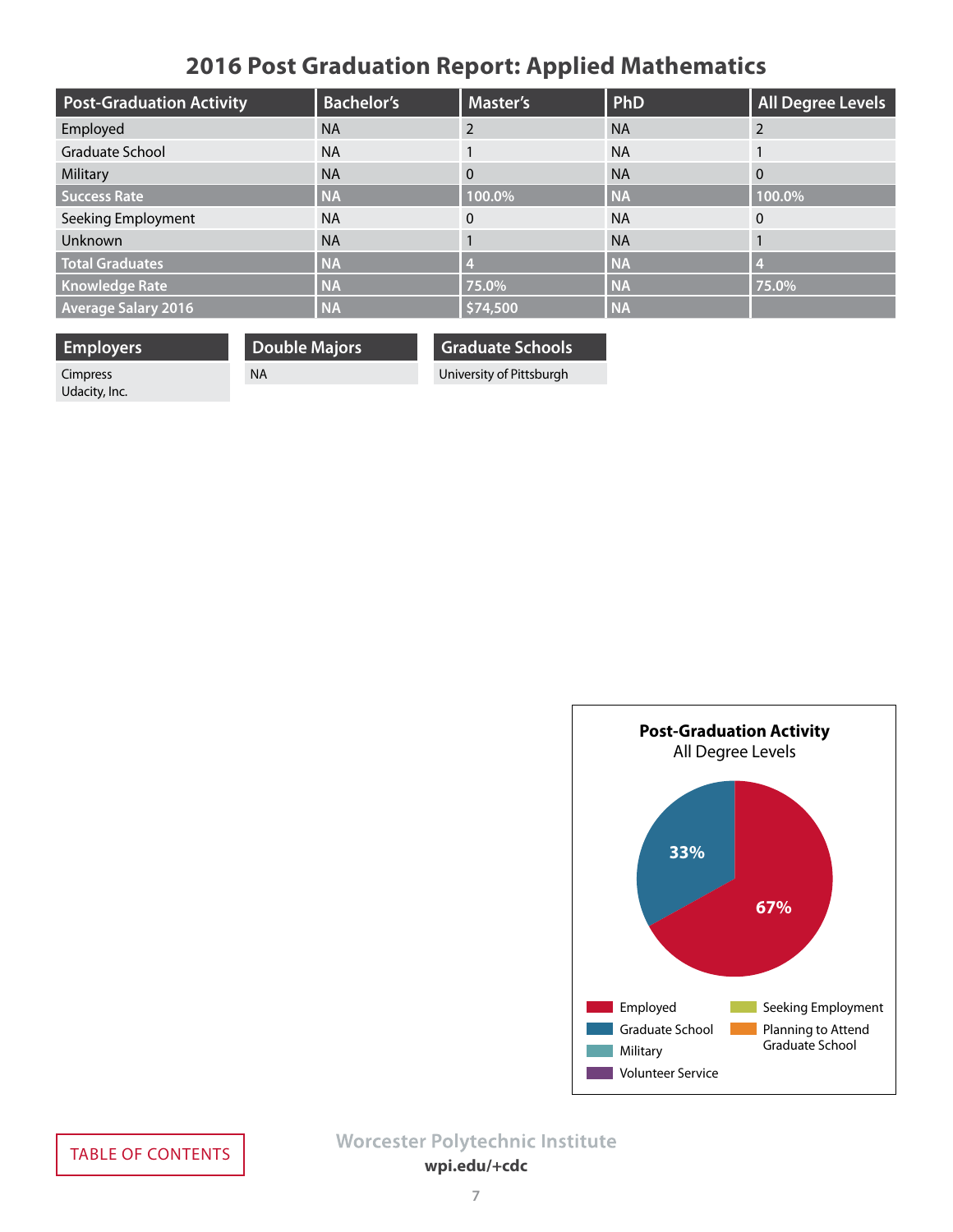# **2016 Post Graduation Report: Applied Statistics**

<span id="page-7-0"></span>

| <b>Post-Graduation Activity</b> | <b>Bachelor's</b> | <b>Master's</b> | PhD       | <b>All Degree Levels</b> |
|---------------------------------|-------------------|-----------------|-----------|--------------------------|
| Employed                        | <b>NA</b>         |                 | <b>NA</b> | $\mathcal{P}$            |
| <b>Graduate School</b>          | <b>NA</b>         | 2               | <b>NA</b> | $\overline{2}$           |
| Military                        | <b>NA</b>         | $\mathbf{0}$    | <b>NA</b> | $\Omega$                 |
| <b>Volunteer Service</b>        | <b>NA</b>         |                 | <b>NA</b> |                          |
| <b>Success Rate</b>             | <b>NA</b>         | 100.0%          | <b>NA</b> | 100.0%                   |
| Seeking Employment              | <b>NA</b>         | $\Omega$        | <b>NA</b> | $\Omega$                 |
| Unknown                         | <b>NA</b>         | $\Omega$        | <b>NA</b> | $\mathbf{0}$             |
| <b>Total Graduates</b>          | <b>NA</b>         | B               | <b>NA</b> | -5                       |
| <b>Knowledge Rate</b>           | <b>NA</b>         | 100.0%          | <b>NA</b> | 100.0%                   |
| <b>Average Salary 2016</b>      | <b>NA</b>         | <b>NA</b>       | <b>NA</b> |                          |

| <b>Employers</b> | <b>Double Majors</b> | <b>Graduate Schools</b> |
|------------------|----------------------|-------------------------|
| GEX              | NA                   | <b>WPI</b>              |

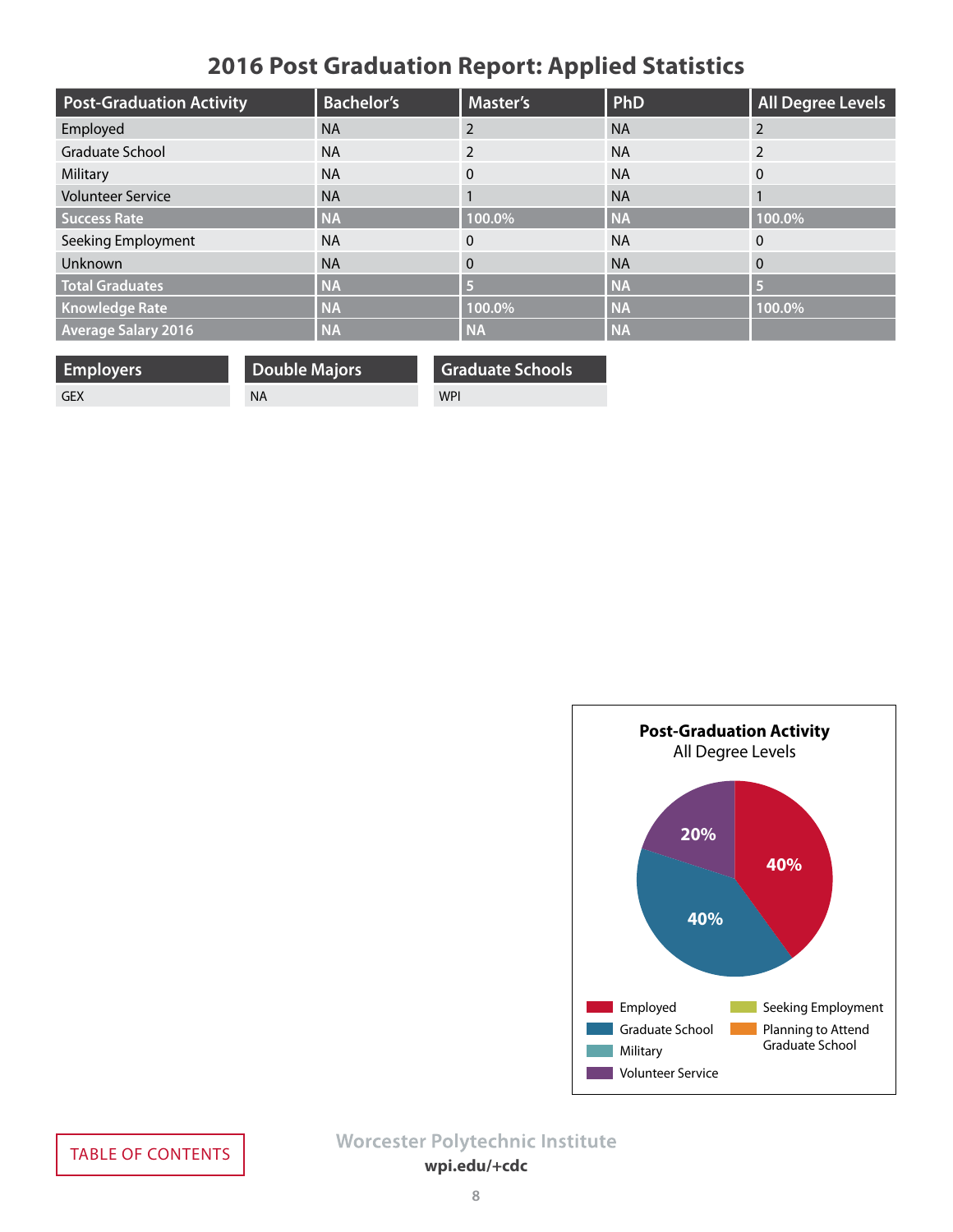## **2016 Post Graduation Report: Architectual Engineering**

<span id="page-8-0"></span>

| <b>Post-Graduation Activity</b> | <b>Bachelor's</b> | <b>Master's</b> | PhD       | All Degree Levels |
|---------------------------------|-------------------|-----------------|-----------|-------------------|
| Employed                        | 13                | <b>NA</b>       | <b>NA</b> | 13                |
| Graduate School                 | 4                 | <b>NA</b>       | <b>NA</b> | $\overline{4}$    |
| Military                        | $\Omega$          | <b>NA</b>       | <b>NA</b> | $\overline{0}$    |
| <b>Success Rate</b>             | 100.0%            | <b>NA</b>       | <b>NA</b> | 100.0%            |
| Seeking Employment              | $\Omega$          | <b>NA</b>       | <b>NA</b> | $\overline{0}$    |
| Unknown                         | $\Omega$          | <b>NA</b>       | <b>NA</b> | $\overline{0}$    |
| <b>Total Graduates</b>          | 17                | <b>NA</b>       | <b>NA</b> | 17                |
| <b>Knowledge Rate</b>           | 100.0%            | <b>NA</b>       | <b>NA</b> | 100.0%            |
| <b>Average Salary 2016</b>      | \$57,500          | <b>NA</b>       | <b>NA</b> |                   |

### **Employers**

### **Double Majors**

Humanities & Arts Mechanical Engineering **Graduate Schools**

Northeastern University Stanford University University of Colorado - Boulder WPI

Affiliated Engineers, Inc. Choo and Company Dimeo Construction General Electric JENSEN HUGHES LeMessurier Consultants Nick Tsapatsaris & Associates PES Structural Engineers Reveal Design Group RJ Kenney and Associates Simpson Gumpertz & Heger WB Engineering Consulting

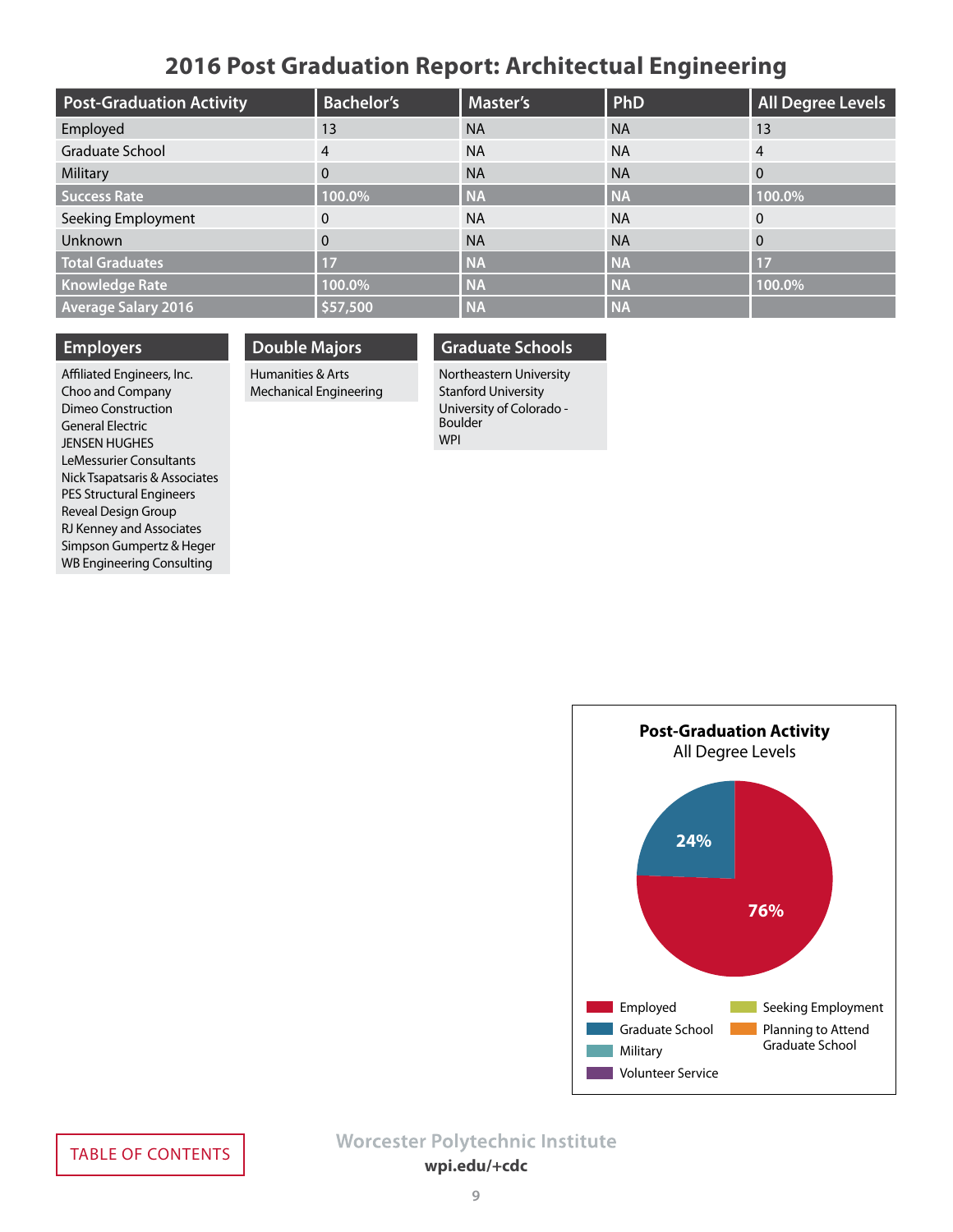## **2016 Post Graduation Report: Biochemistry**

<span id="page-9-0"></span>

| <b>Post-Graduation Activity</b> | <b>Bachelor's</b> | <b>Master's</b> | PhD       | <b>All Degree Levels</b> |
|---------------------------------|-------------------|-----------------|-----------|--------------------------|
| Employed                        | 10                |                 |           | 12                       |
| Graduate School                 | 10                | $\Omega$        |           | 11                       |
| Military                        | 0                 | $\Omega$        | 0         | $\Omega$                 |
| <b>Success Rate</b>             | 80.0%             | <b>NA</b>       | 100.0%    | 82.1%                    |
| Seeking Employment              |                   |                 | 0         |                          |
| Unknown                         |                   |                 | $\Omega$  |                          |
| <b>Total Graduates</b>          | 27                |                 |           | 30                       |
| <b>Knowledge Rate</b>           | 92.6%             | <b>NA</b>       | 100.0%    | 93.3%                    |
| <b>Average Salary 2016</b>      | \$34,667          | <b>NA</b>       | <b>NA</b> |                          |

### **Employers**

Joslin Diabetes Center Momenta Pharmaceuticals Parexel Partners Pharmacy Phosphorex Scribe America Taconic Biosciences The Jackson Laboratory University Orthopedics Washington University School of Medicine

## **Double Majors**

Biology & Biotechnology International & Global Studies Physics

### **Graduate Schools**

Brandeis University Louisiana State University Montana State University Tufts University University of Massachusetts - Amherst University of New Hampshire School of Law University of Wisconsin WPI

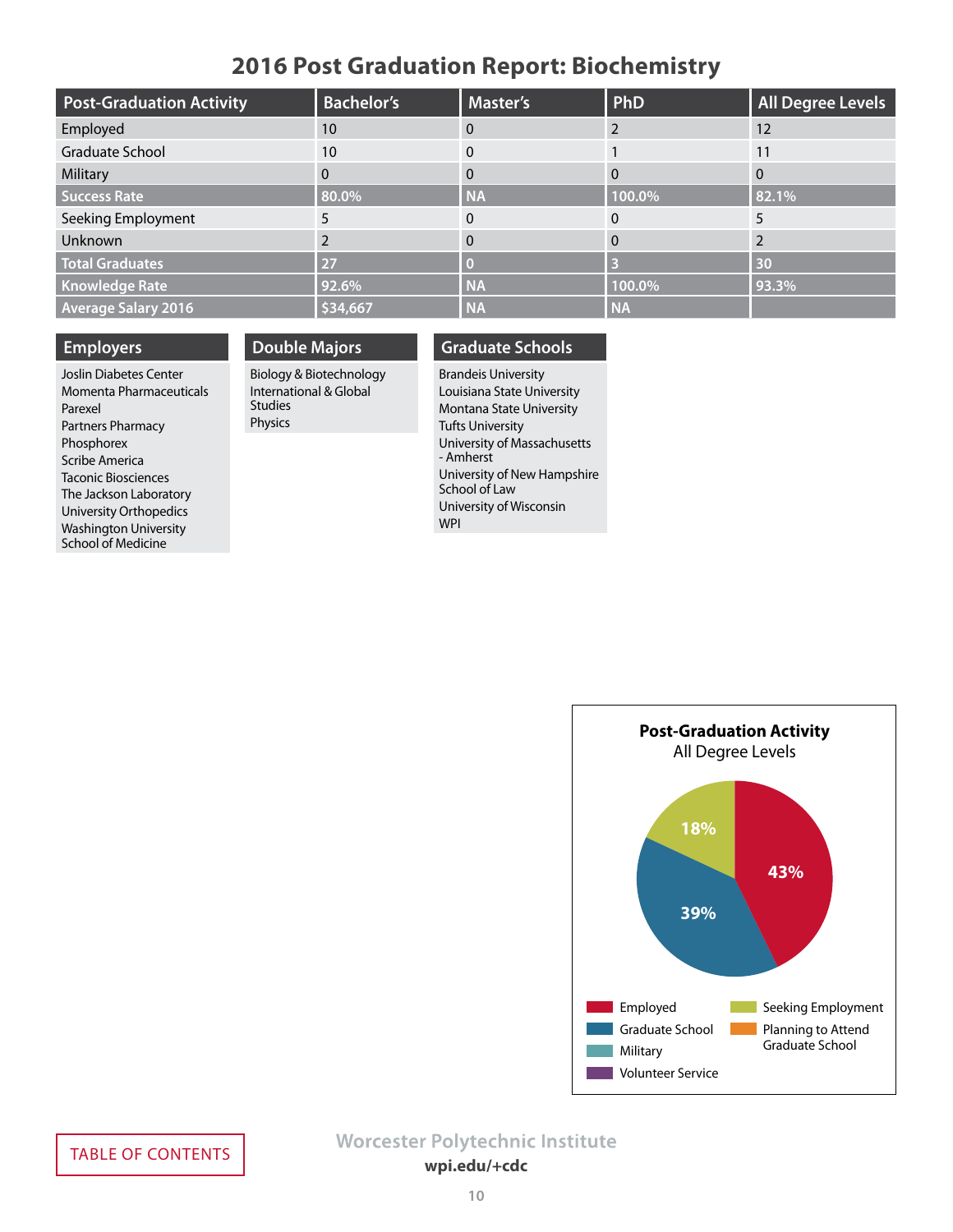# <span id="page-10-0"></span>**2016 Post Graduation Report: Bioinformatics & Computational Biology**

| <b>Post-Graduation Activity</b> | <b>Bachelor's</b> | <b>Master's</b> | PhD       | <b>All Degree Levels</b> |
|---------------------------------|-------------------|-----------------|-----------|--------------------------|
| Employed                        |                   |                 | <b>NA</b> | $\overline{4}$           |
| Graduate School                 |                   |                 | <b>NA</b> |                          |
| Military                        | $\Omega$          | 0               | <b>NA</b> | $\Omega$                 |
| <b>Success Rate</b>             | 100.0%            | 100.0%          | <b>NA</b> | 100.0%                   |
| Seeking Employment              | $\Omega$          | $\Omega$        | <b>NA</b> | $\Omega$                 |
| Unknown                         | $\Omega$          | 0               | <b>NA</b> | $\Omega$                 |
| <b>Total Graduates</b>          |                   |                 | <b>NA</b> | -6                       |
| <b>Knowledge Rate</b>           | 100.0%            | 100.0%          | <b>NA</b> | 100.0%                   |
| <b>Average Salary 2016</b>      | <b>NA</b>         | <b>NA</b>       | <b>NA</b> |                          |

### **Employers**

**Double Majors** Biology & Biotechnology **Graduate Schools**

WPI

Foundation Medical Intersystems Moderna Theraputics U.S. Department of Defense

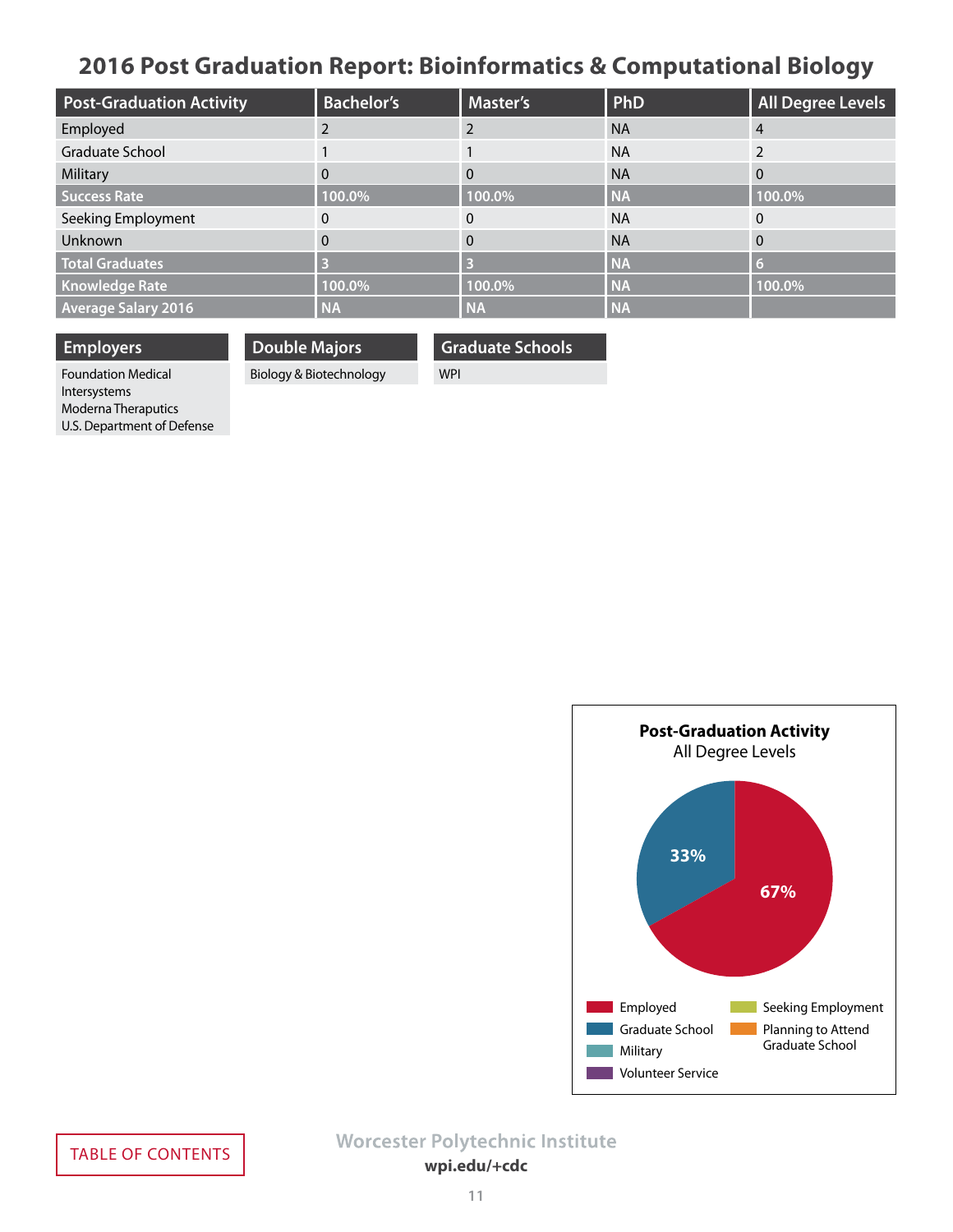## **2016 Post Graduation Report: Biology & Biotechnology**

<span id="page-11-0"></span>

| <b>Post-Graduation Activity</b> | <b>Bachelor's</b> | <b>Master's</b> | PhD       | <b>All Degree Levels</b> |
|---------------------------------|-------------------|-----------------|-----------|--------------------------|
| Employed                        | 23                |                 |           | 25                       |
| Graduate School                 |                   |                 | $\Omega$  | 8                        |
| Military                        | 0                 |                 | 0         | $\Omega$                 |
| Success Rate                    | 85.7%             | 100.0%          | 100.0%    | 86.8%                    |
| Seeking Employment              |                   |                 |           |                          |
| Unknown                         | $\overline{4}$    |                 | $\Omega$  | $\overline{4}$           |
| <b>Total Graduates</b>          | 39                |                 |           | 42                       |
| <b>Knowledge Rate</b>           | 89.7%             | 100.0%          | 100.0%    | 90.5%                    |
| <b>Average Salary 2016</b>      | \$46,884          | <b>NA</b>       | <b>NA</b> |                          |

### **Employers**

AbbVie Agilux Laboratories Azzur Consulting Biotest Pharmaceuticals Connecticut Science Center DPS Engineering Exploration Summer Programs Health Effects Institute Intersystems ITM Technologies Maxwell Health Merck Momenta Pharmaceuticals New York University Oceanside Animal Hospital PepsiCo Tufts Medical Center Tumacacori National Historical Park UMASS Medical School Univeristy California - Irvine

## **Double Majors**

Biochemistry Bioinformatics & Computational Biology Chemical Engineering

## **Graduate Schools**

Brandeis University Columbia University Johns Hopkins University Northeastern University University of Bremen University of Connecticut WPI

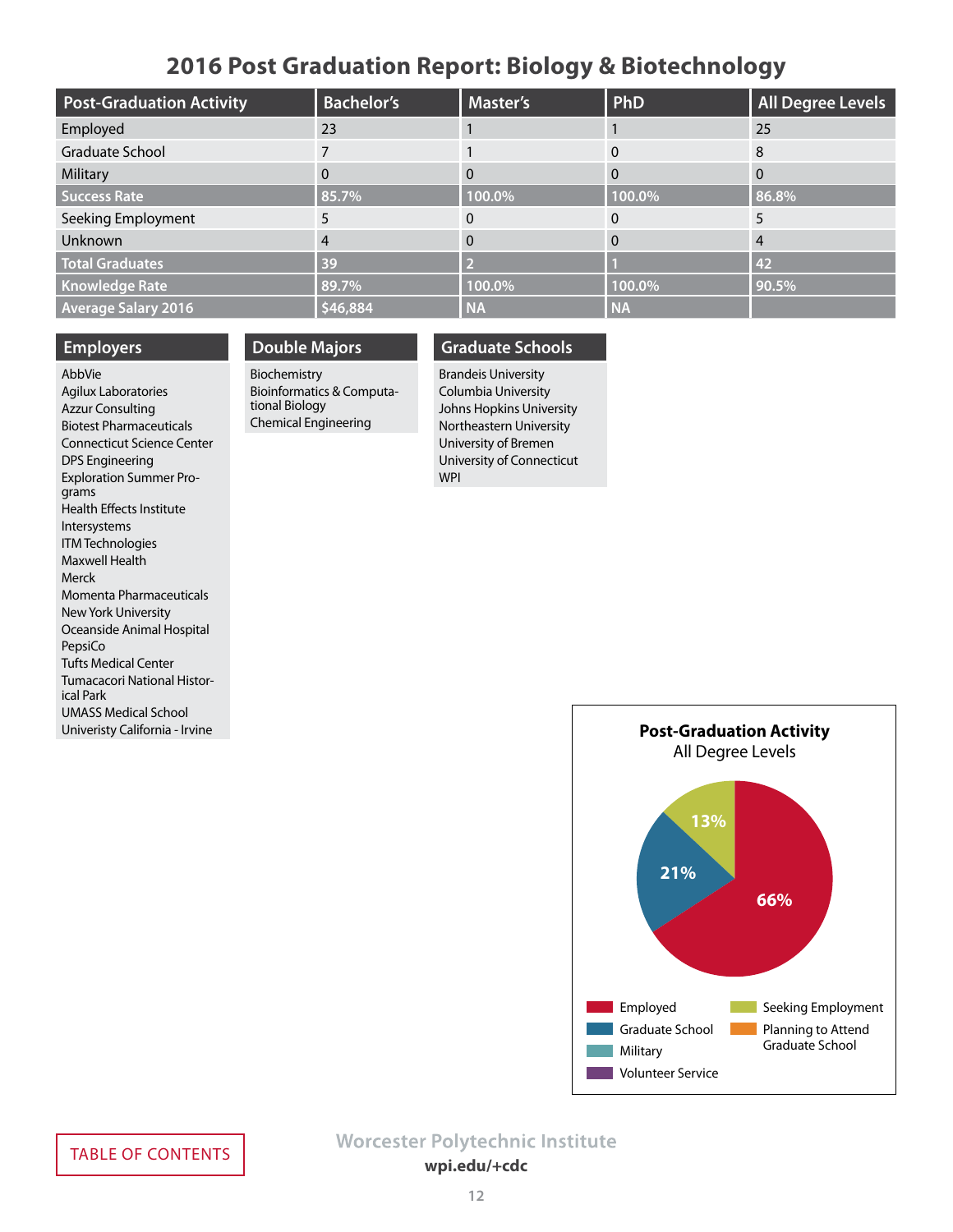## **2016 Post Graduation Report: Biomedical Engineering**

<span id="page-12-0"></span>

| <b>Post-Graduation Activity</b> | <b>Bachelor's</b> | <b>Master's</b> | PhD       | <b>All Degree Levels</b> |
|---------------------------------|-------------------|-----------------|-----------|--------------------------|
| Employed                        | 44                |                 | 2         | 53                       |
| <b>Graduate School</b>          | 20                | 3               | 0         | 23                       |
| Military                        |                   | 0               | 0         |                          |
| <b>Volunteer Service</b>        |                   |                 | 0         |                          |
| <b>Success Rate</b>             | 88.0%             | 100.0%          | 100.0%    | 88.6%                    |
| Seeking Employment              | 9                 | 0               | 0         | q                        |
| Not Seeking                     |                   | $\Omega$        | 0         |                          |
| Unknown                         | 4                 |                 | 0         | 6                        |
| <b>Total Graduates</b>          | 80                | 12              |           | 94                       |
| <b>Knowledge Rate</b>           | 95.0%             | 83.3%           | 100.0%    | 93.6%                    |
| <b>Average Salary 2016</b>      | \$60,691          | \$63,625        | <b>NA</b> |                          |

### **Employers**

Aerotek Akwaba Health Initiative (Akwaba Clinic) Analog Devices athenahealth BAE Systems Baxalta Baxter Healthcare Boston Scientific Celltreat Scientific Products Covidien Create O and P Diamond Diagnostics Dimension Therapeutics Draper Laboratory Flywheel Haemonetics IBM Insulet Corporation Johnson & Johnson Johnson & Johnson, Depuy Synthes Lake Region Medical Liberating Technologies Lonza Biologics Massachusetts General Hospital Viatar CTC Solutions

### **Medtronic** MilliporeSigma Moderna Theraputics New Balance Oxirent, S.A. Parexel Philips Regeneron Sanofi Genzyme Securos Seventh Sense Biosystems Siemens Smith & Nephew T2 Biosystems UMASS Medical School UMASS Memorial Hospital UnitedHealth Group, Optum UnitedHealth Group United Technologies Corporation, Pratt & Whitney U.S. Marine Corps Vention Medical

### **Double Majors**

Mechanical Engineering Psychological Science

### **Graduate Schools**

Boston University Brown University Cornell University New England College of Optometry University of Binghamton University of Toledo Weill Cornell Medical College WPI

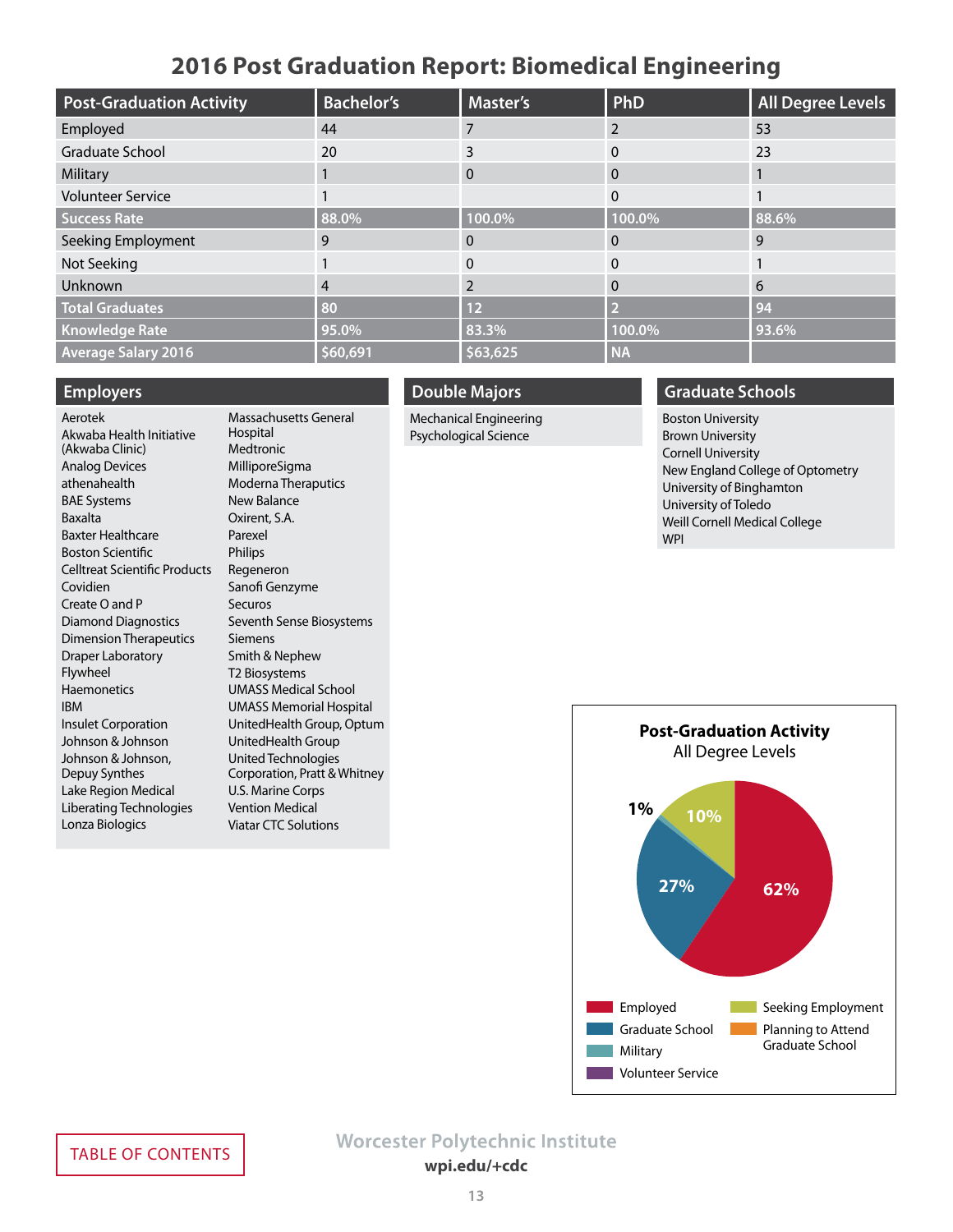## **2016 Post Graduation Report: Chemical Engineering**

<span id="page-13-0"></span>

| <b>Post-Graduation Activity</b> | <b>Bachelor's</b> | <b>Master's</b> | PhD       | <b>All Degree Levels</b> |
|---------------------------------|-------------------|-----------------|-----------|--------------------------|
| Employed                        | 63                | 3               | 3         | 69                       |
| <b>Graduate School</b>          | 14                | $\Omega$        | 0         | 14                       |
| Military                        |                   | $\Omega$        | 0         |                          |
| <b>Volunteer Service</b>        |                   | 0               | 0         |                          |
| <b>Success Rate</b>             | 97.5%             | 75.0%           | 100.0%    | 96.6%                    |
| Seeking Employment              |                   |                 | 0         |                          |
| Unknown                         |                   | $\Omega$        | 0         |                          |
| <b>Total Graduates</b>          | 84                |                 |           | 91                       |
| <b>Knowledge Rate</b>           | 96.4%             | 100.0%          | 100.0%    | 96.7%                    |
| <b>Average Salary 2016</b>      | \$64,907          | <b>NA</b>       | <b>NA</b> |                          |

### **Employers**

Air Products and Chemicals, Inc. American International Group Anheuser Busch Arup Bayer Crop Science Central Metal Finishing Coca-Cola Company CoorsTek Doosan Fuel Cell DSG Solutions, Inc. Eastman Chemical Company Ensign and Bickford Aerospace & Defense Company Eversource ExxonMobil Fleet Readiness Center East General Dynamics Electric Boat Gilbane GKN Aerospace Hydge Engineering and **Consulting** Ineos Melamines Jonas Laboratories King Industries Kuegler Associates LLC McKinney & Company Mexichem

MilliporeSigma Moderna Therapeutics Mojotech National Cancer Centre Singapore National Fire Protection Association Ora, Inc. Partnr PepsiCo Piab USA Portsmouth Naval Shipyard RBC Bearings Rybak Engineering, Inc. SABIC Saint-Gobain Savannah River Nuclear **Solutions** Solvay TerraTherm, Inc. Tetra Tech, Cosentini Associates The Dennis Group United Technologies Corporation (UTC) UnitedHealth Group US Air Force Volpe National Transportation Center Woodard & Curran Xtalic Corporation

### **Double Majors**

Biology & Biotechnology **Chemistry** Environmental Engineering Economic Science

### **Graduate Schools**

Brown University Columbia University Johns Hopkins University Northeastern University Quinnipiac University Law School Texas A&M Tufts University University of Massachusetts - Amherst University of Washington WPI

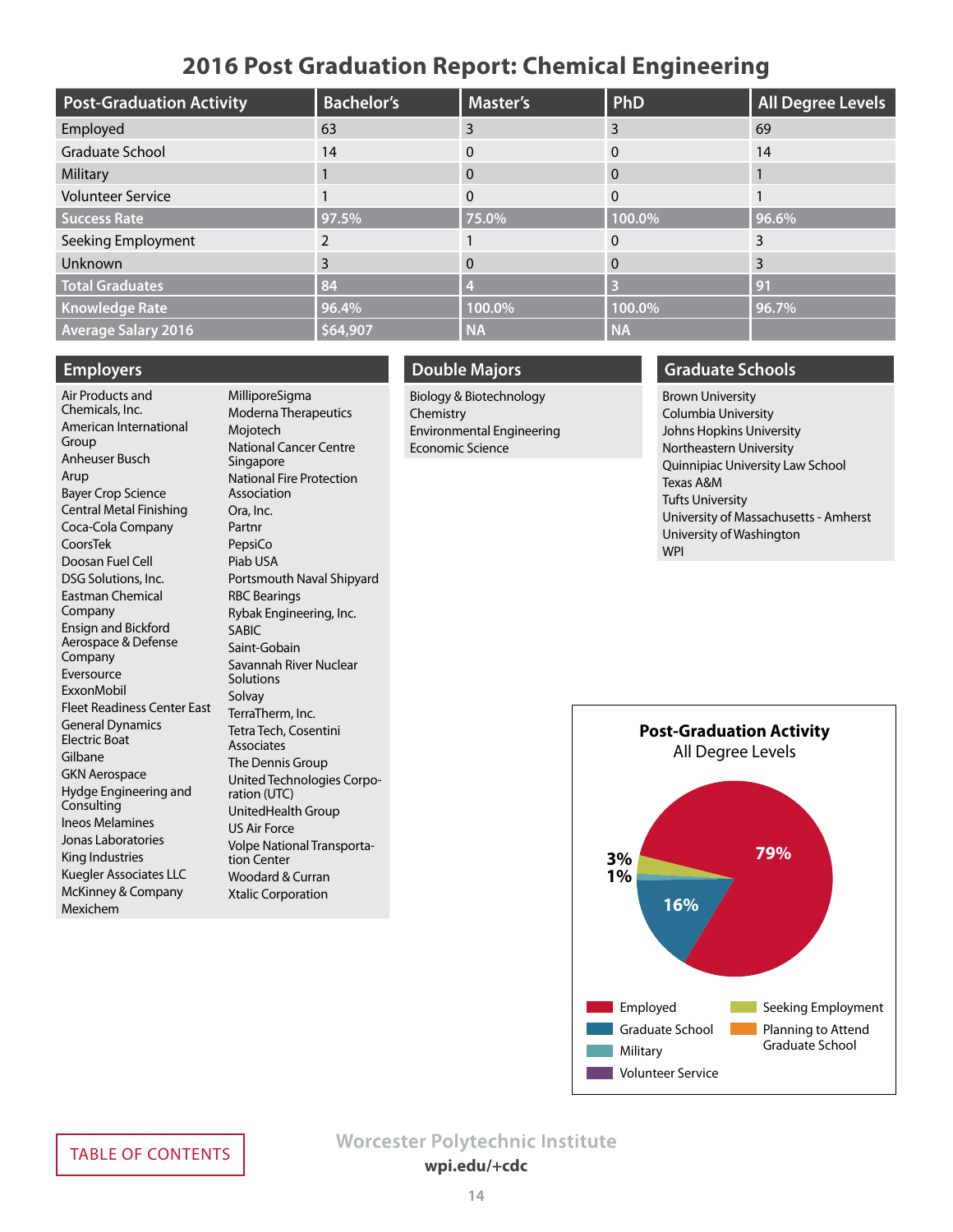## **2016 Post Graduation Report: Chemistry**

<span id="page-14-0"></span>

| <b>Post-Graduation Activity</b> | <b>Bachelor's</b> | <b>Master's</b> | PhD       | All Degree Levels |
|---------------------------------|-------------------|-----------------|-----------|-------------------|
| Employed                        | 4                 |                 |           |                   |
| Graduate School                 |                   |                 |           |                   |
| Military                        | $\Omega$          |                 |           | $\Omega$          |
| <b>Success Rate</b>             | 100.0%            | 100.0%          | 100.0%    | 100.0%            |
| Seeking Employment              | 0                 |                 |           | $\Omega$          |
| Unknown                         | 0                 |                 |           | $\Omega$          |
| <b>Total Graduates</b>          | $\overline{11}$   |                 |           | <b>14</b>         |
| <b>Knowledge Rate</b>           | 100.0%            | 100.0%          | 100.0%    | 100.0%            |
| <b>Average Salary 2016</b>      | <b>NA</b>         | <b>NA</b>       | <b>NA</b> |                   |

## **Employers**

**Double Majors**

## Chemical Engineering

Agilux Laboratories Air Products and Chemicals, Inc. Bergen Community College Herbmed USA Company The Dennis Group UMASS Medical School

Boston College Brown University Case Western Reserve University Johns Hopkins University Tufts University University of Connecticut University of Oregon

**Graduate Schools**

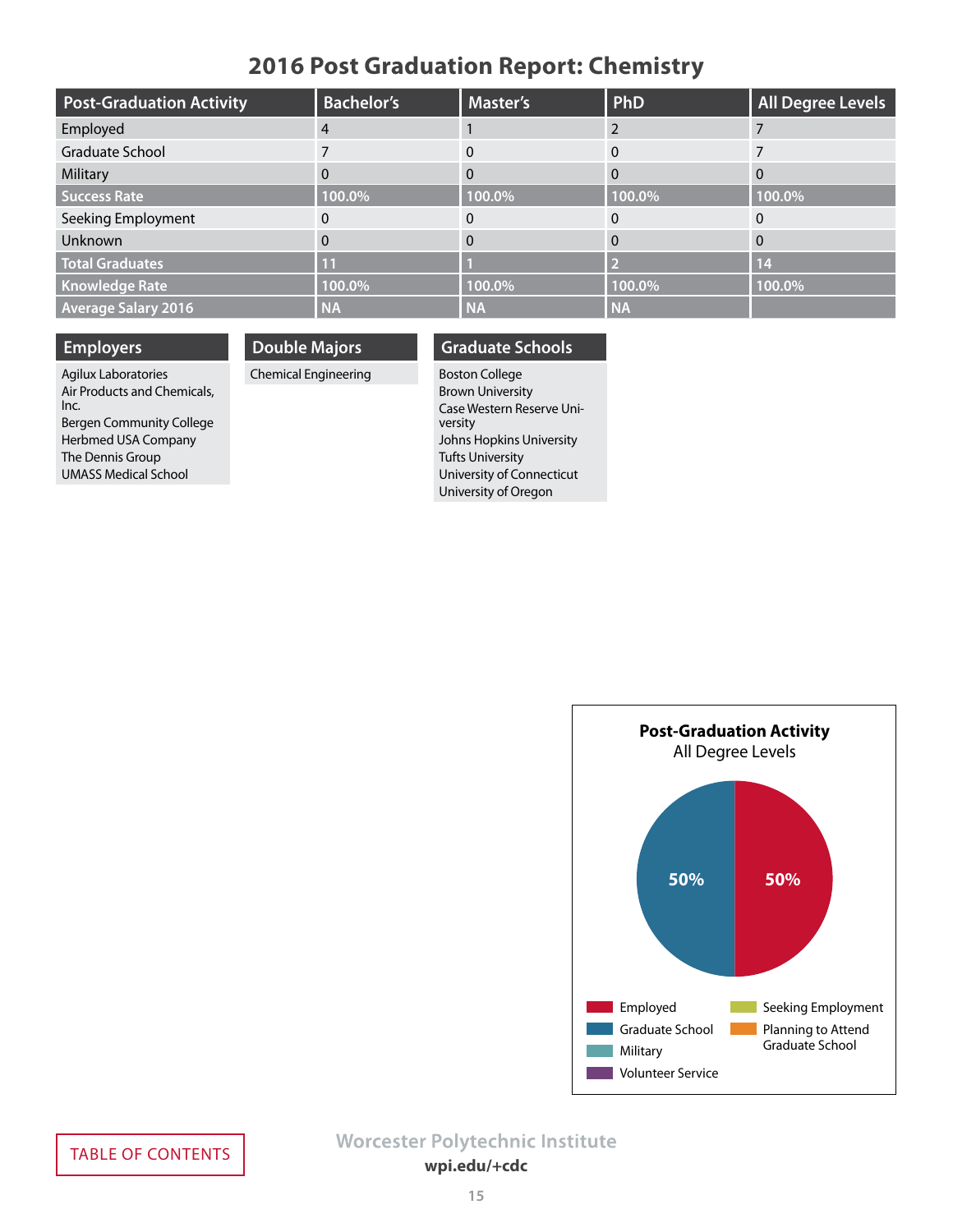## **2016 Post Graduation Report: Civil Engineering**

<span id="page-15-0"></span>

| <b>Post-Graduation Activity</b> | <b>Bachelor's</b> | <b>Master's</b> | PhD       | <b>All Degree Levels</b> |
|---------------------------------|-------------------|-----------------|-----------|--------------------------|
| Employed                        | 36                | 6               |           | 43                       |
| <b>Graduate School</b>          | 9                 | 4               | 0         | 13                       |
| Military                        |                   | $\Omega$        | 0         |                          |
| <b>Volunteer Service</b>        |                   |                 | 0         |                          |
| <b>Success Rate</b>             | 98.0%             | 90.9%           | 100.0%    | 96.7%                    |
| Seeking Employment              |                   |                 | 0         |                          |
| Unknown                         |                   | 3               |           | 6                        |
| <b>Total Graduates</b>          | 51                | 14              |           | 67                       |
| <b>Knowledge Rate</b>           | 96.1%             | 78.6%           | 50.0%     | 91.0%                    |
| <b>Average Salary 2016</b>      | \$58,289          | \$72,800        | <b>NA</b> |                          |

### **Employers**

Beals Associates

H. Carr & Sons

ciates, Inc.

MassDOT MWH Global

AECOM Arup

City of New Haven Close Jensen and Miller P.C. Coastal Engineering Consigli Construction Crawford and Associates Dandel Construction Engineering Planning and Management (EPM) Heifor International Loureiro Engineering Asso-Lowell Corporation Nitsch Engineering On-Point Construction Permasteelisa North America Peter Kiewit Infrastructure Co. Pizzano Consulting Engineers Saint-Gobain Shawmut Design and Construction Skanska Stantec Suffolk Construction Tata & Howard Thielsch Engineering Tighe & Bond Turner Construction U.S. Army Vanderweil Engineers VHB WPI

### **Double Majors**

Professional Writing Society, Technology & Policy

### **Graduate Schools**

Johns Hopkins University University of Illinois - Urbana-Champaign University of Massachusetts - Lowell University of Rhode Island WPI

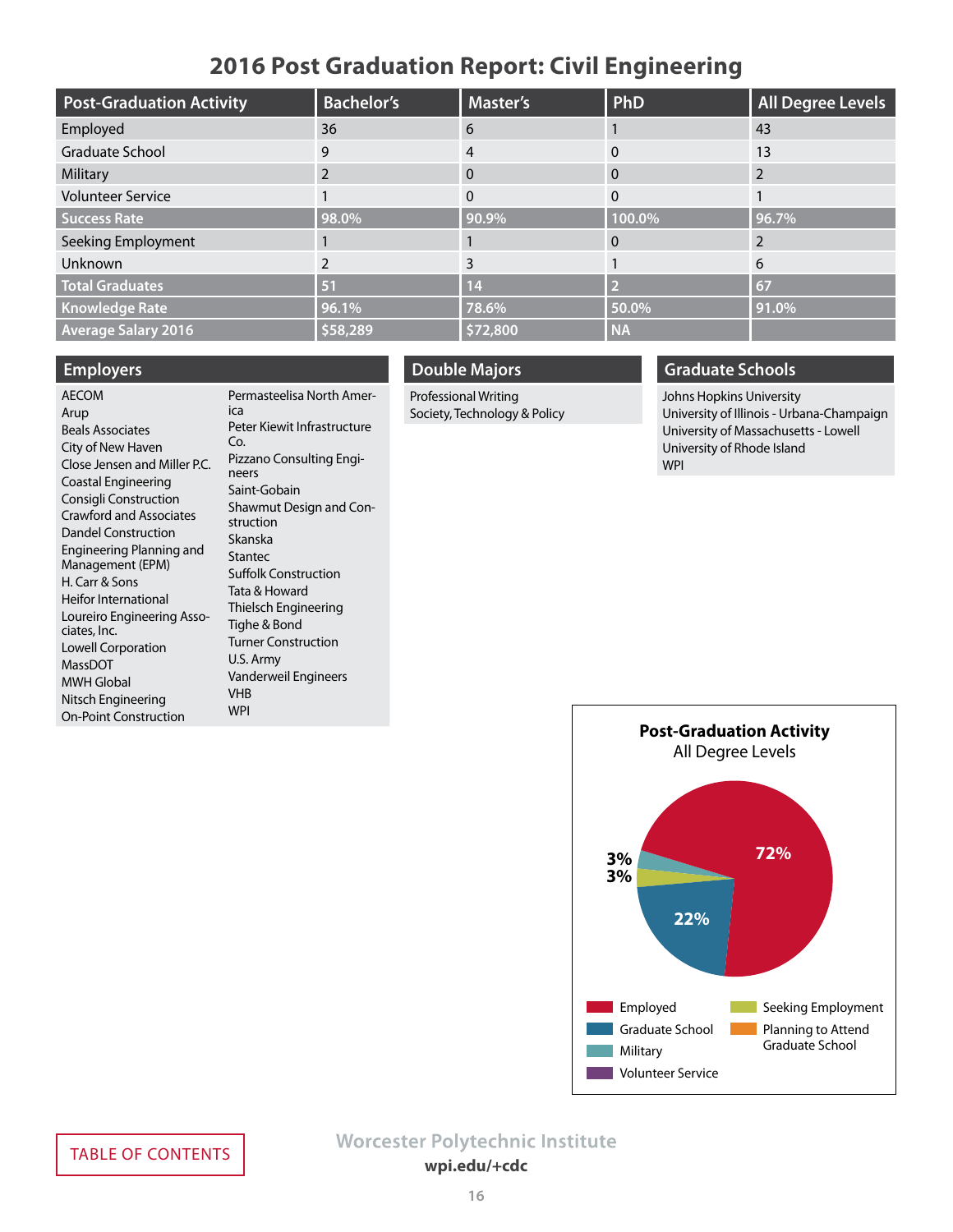## **2016 Post Graduation Report: Computer Science**

<span id="page-16-0"></span>

| <b>Post-Graduation Activity</b>    | <b>Bachelor's</b> | <b>Master's</b> | PhD          | <b>All Degree Levels</b> |
|------------------------------------|-------------------|-----------------|--------------|--------------------------|
| Employed                           | 82                | 34              | 8            | 124                      |
| <b>Graduate School</b>             |                   |                 | 0            | 8                        |
| Military                           | 0                 | 0               | $\Omega$     | 0                        |
| <b>Volunteer Service</b>           | 0                 |                 | $\mathbf{0}$ |                          |
| Success Rate                       | 94.7%             | 100.0%          | 100.0%       | 96.4%                    |
| Seeking Employment                 | 4                 | 0               | 0            | 4                        |
| Not Seeking                        |                   | 0               | $\Omega$     |                          |
| Planning to Attend Graduate School |                   | 0               |              |                          |
| Unknown                            |                   | $\overline{2}$  | $\mathbf{0}$ | 9                        |
| <b>Total Graduates</b>             | 102               | 38              | $\bf{8}$     | 148                      |
| <b>Knowledge Rate</b>              | 93.1%             | 94.7%           | 100.0%       | 93.9%                    |
| <b>Average Salary 2016</b>         | \$85,456          | \$90,238        | \$122,500    |                          |

### **Employers**

128 Technology Acacia Communications Advanced Micro Devices Allegro **MicroSystems** Amazon Amazon Robotics American Express Apple, Inc. Aras Corporation Arbor Networks Arecy, LLC Aurora Flight **Sciences** Avi Networks Black Duck **Software** Boss Key Productions Bossa Nova Robotics Carbon Black Cimpress Cisco Systems Citrix Systems Cornell University Dell EMC Salesforce, Demandware DigitasCBi Enerscore Entropy Technology Everquote Expicient

IBM

IGT

Miles

Eze Software FactSet Research Systems Fetch Robotics Fidelity Investments FLIR Systems Giantsource, Inc. Google Hewlett Packard Enterprise (HPE) IBM, Bluewolf ikaSystems Intersystems iRobot Juniper Networks KAYAK Kyruus Marlabs MathWorks MIAA & Massachusetts Youth Soccer Association Microsoft Corporation **Technologies** MIT Lincoln Lab **MITRE** Corporation MT Law, LLC NEC Laboratories America Novetta NVIDIA Open Learning Exchange Openbridge, Inc. Ora, Inc. Ovitas Pegasystems, Inc. Plexxi, Inc. Quinsigamond Community College Robert Bosch LLC **Salesforce** Sapient Silicon Labs Teradyne, Inc. **Tibco** TradingScreen, Inc. Trip Advisor **Twitter** UnitedHealth Group ViaSat Vistaprint, a **Cimpress** Company Voxel8 Wayfair WPI

## **Double Majors**

Actuarial Mathematics Electrical & Computer Engineering Interactive & Media Game Development Mathematical Sciences Physics Robotics Engineering

## **Graduate Schools**

Carnegie Mellon University University College London WPI

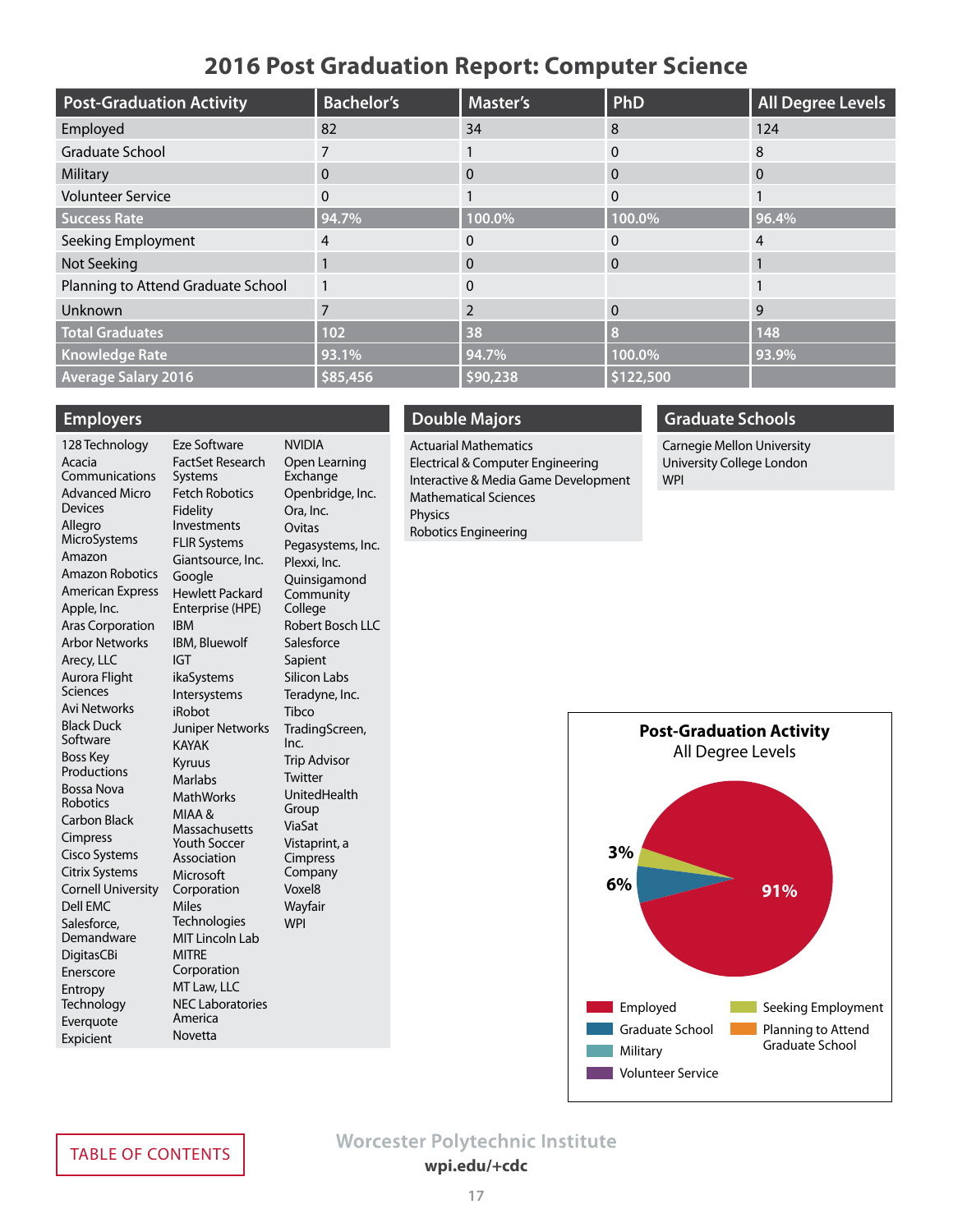# **2016 Post Graduation Report: Construction Project Management**

<span id="page-17-0"></span>

| <b>Post-Graduation Activity</b> | <b>Bachelor's</b> | <b>Master's</b> | PhD       | <b>All Degree Levels</b> |
|---------------------------------|-------------------|-----------------|-----------|--------------------------|
| Employed                        | <b>NA</b>         | 0               | <b>NA</b> | 0                        |
| Graduate School                 | <b>NA</b>         | $\Omega$        | <b>NA</b> | $\Omega$                 |
| Military                        | <b>NA</b>         | $\overline{0}$  | <b>NA</b> | $\Omega$                 |
| <b>Success Rate</b>             | <b>NA</b>         | <b>NA</b>       | <b>NA</b> | $0.0\%$                  |
| Seeking Employment              | <b>NA</b>         |                 | <b>NA</b> |                          |
| Unknown                         | <b>NA</b>         | $\Omega$        | <b>NA</b> | 0                        |
| <b>Total Graduates</b>          | <b>NA</b>         |                 | <b>NA</b> |                          |
| <b>Knowledge Rate</b>           | <b>NA</b>         | 100.0%          | <b>NA</b> | 100.0%                   |
| <b>Average Salary 2016</b>      | <b>NA</b>         | <b>NA</b>       | <b>NA</b> |                          |

| <b>Employers</b> | Double Majors | Graduate Schools |
|------------------|---------------|------------------|
| - NA             | ΝA            | <b>NA</b>        |

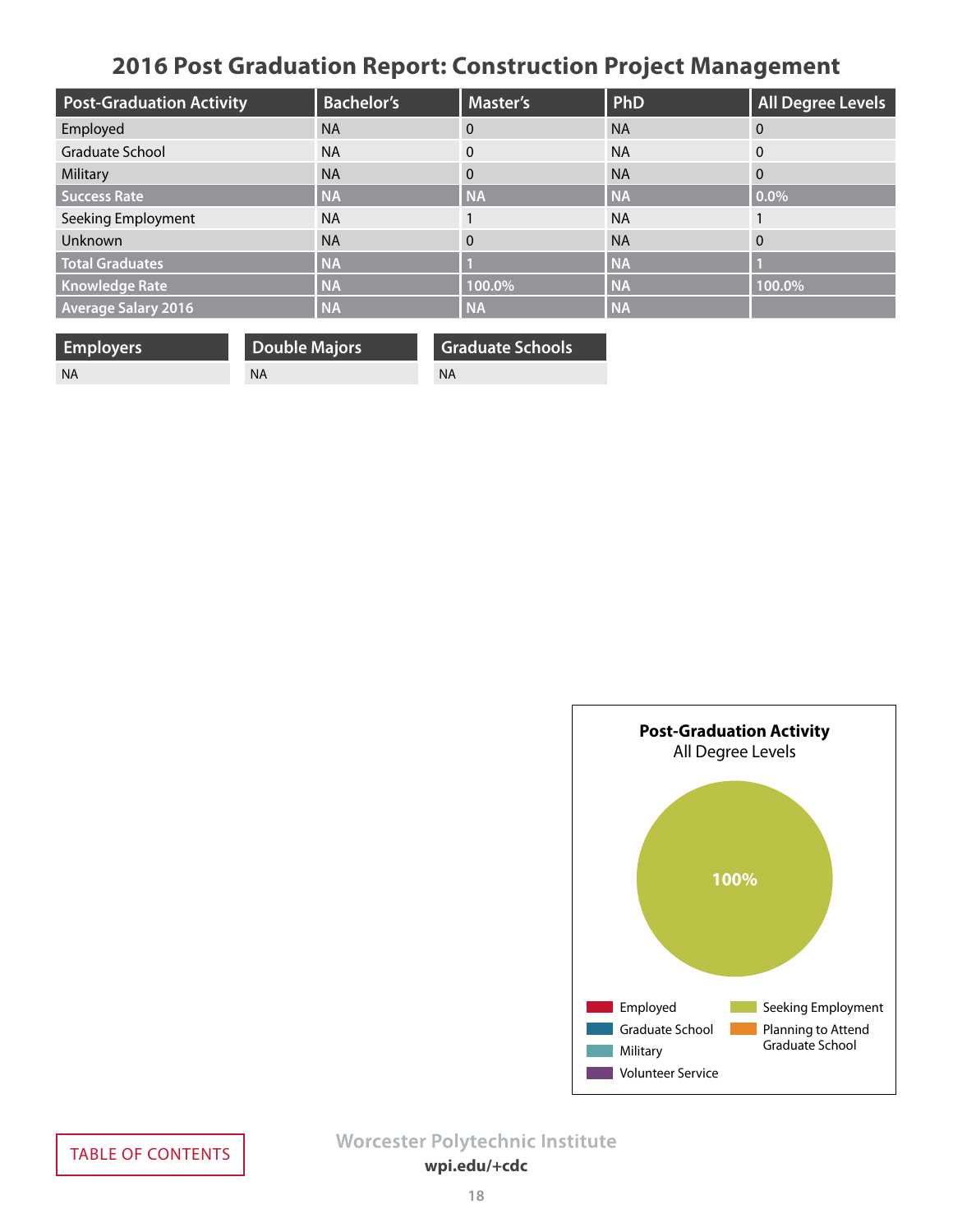# **2016 Post Graduation Report: Data Science**

<span id="page-18-0"></span>

| <b>Post-Graduation Activity</b> | <b>Bachelor's</b> | <b>Master's</b> | PhD       | <b>All Degree Levels</b> |
|---------------------------------|-------------------|-----------------|-----------|--------------------------|
| Employed                        | <b>NA</b>         | 20              | <b>NA</b> | 20                       |
| <b>Graduate School</b>          | <b>NA</b>         | 2               | <b>NA</b> | $\mathcal{P}$            |
| Military                        | <b>NA</b>         | $\Omega$        | <b>NA</b> | $\Omega$                 |
| <b>Success Rate</b>             | <b>NA</b>         | 88.0%           | <b>NA</b> | 88.0%                    |
| Seeking Employment              | <b>NA</b>         | 3               | <b>NA</b> | 3                        |
| Unknown                         | <b>NA</b>         |                 | <b>NA</b> |                          |
| <b>Total Graduates</b>          | <b>NA</b>         | 26              | <b>NA</b> | 26                       |
| <b>Knowledge Rate</b>           | <b>NA</b>         | 96.2%           | <b>NA</b> | 96.2%                    |
| <b>Average Salary 2016</b>      | <b>NA</b>         | \$141,250       | <b>NA</b> |                          |

| <b>Employers</b>                           | <b>Double Majors</b> | <b>Graduate Schools</b> |                   |
|--------------------------------------------|----------------------|-------------------------|-------------------|
| Amazon                                     | <b>NA</b>            | <b>WPI</b>              |                   |
| Capital One                                |                      |                         |                   |
| Cimpress                                   |                      |                         |                   |
| Cloudparticle                              |                      |                         |                   |
| <b>Curriculum Associates</b>               |                      |                         |                   |
| Dassault Systèmes Simulia<br>Corp          |                      |                         |                   |
| Dow Chemical Company                       |                      |                         |                   |
| H <sub>2</sub> O Clinical LLC              |                      |                         |                   |
| <i>i</i> Centrix                           |                      |                         |                   |
| ikaSystems                                 |                      |                         |                   |
| <b>KAYAK</b>                               |                      |                         |                   |
| Marvx, Inc.                                |                      |                         |                   |
| Ministry of Finance, Indo-                 |                      |                         |                   |
| nesia                                      |                      |                         |                   |
| <b>Mission Capital Advisors</b><br>Monster |                      |                         |                   |
| <b>NFPA</b>                                |                      |                         |                   |
| Register Helper                            |                      |                         |                   |
| The Hanover Insurance<br>Group             |                      |                         |                   |
| United Technologies<br>Corporation (UTC)   |                      |                         | <b>Post-Gradu</b> |
|                                            |                      |                         | All Deg           |

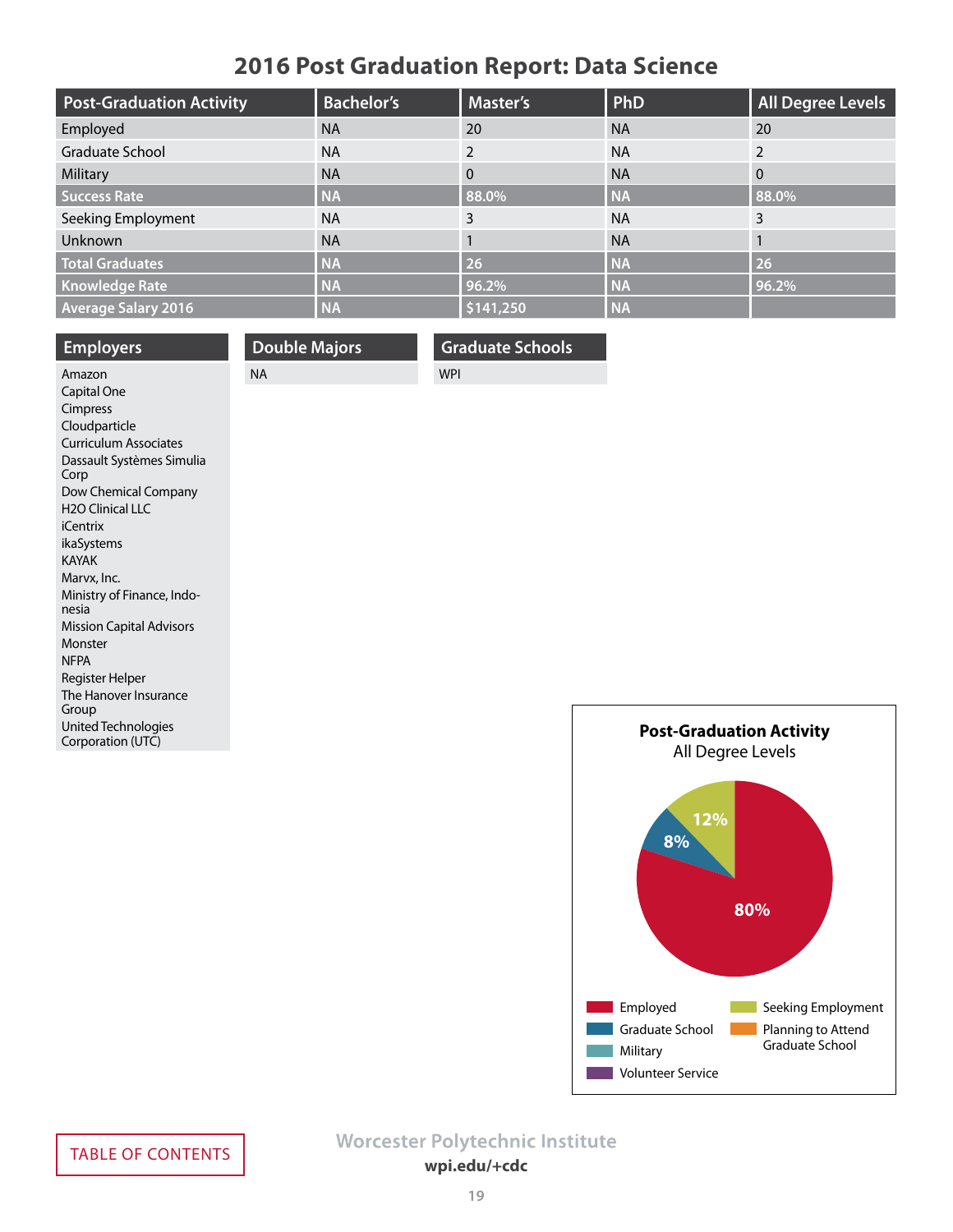# **2016 Post Graduation Report: Economic Science**

<span id="page-19-0"></span>

| <b>Post-Graduation Activity</b> | <b>Bachelor's</b> | <b>Master's</b> | PhD       | <b>All Degree Levels</b> |
|---------------------------------|-------------------|-----------------|-----------|--------------------------|
| Employed                        |                   | <b>NA</b>       | <b>NA</b> |                          |
| Graduate School                 | 0                 | <b>NA</b>       | <b>NA</b> | $\mathbf{0}$             |
| Military                        | $\Omega$          | <b>NA</b>       | <b>NA</b> | $\overline{0}$           |
| Success Rate                    | 100.0%            | <b>NA</b>       | <b>NA</b> | 100.0%                   |
| Seeking Employment              | 0                 | <b>NA</b>       | <b>NA</b> | $\Omega$                 |
| Unknown                         | $\Omega$          | <b>NA</b>       | <b>NA</b> | 0                        |
| <b>Total Graduates</b>          |                   | <b>NA</b>       | <b>NA</b> |                          |
| <b>Knowledge Rate</b>           | 100.0%            | <b>NA</b>       | <b>NA</b> | 100.0%                   |
| <b>Average Salary 2016</b>      | <b>NA</b>         | <b>NA</b>       | <b>NA</b> |                          |

| <b>Employers</b>   | Double Majors        | <b>Graduate Schools</b> |
|--------------------|----------------------|-------------------------|
| McKinney & Company | Chemical Engineering | NA                      |

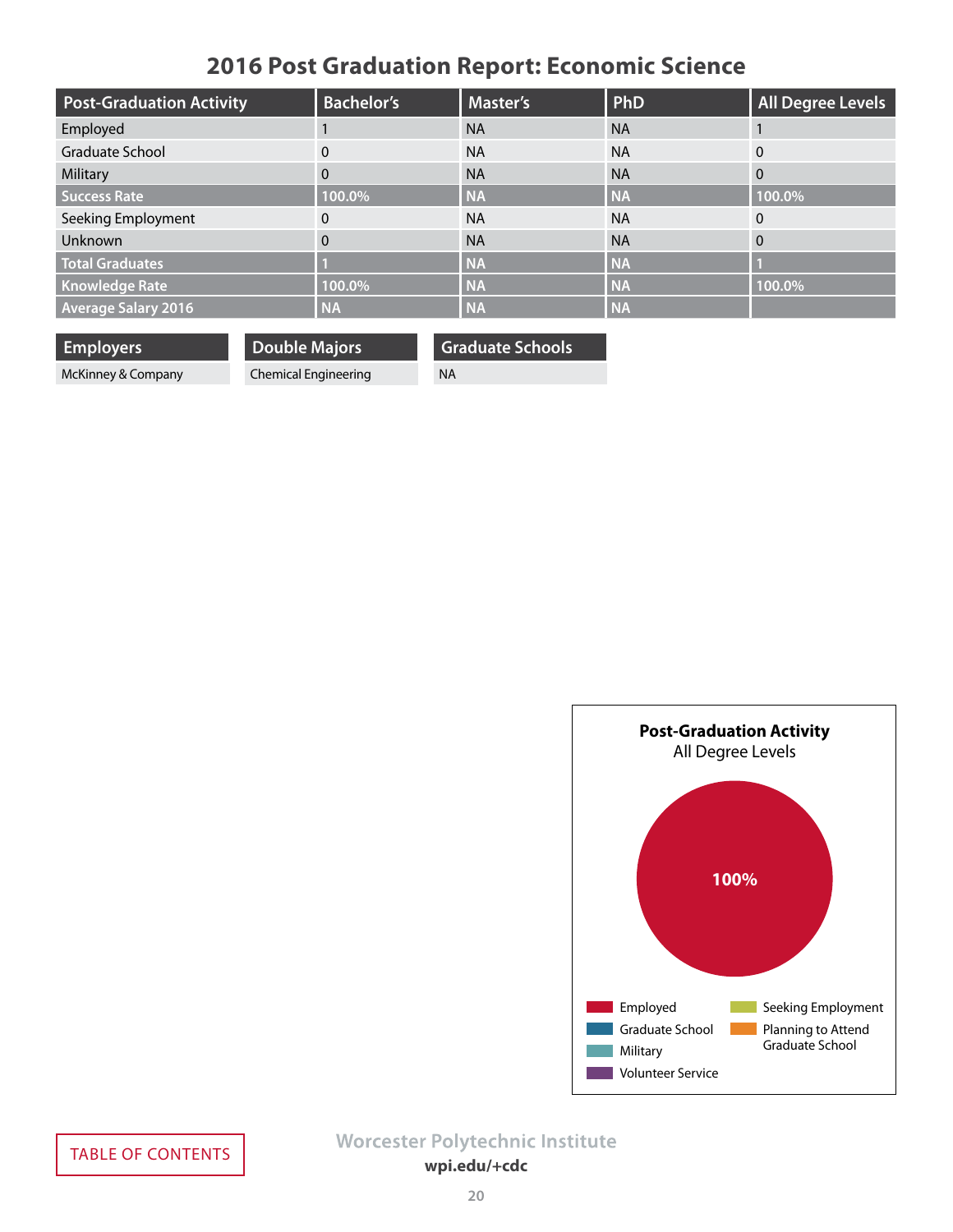## **2016 Post Graduation Report: Electrical & Computer Engineering**

<span id="page-20-0"></span>

| <b>Post-Graduation Activity</b>    | <b>Bachelor's</b> | <b>Master's</b> | <b>PhD</b> | <b>All Degree Levels</b> |
|------------------------------------|-------------------|-----------------|------------|--------------------------|
| Employed                           | 72                | 63              | 3          | 138                      |
| <b>Graduate School</b>             | 14                | 11              | 0          | 25                       |
| Military                           | $\Omega$          | 0               | 0          | $\Omega$                 |
| <b>Success Rate</b>                | 88.7%             | 97.4%           | 100.0%     | 92.6%                    |
| Seeking Employment                 | 9                 |                 | 0          | 11                       |
| Not Seeking                        |                   | $\Omega$        | 0          |                          |
| Planning to Attend Graduate School | 2                 | 0               | 0          |                          |
| Unknown                            | 5                 | 10              | 0          | 15                       |
| <b>Total Graduates</b>             | 103               | 86 <sub>l</sub> |            | 192                      |
| <b>Knowledge Rate</b>              | 95.1%             | 88.4%           | 100.0%     | 92.2%                    |
| <b>Average Salary 2016</b>         | \$71,278          | \$81,550        | <b>NA</b>  |                          |

### **Employers**

3C Electrical Co., Inc. A123 Systems ADI Allegro MicroSystems Allscripts Amazon Analog Devices Applause Arecy, LLC Autoliv Electronics Avangrid BAE Systems Belcan Corporation Blue Leaf Blue Origin Care Everywhere, LLC Casa Systems, Inc. CDM Smith **CertainTeed Corporation** Cheer Pack North America Citrix Systems Cloudhealth **Technologies** Cognex Corporation

Communications and Power Industries, LLC **ControlPoint Technologies** Cosentini Associates, A Tetra Tech Company Dell EMC Demandware, a Salesforce Company Diamond **Diagnostics** Draper Laboratory Duracell Elkeson Tech Elm Grove Companies Ensign and Bickford Aerospace & Defense Company FBI FOCUSKPI, Inc. General Dynamics Electric Boat General Dynamics Mission Systems General Electric H2M Architects and Engineers

Hewlett Packard Enterprise (HPE) IBM Infinite Blade Company Instrumentation Laboratory Intel Corporation Intrinsix Kalow Technologies Leziton Manufacturing LG Electronics Lockheed Martin Microsoft Corporation MITRE Corporation NASA - Kennedy Space Center National Grid Novumind LTD ON Semiconductor Philips Portsmouth Naval Shipyard POWER Engineers Raytheon Company Rye Electric

Shire Six Flags Great Adventure SpaceX St. Marks School Tellon Trading, Inc. Texas Instruments Tufts Medical Center Tyco International UMASS Medical School UnitedHealth Group U.S. Department of Defense Velen Cloud ViaSat **Wavfair** WET (Design) Worcester Korean School Zachry Nuclear Zyno Medical

### **Double Majors**

Computer Science Mechanical Engineering Robotics Engineering

## **Graduate Schools**

Northeastern University Syracuse University Temple University University of Maryland College Park University of Puerto Rico, Mayaguez University of Wisconsin - Madison Washington University WPI

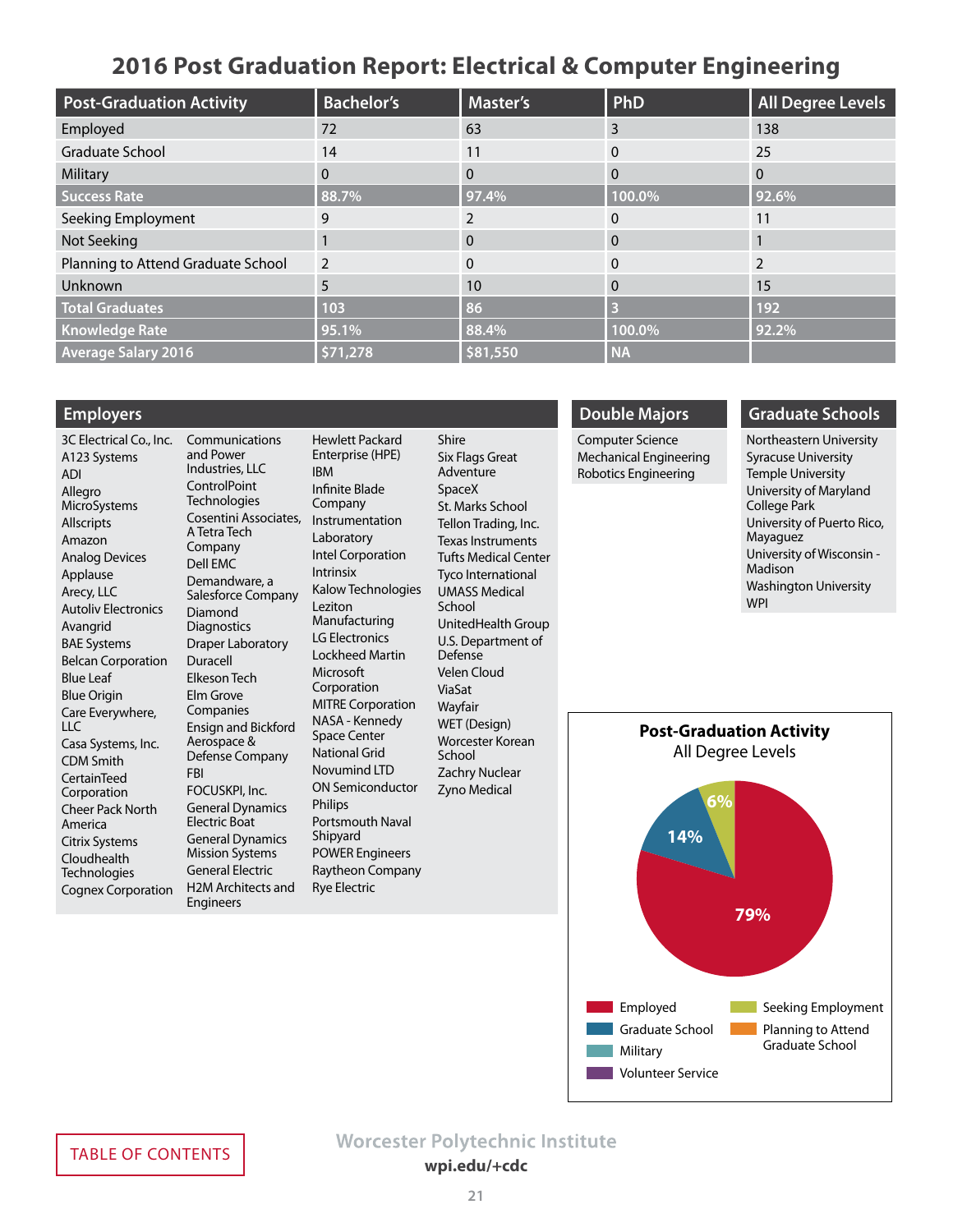# <span id="page-21-0"></span>**2016 Post Graduation Report: Environmental & Sustainability Studies**

| <b>Post-Graduation Activity</b> | <b>Bachelor's</b> | <b>Master's</b> | PhD       | <b>All Degree Levels</b> |
|---------------------------------|-------------------|-----------------|-----------|--------------------------|
| Employed                        |                   | <b>NA</b>       | <b>NA</b> |                          |
| Graduate School                 |                   | <b>NA</b>       | <b>NA</b> |                          |
| Military                        | $\Omega$          | <b>NA</b>       | <b>NA</b> | $\overline{0}$           |
| Success Rate                    | 66.7%             | <b>NA</b>       | <b>NA</b> | 66.7%                    |
| Seeking Employment              |                   | <b>NA</b>       | <b>NA</b> |                          |
| Unknown                         | 0                 | <b>NA</b>       | <b>NA</b> | 0                        |
| <b>Total Graduates</b>          |                   | <b>NA</b>       | <b>NA</b> | B                        |
| Knowledge Rate                  | 100.0%            | <b>NA</b>       | <b>NA</b> | 100.0%                   |
| <b>Average Salary 2016</b>      | <b>NA</b>         | <b>NA</b>       | <b>NA</b> |                          |

| <b>Employers</b>   | <b>Double Majors</b> | <b>Graduate Schools</b> |
|--------------------|----------------------|-------------------------|
| Town of Brookhaven | ΝA                   | <b>WPI</b>              |

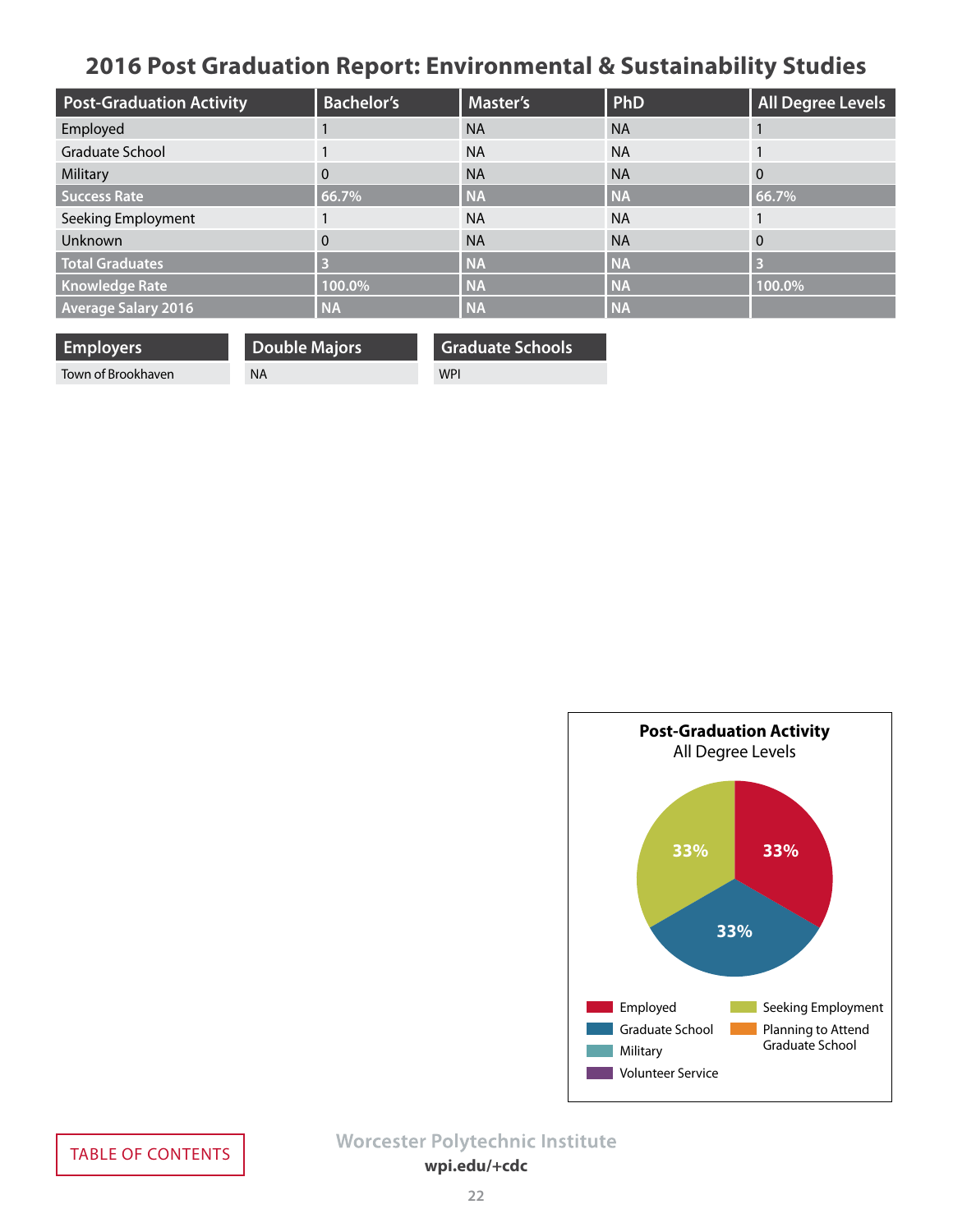# **2016 Post Graduation Report: Environmental Engineering**

<span id="page-22-0"></span>

| <b>Post-Graduation Activity</b> | <b>Bachelor's</b> | <b>Master's</b> | PhD       | All Degree Levels |
|---------------------------------|-------------------|-----------------|-----------|-------------------|
| Employed                        | 11                | 6               | <b>NA</b> | 17                |
| Graduate School                 | $\Omega$          | 0               | <b>NA</b> | 0                 |
| Military                        |                   | 0               | <b>NA</b> |                   |
| <b>Success Rate</b>             | 80.0%             | 100.0%          | <b>NA</b> | 85.7%             |
| Seeking Employment              | 3                 | $\Omega$        | <b>NA</b> |                   |
| Unknown                         |                   | $\Omega$        | <b>NA</b> |                   |
| <b>Total Graduates</b>          | 16                | 6               | <b>NA</b> | 22                |
| <b>Knowledge Rate</b>           | 93.8%             | 100.0%          | <b>NA</b> | 95.5%             |
| <b>Average Salary 2016</b>      | \$61,188          | <b>NA</b>       | <b>NA</b> |                   |

| <b>Employers</b>                    | <b>Double Majors</b> | <b>Graduate Schools</b> |
|-------------------------------------|----------------------|-------------------------|
| <b>AFCOM</b>                        | Chemical Engineering | <b>WPI</b>              |
| <b>Bohler Engineering</b><br>------ |                      |                         |

CDM Smith Credere Associates LLC E&J Gallo Winery ExxonMobil General Electric H2M Architects and Engineers Pare Corporation PepsiCo Rhode Island Department of Environmental Management Tetra Tech The Vertex Companies U.S. Army Watermark Environmental, Inc.

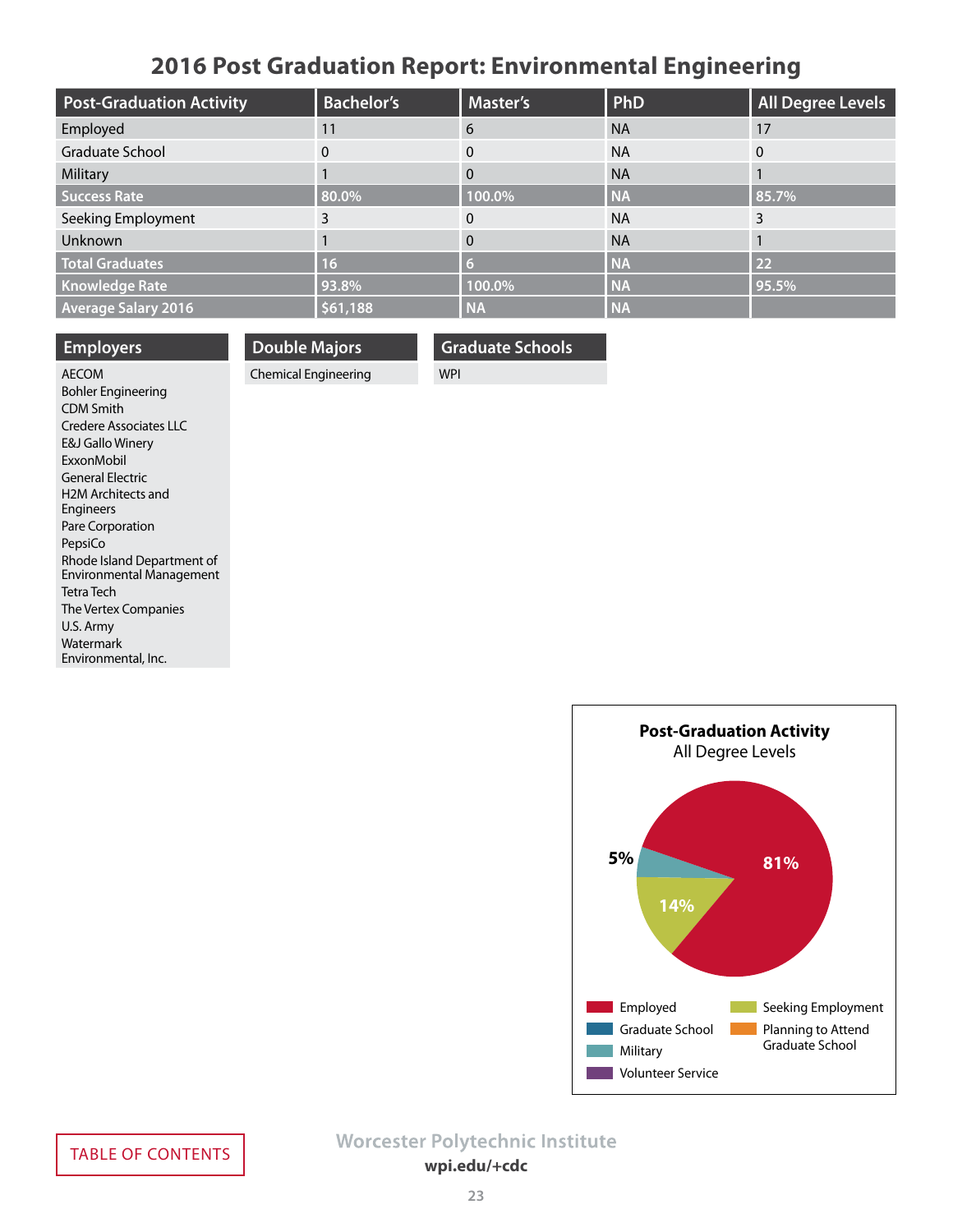# **2016 Post Graduation Report: Financial Mathematics**

<span id="page-23-0"></span>

| <b>Post-Graduation Activity</b> | <b>Bachelor's</b> | <b>Master's</b> | PhD       | <b>All Degree Levels</b> |
|---------------------------------|-------------------|-----------------|-----------|--------------------------|
| Employed                        | <b>NA</b>         | 16              | <b>NA</b> | 16                       |
| Graduate School                 | <b>NA</b>         | $\mathcal{P}$   | <b>NA</b> | $\mathcal{P}$            |
| Military                        | <b>NA</b>         | $\mathbf{0}$    | <b>NA</b> | $\overline{0}$           |
| <b>Volunteer Service</b>        | <b>NA</b>         |                 | <b>NA</b> |                          |
| <b>Success Rate</b>             | <b>NA</b>         | 90.5%           | <b>NA</b> | 90.5%                    |
| Seeking Employment              | <b>NA</b>         | $\mathcal{P}$   | <b>NA</b> |                          |
| Unknown                         | <b>NA</b>         | 5               | <b>NA</b> | 5                        |
| <b>Total Graduates</b>          | <b>NA</b>         | 26              | <b>NA</b> | 26                       |
| <b>Knowledge Rate</b>           | <b>NA</b>         | 80.8%           | <b>NA</b> | 80.8%                    |
| <b>Average Salary 2016</b>      | <b>NA</b>         | \$61,000        | <b>NA</b> |                          |

| <b>Employers</b>                                | <b>Double Majors</b> | <b>Graduate Schools</b> |
|-------------------------------------------------|----------------------|-------------------------|
| <b>American Tower</b>                           | <b>NA</b>            | <b>WPI</b>              |
| Argus Information & Advisory<br><b>Services</b> |                      |                         |
| Berkshire Group                                 |                      |                         |
| Cervello                                        |                      |                         |
| Cloudparticle                                   |                      |                         |
| Everguote                                       |                      |                         |
| Facebook                                        |                      |                         |
| <b>FactSet Research Systems</b>                 |                      |                         |
| First Tek                                       |                      |                         |
| Flashfresh LLC                                  |                      |                         |
| <b>SFL Scientific</b>                           |                      |                         |



Tecolote Research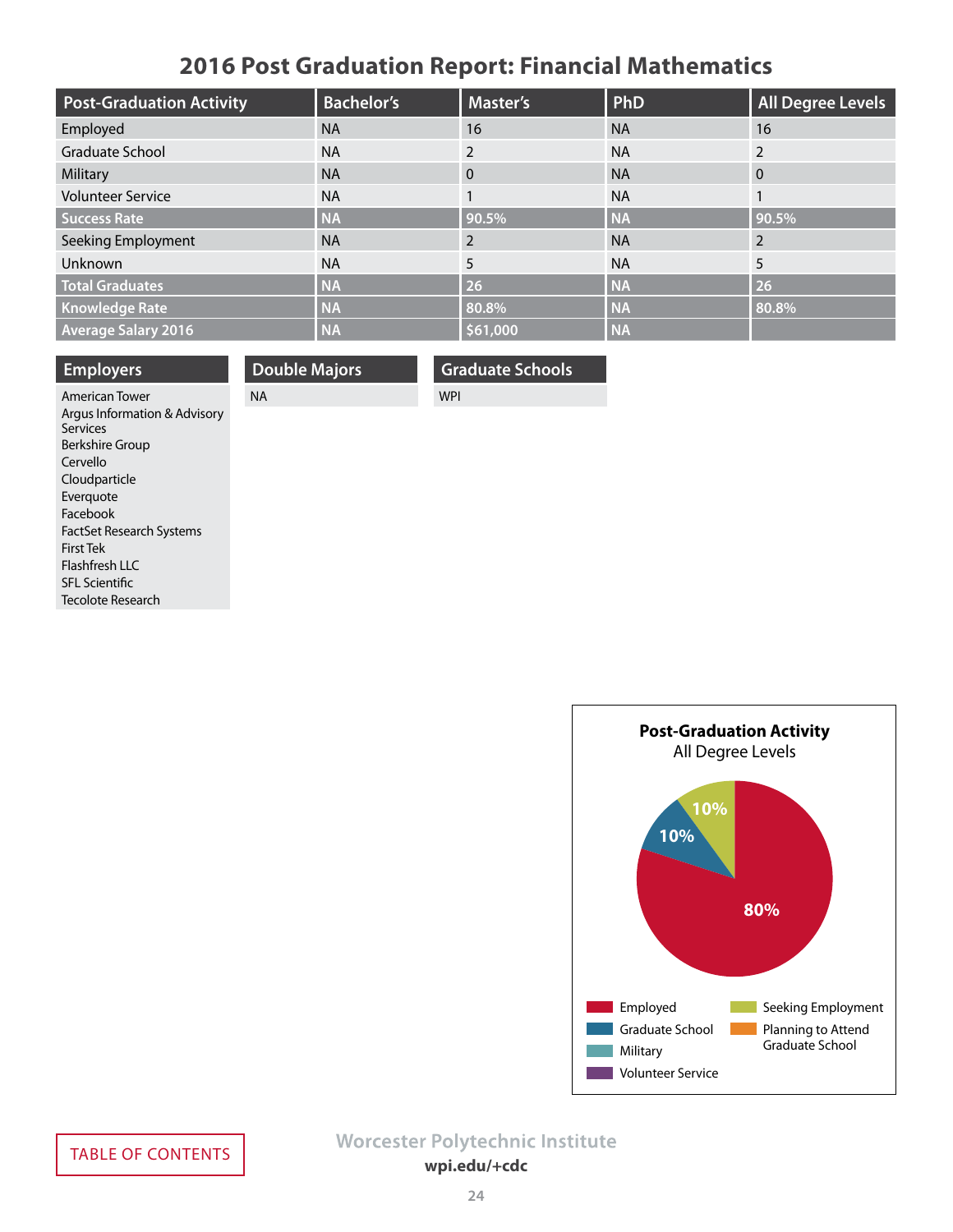# **2016 Post Graduation Report: Fire Protection Engineering**

<span id="page-24-0"></span>

| <b>Post-Graduation Activity</b> | <b>Bachelor's</b> | <b>Master's</b> | PhD       | <b>All Degree Levels</b> |
|---------------------------------|-------------------|-----------------|-----------|--------------------------|
| Employed                        | <b>NA</b>         | 30              |           | 31                       |
| Graduate School                 | <b>NA</b>         | 3               | $\Omega$  | 3                        |
| Military                        | <b>NA</b>         | 0               | $\Omega$  | $\Omega$                 |
| <b>Success Rate</b>             | <b>NA</b>         | 94.3%           | 100.0%    | 94.4%                    |
| Seeking Employment              | <b>NA</b>         |                 | $\Omega$  |                          |
| Unknown                         | <b>NA</b>         |                 | $\Omega$  |                          |
| <b>Total Graduates</b>          | <b>NA</b>         | 36              |           | 37                       |
| <b>Knowledge Rate</b>           | <b>NA</b>         | 97.2%           | 100.0%    | 97.3%                    |
| <b>Average Salary 2016</b>      | <b>NA</b>         | \$75,067        | <b>NA</b> |                          |

| <b>Employers</b>                                    | <b>Double Majors</b> | <b>Graduate Schools</b> |          |
|-----------------------------------------------------|----------------------|-------------------------|----------|
| <b>AECOM</b>                                        | <b>NA</b>            | <b>WPI</b>              |          |
| Arup                                                |                      |                         |          |
| CannonDesign                                        |                      |                         |          |
| City of Brooklyn Center,<br>Minnesota               |                      |                         |          |
| <b>Code Consultants</b>                             |                      |                         |          |
| <b>Code Red Consultants</b>                         |                      |                         |          |
| Cogswell Sprinkler Co, Inc.                         |                      |                         |          |
| Eastern Kentucky University                         |                      |                         |          |
| <b>Engineering Planning and</b><br>Management (EPM) |                      |                         |          |
| EYP, Inc.                                           |                      |                         |          |
| Fireaway, Inc.                                      |                      |                         |          |
| FM Global Approvals                                 |                      |                         |          |
| <b>HDI Global Insurance</b><br>Company              |                      |                         |          |
| <b>JBA Consulting Engineers</b>                     |                      |                         |          |
| <b>JENSEN HUGHES</b>                                |                      |                         |          |
| <b>SABIC</b>                                        |                      |                         |          |
| Saudi Iron & Steel Company                          |                      |                         |          |
| Simplex Grinnell                                    |                      |                         |          |
| <b>SRNS</b>                                         |                      |                         | Post-Gra |
| <b>STA Singapore</b>                                |                      |                         | All D    |
| <b>Westinghouse Electric</b><br>Company             |                      |                         |          |
| <b>Wolverine Fire Protection Co</b>                 |                      |                         |          |
|                                                     |                      |                         |          |

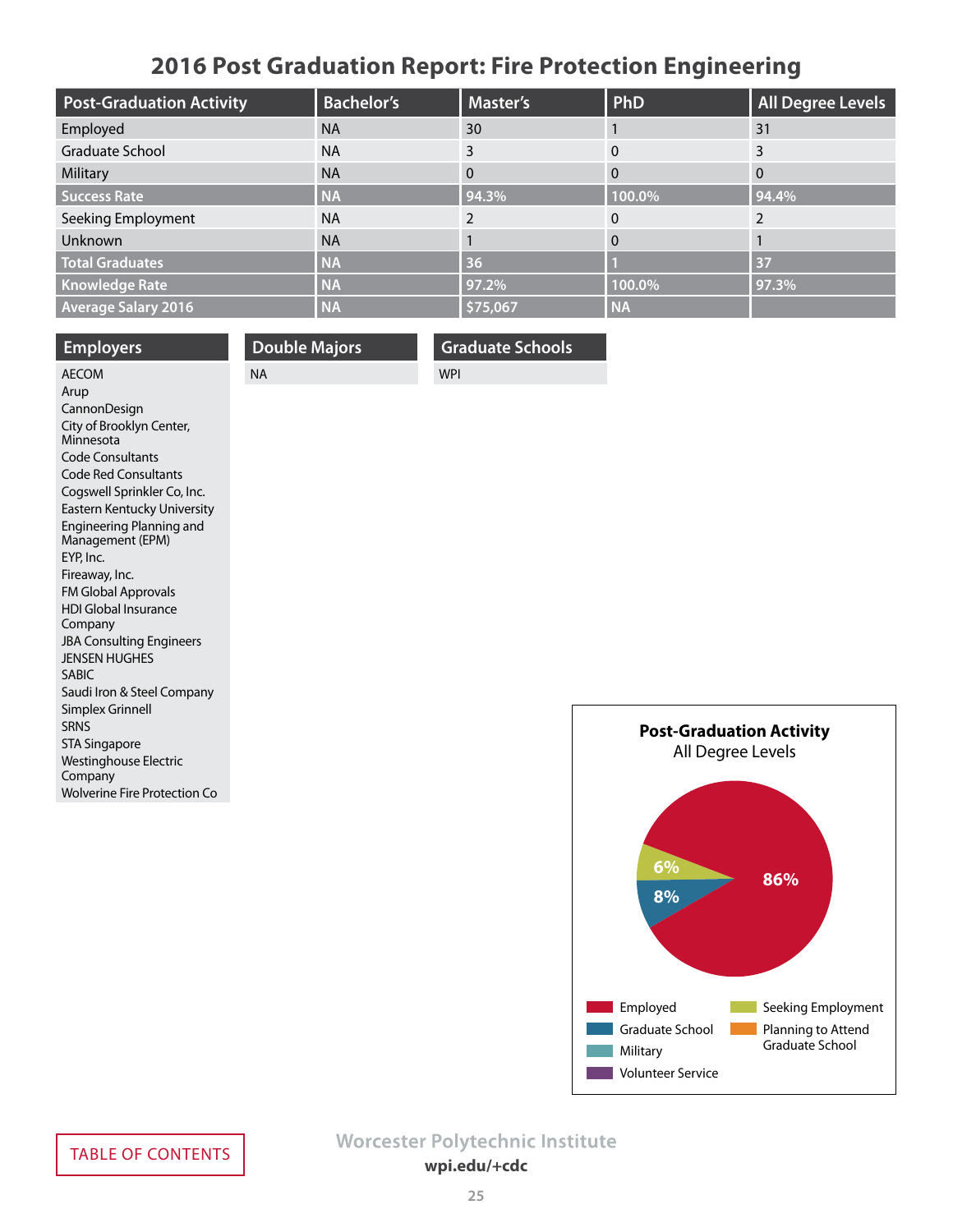# **2016 Post Graduation Report: Humanities & Arts**

<span id="page-25-0"></span>

| <b>Post-Graduation Activity</b> | <b>Bachelor's</b> | <b>Master's</b> | PhD       | <b>All Degree Levels</b> |
|---------------------------------|-------------------|-----------------|-----------|--------------------------|
| Employed                        | 3                 | <b>NA</b>       | <b>NA</b> | 3                        |
| Graduate School                 | 0                 | <b>NA</b>       | <b>NA</b> | $\overline{0}$           |
| Military                        | $\Omega$          | <b>NA</b>       | <b>NA</b> | $\overline{0}$           |
| Success Rate                    | 100.0%            | <b>NA</b>       | <b>NA</b> | 100.0%                   |
| Seeking Employment              | 0                 | <b>NA</b>       | <b>NA</b> | $\Omega$                 |
| Unknown                         | $\Omega$          | <b>NA</b>       | <b>NA</b> | $\overline{0}$           |
| <b>Total Graduates</b>          |                   | <b>NA</b>       | <b>NA</b> | E                        |
| <b>Knowledge Rate</b>           | 100.0%            | <b>NA</b>       | <b>NA</b> | 100.0%                   |
| <b>Average Salary 2016</b>      | <b>NA</b>         | <b>NA</b>       | <b>NA</b> |                          |

## **Employers**

Exploration Summer Programs Gloucester Stage Company Reveal Design Group

## **Double Majors**

Development

Interactive Media & Game

Architectual Engineering **Graduate Schools** NA

# **Post-Graduation Activity** All Degree Levels Employed Graduate School Military **Volunteer Service 100%** Seeking Employment Planning to Attend Graduate School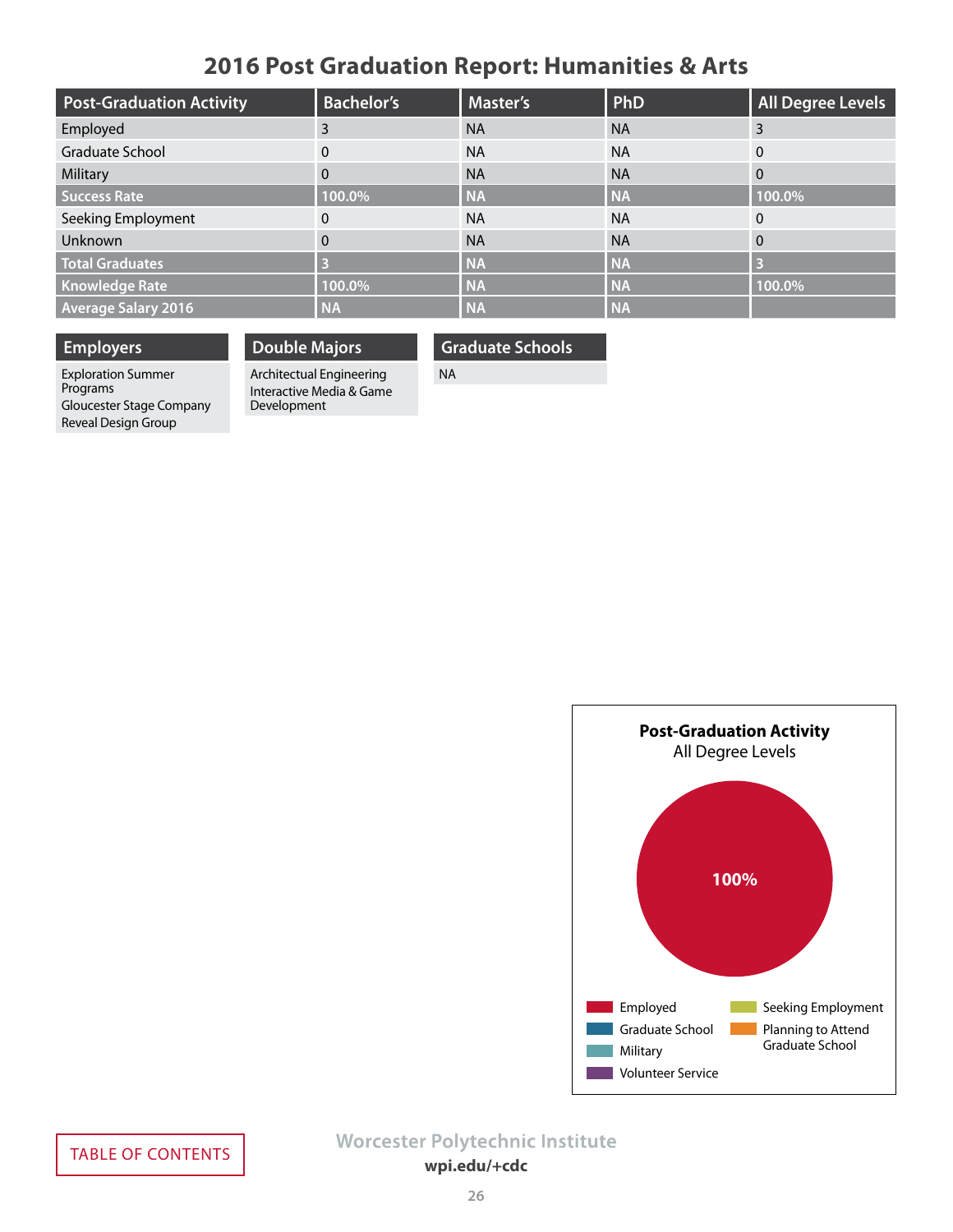## **2016 Post Graduation Report: Industrial Engineering**

<span id="page-26-0"></span>

| <b>Post-Graduation Activity</b> | <b>Bachelor's</b> | <b>Master's</b> | PhD       | <b>All Degree Levels</b> |
|---------------------------------|-------------------|-----------------|-----------|--------------------------|
| Employed                        | 18                | <b>NA</b>       | <b>NA</b> | 18                       |
| Graduate School                 |                   | <b>NA</b>       | <b>NA</b> |                          |
| Military                        | 0                 | <b>NA</b>       | <b>NA</b> | $\overline{0}$           |
| <b>Success Rate</b>             | 100.0%            | <b>NA</b>       | <b>NA</b> | 100.0%                   |
| Seeking Employment              | 0                 | <b>NA</b>       | <b>NA</b> | $\mathbf{0}$             |
| <b>Unknown</b>                  |                   | <b>NA</b>       | <b>NA</b> |                          |
| <b>Total Graduates</b>          | 20                | <b>NA</b>       | <b>NA</b> | 20                       |
| <b>Knowledge Rate</b>           | 95.0%             | <b>NA</b>       | <b>NA</b> | 95.0%                    |
| <b>Average Salary 2016</b>      | \$67,046          | <b>NA</b>       | <b>NA</b> |                          |

### **Employers**

Accenture Cooper Standard Dell EMC Dow Chemical Company Intel Corporation JobScience Liberty Mutual Insurance Movemint PepsiCo PNB Paribas SMC Partners, LLC Smith & Nephew STP Tesla Motors TTM Technologies VA Boston Healthcare System Waste Management

## **Double Majors**

International & Global Studies Management Engineering Management Information Systems

### **Graduate Schools**

WPI

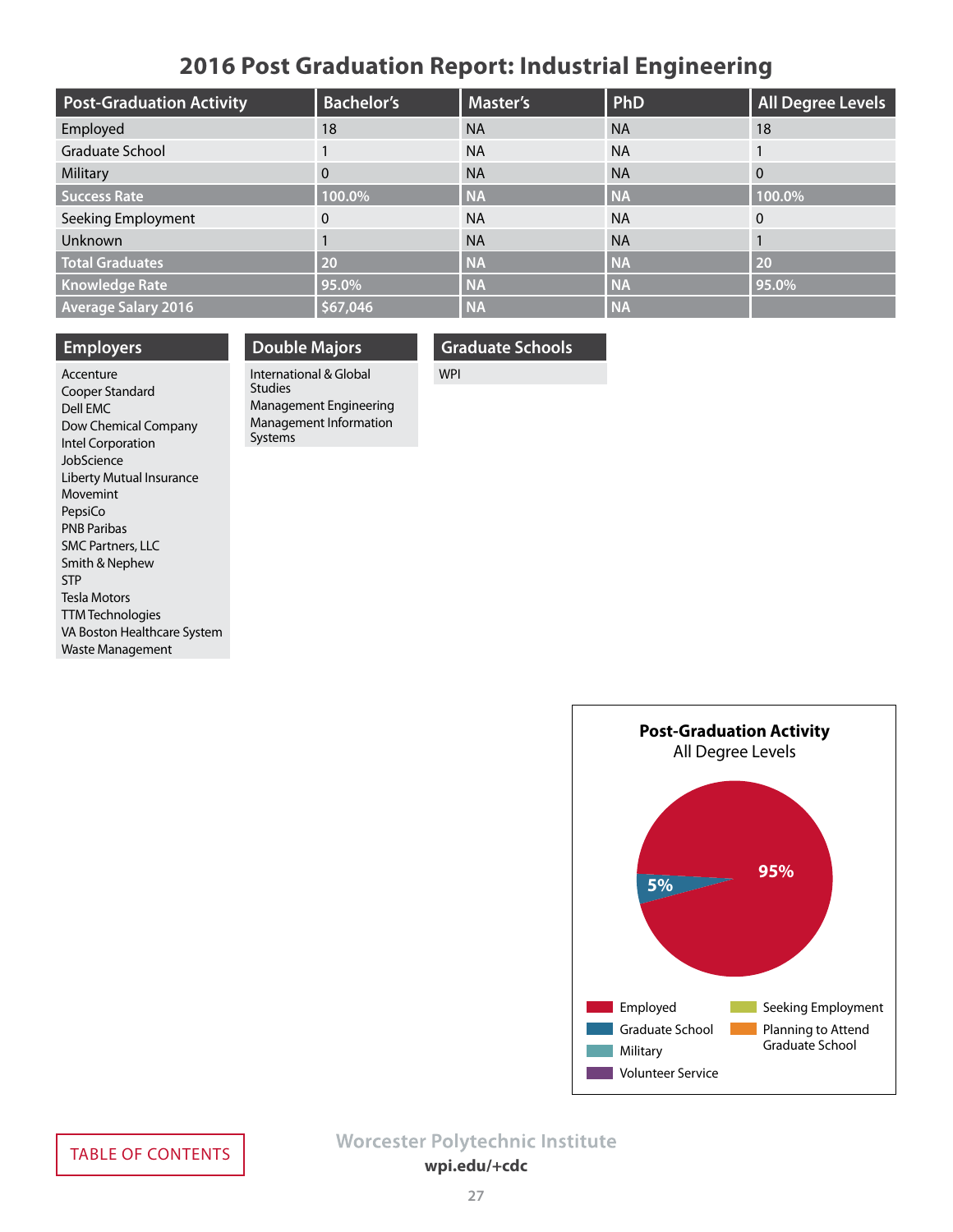# **2016 Post Graduation Report: Industrial Mathematics**

<span id="page-27-0"></span>

| <b>Post-Graduation Activity</b> | <b>Bachelor's</b> | Master's  | PhD       | <b>All Degree Levels</b> |
|---------------------------------|-------------------|-----------|-----------|--------------------------|
| Employed                        | <b>NA</b>         |           | <b>NA</b> |                          |
| Graduate School                 | <b>NA</b>         | $\Omega$  | <b>NA</b> | $\mathbf{0}$             |
| Military                        | <b>NA</b>         | $\Omega$  | <b>NA</b> | $\overline{0}$           |
| <b>Success Rate</b>             | <b>NA</b>         | 100.0%    | <b>NA</b> | 100.0%                   |
| Seeking Employment              | <b>NA</b>         | $\Omega$  | <b>NA</b> | $\Omega$                 |
| Unknown                         | <b>NA</b>         | $\Omega$  | <b>NA</b> | $\overline{0}$           |
| <b>Total Graduates</b>          | <b>NA</b>         |           | <b>NA</b> | D                        |
| <b>Knowledge Rate</b>           | <b>NA</b>         | 100.0%    | <b>NA</b> | 100.0%                   |
| <b>Average Salary 2016</b>      | <b>NA</b>         | <b>NA</b> | <b>NA</b> |                          |

| <b>Employers</b>      | <b>Double Majors</b> | <b>Graduate Schools</b> |
|-----------------------|----------------------|-------------------------|
| The MITRE Corporation | <b>NA</b>            | ΝA                      |

**Post-Graduation Activity** All Degree Levels **100%** Employed Seeking Employment Graduate School **Planning to Attend** Graduate School $\sim 10$ Military **Volunteer Service**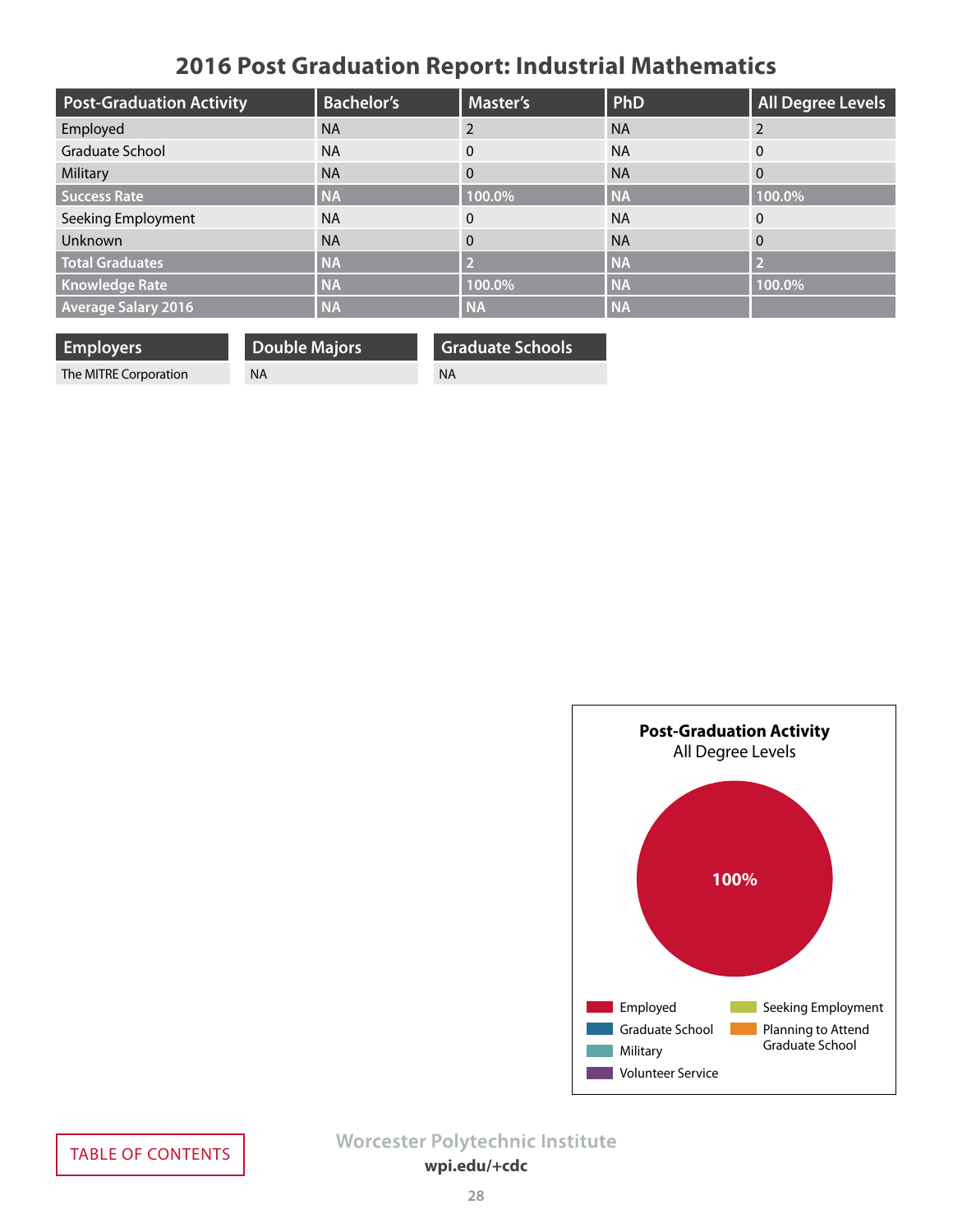# **2016 Post Graduation Report: Information Technology**

<span id="page-28-0"></span>

| <b>Post-Graduation Activity</b> | <b>Bachelor's</b> | <b>Master's</b> | PhD       | <b>All Degree Levels</b> |
|---------------------------------|-------------------|-----------------|-----------|--------------------------|
| Employed                        | <b>NA</b>         | 33              | <b>NA</b> | 33                       |
| Graduate School                 | <b>NA</b>         | $\Omega$        | <b>NA</b> | $\overline{0}$           |
| Military                        | <b>NA</b>         | $\Omega$        | <b>NA</b> | $\overline{0}$           |
| Success Rate                    | <b>NA</b>         | 97.1%           | <b>NA</b> | 97.1%                    |
| Seeking Employment              | <b>NA</b>         |                 | <b>NA</b> |                          |
| Unknown                         | <b>NA</b>         | 5               | <b>NA</b> | 5                        |
| <b>Total Graduates</b>          | <b>NA</b>         | 39              | <b>NA</b> | 39                       |
| <b>Knowledge Rate</b>           | <b>NA</b>         | 87.2%           | <b>NA</b> | 87.2%                    |
| <b>Average Salary 2016</b>      | <b>NA</b>         | \$88,000        | <b>NA</b> |                          |

NA

**Graduate Schools**

| <b>NA</b><br>Amadeus IT Group<br>Amazon<br>Arcadia Healthcare Solutions<br>Arecy, LLC<br><b>California Creative Solutions</b><br><b>Community Software Group</b> |
|------------------------------------------------------------------------------------------------------------------------------------------------------------------|
|                                                                                                                                                                  |
|                                                                                                                                                                  |
|                                                                                                                                                                  |
|                                                                                                                                                                  |
|                                                                                                                                                                  |
|                                                                                                                                                                  |
| <b>Constant Contact</b>                                                                                                                                          |
| Corporate Technologies                                                                                                                                           |
| Cure Foreward                                                                                                                                                    |
| Dealertrack Technologies                                                                                                                                         |
| Dell EMC                                                                                                                                                         |
| eClinicalworks, LLC                                                                                                                                              |
| <b>ERT</b>                                                                                                                                                       |
| <b>General Electric</b>                                                                                                                                          |
| Gentex Optics, Inc.                                                                                                                                              |
| Google                                                                                                                                                           |
| <b>IBM</b>                                                                                                                                                       |
| ikaSystems                                                                                                                                                       |
| InteleArc                                                                                                                                                        |
| Kronos                                                                                                                                                           |
| <b>MSP Digital Marketing</b>                                                                                                                                     |
| NetApp                                                                                                                                                           |
| Oracle America, Inc.                                                                                                                                             |
| <b>Philips</b>                                                                                                                                                   |
| Q Dynasty, Inc.                                                                                                                                                  |
| <b>SummitWorks</b>                                                                                                                                               |
| <b>System Solutions LLC</b>                                                                                                                                      |
| The Rockport Company                                                                                                                                             |
| <b>WPI</b>                                                                                                                                                       |

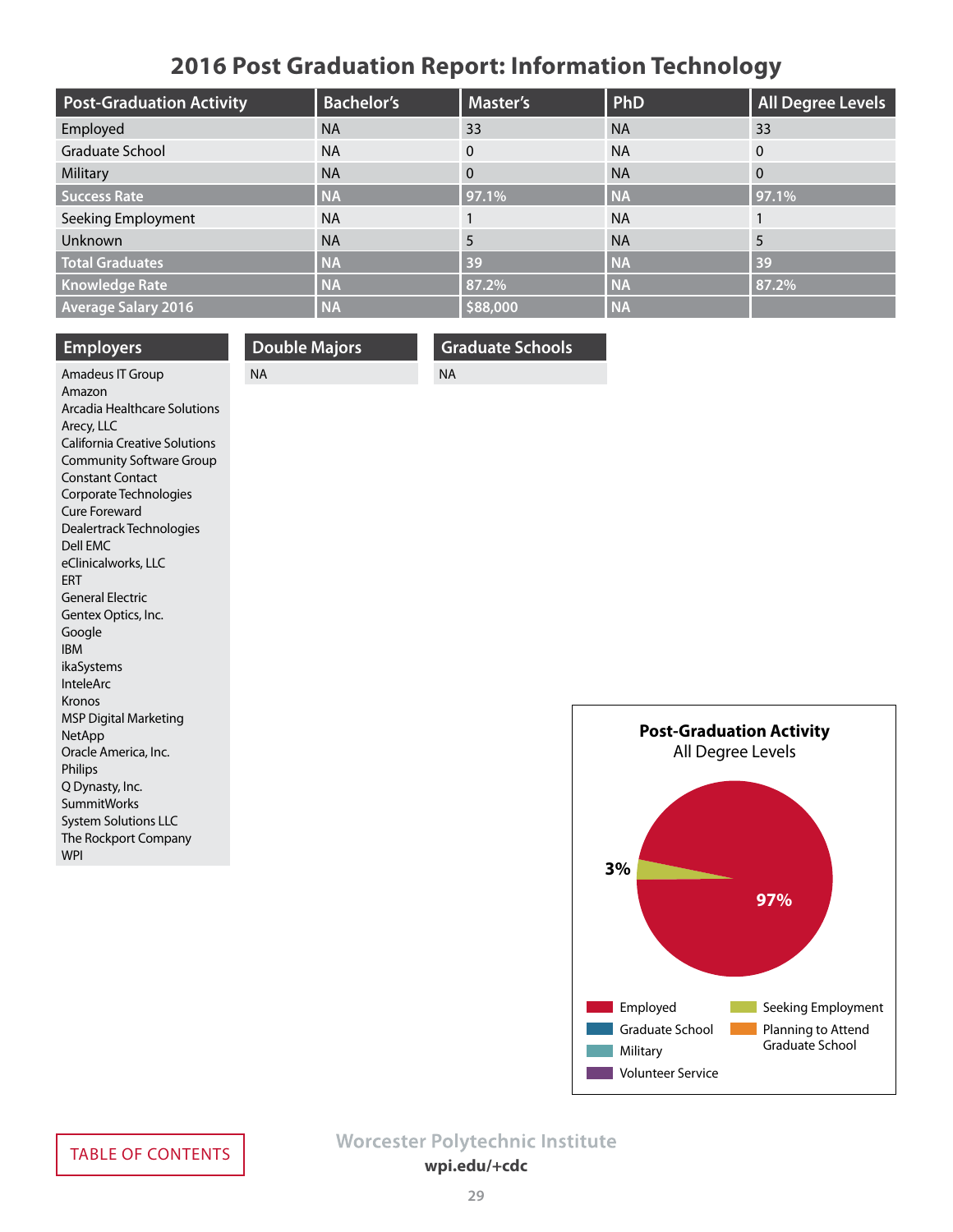## <span id="page-29-0"></span>**2016 Post Graduation Report: Interactive Media & Game Development**

| <b>Post-Graduation Activity</b> | <b>Bachelor's</b> | <b>Master's</b> | PhD       | <b>All Degree Levels</b> |
|---------------------------------|-------------------|-----------------|-----------|--------------------------|
| Employed                        | 23                | 8               | <b>NA</b> | 31                       |
| Graduate School                 | 5                 |                 | <b>NA</b> |                          |
| Military                        | $\Omega$          | $\Omega$        | <b>NA</b> | $\Omega$                 |
| Success Rate                    | 80.0%             | 90.9%           | <b>NA</b> | 82.6%                    |
| Seeking Employment              |                   |                 | <b>NA</b> | 8                        |
| Unknown                         | 5                 | 3               | <b>NA</b> | 8                        |
| <b>Total Graduates</b>          | 40                | 14              | <b>NA</b> | 54                       |
| <b>Knowledge Rate</b>           | 87.5%             | 78.6%           | <b>NA</b> | 85.2%                    |
| <b>Average Salary 2016</b>      | \$71,644          | <b>NA</b>       | <b>NA</b> |                          |

### **Employers**

**Double Majors**

### Aras Corporation Artana Games BeFrugal Bose Corporation Boss Key Productions Brokendoor Studio Cognex Corporation CSC - Computer Science Corporation Demiurge Studios Exploration Summer Programs Ford Motor Company Gloucester Stage Company Google Harmonix IBM, Bluewolf Image Stream Medical Intersystems MITRE Corporation My Web Grocer Pure Imagination Studios Sapient Starbreeze Studios Target International Student **Center** UnitedHealth Group Wakefly Wayfair

## Computer Science Humanities & Arts Professional Writing

# **Graduate Schools**

Northeastern University Rhode Island School of Design WPI

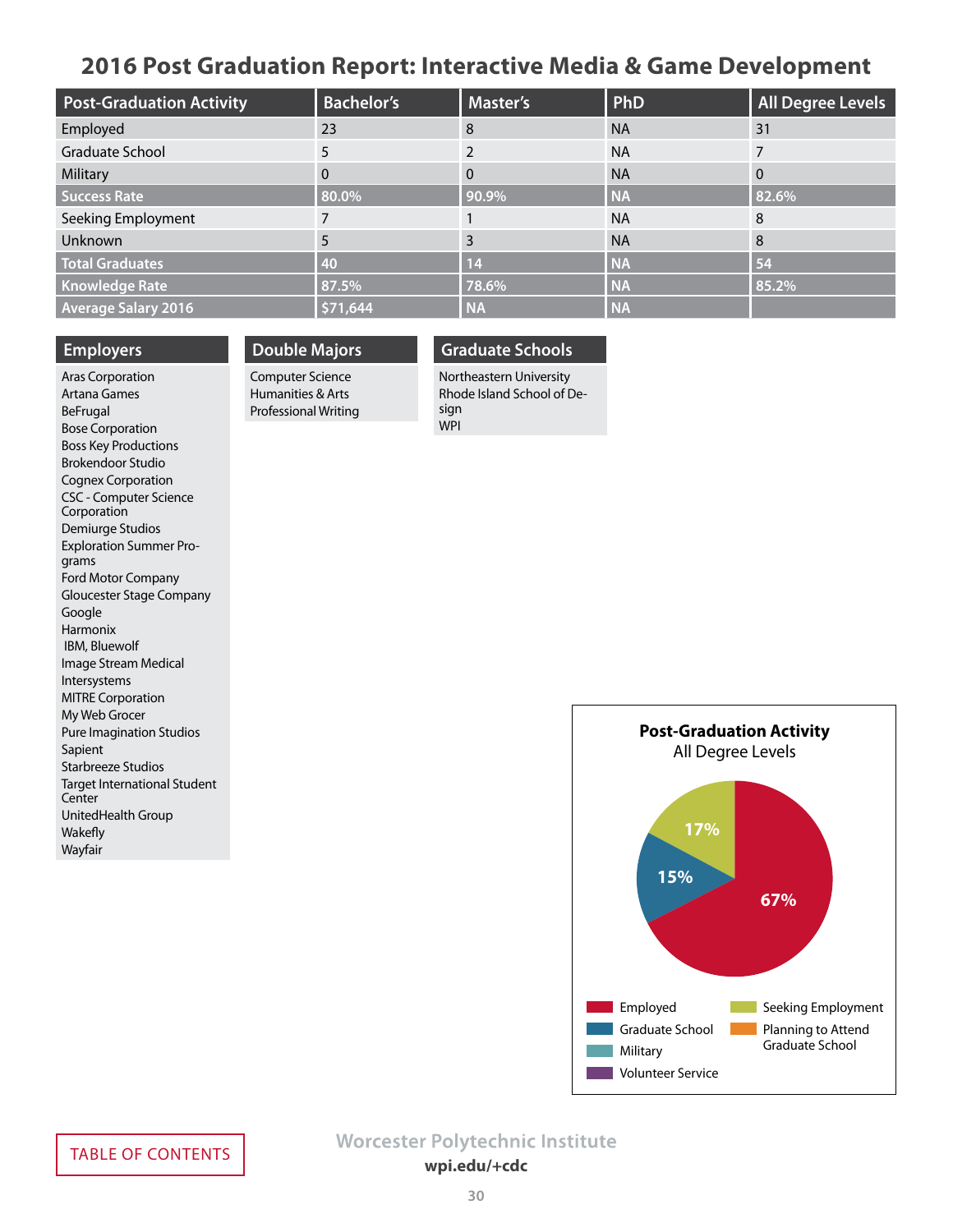# **2016 Post Graduation Report: Interdisciplinary**

<span id="page-30-0"></span>

| <b>Post-Graduation Activity</b> | <b>Bachelor's</b> | <b>Master's</b> | PhD       | <b>All Degree Levels</b> |
|---------------------------------|-------------------|-----------------|-----------|--------------------------|
| Employed                        |                   | <b>NA</b>       | <b>NA</b> |                          |
| Graduate School                 | 0                 | <b>NA</b>       | <b>NA</b> | $\mathbf{0}$             |
| Military                        | $\Omega$          | <b>NA</b>       | <b>NA</b> | $\overline{0}$           |
| Success Rate                    | 100.0%            | <b>NA</b>       | <b>NA</b> | 100.0%                   |
| Seeking Employment              | 0                 | <b>NA</b>       | <b>NA</b> | $\Omega$                 |
| Unknown                         | $\Omega$          | <b>NA</b>       | <b>NA</b> | 0                        |
| <b>Total Graduates</b>          |                   | <b>NA</b>       | <b>NA</b> |                          |
| <b>Knowledge Rate</b>           | 100.0%            | <b>NA</b>       | <b>NA</b> | 100.0%                   |
| <b>Average Salary 2016</b>      | <b>NA</b>         | <b>NA</b>       | <b>NA</b> |                          |

| <b>Employers</b>        | <b>Double Majors</b> | <b>Graduate Schools</b> |
|-------------------------|----------------------|-------------------------|
| American Solar District | <b>NA</b>            | <b>NA</b>               |

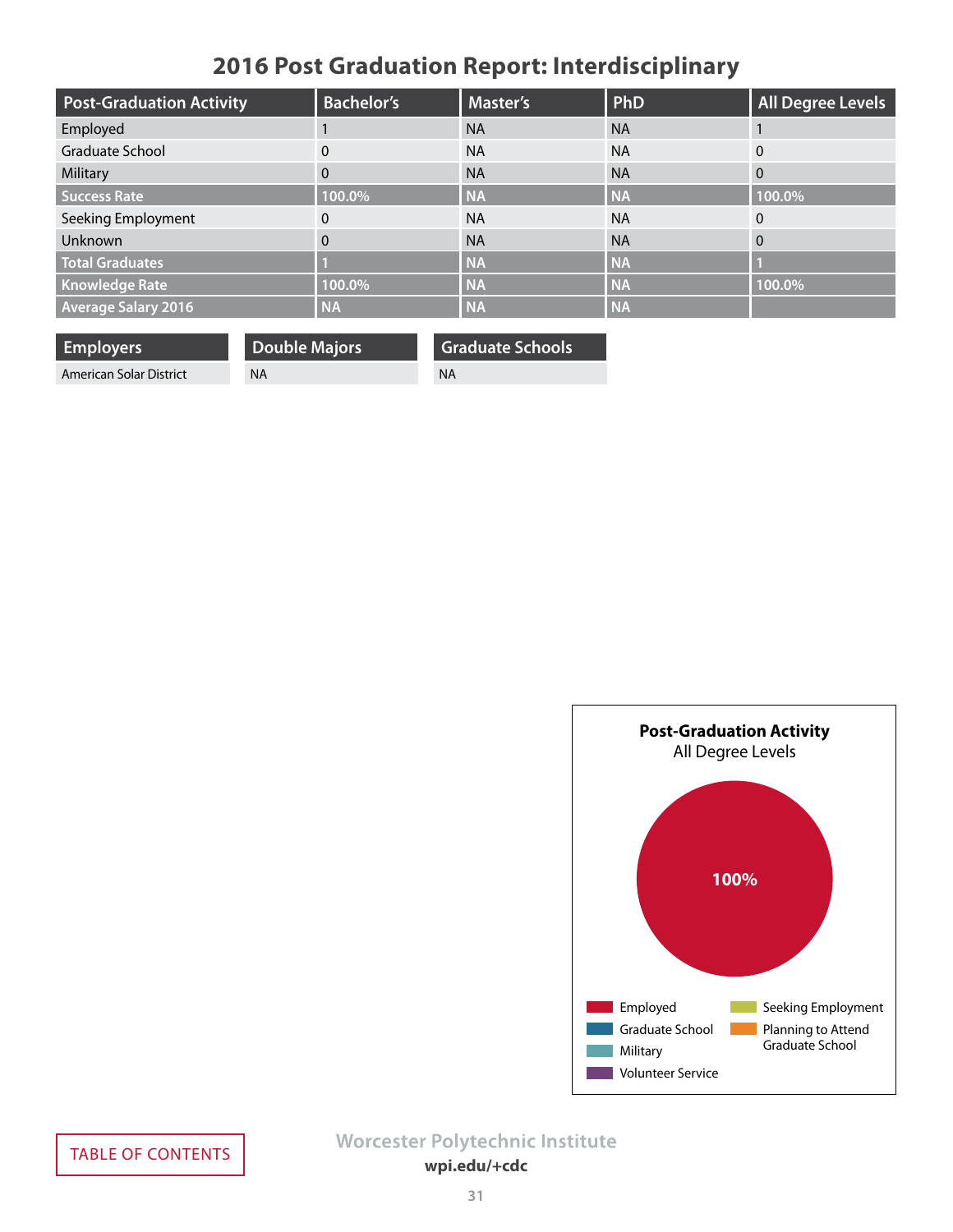# **2016 Post Graduation Report: International & Global Studies**

<span id="page-31-0"></span>

| <b>Post-Graduation Activity</b> | <b>Bachelor's</b> | <b>Master's</b> | PhD       | <b>All Degree Levels</b> |
|---------------------------------|-------------------|-----------------|-----------|--------------------------|
| Employed                        |                   | <b>NA</b>       | <b>NA</b> |                          |
| Graduate School                 |                   | <b>NA</b>       | <b>NA</b> |                          |
| Military                        | $\Omega$          | <b>NA</b>       | <b>NA</b> | $\Omega$                 |
| <b>Success Rate</b>             | 100.0%            | <b>NA</b>       | <b>NA</b> | 100.0%                   |
| Seeking Employment              | 0                 | <b>NA</b>       | <b>NA</b> | $\Omega$                 |
| Unknown                         | $\Omega$          | <b>NA</b>       | <b>NA</b> | $\Omega$                 |
| <b>Total Graduates</b>          |                   | <b>NA</b>       | <b>NA</b> | B                        |
| <b>Knowledge Rate</b>           | 100.0%            | <b>NA</b>       | <b>NA</b> | 100.0%                   |
| <b>Average Salary 2016</b>      | <b>NA</b>         | <b>NA</b>       | <b>NA</b> |                          |

| <b>Employers</b> |
|------------------|
| Accenture        |
| Phosphorex       |

**Double Majors** Biochemistry Industrial Engineering Management

**Graduate Schools**

WPI

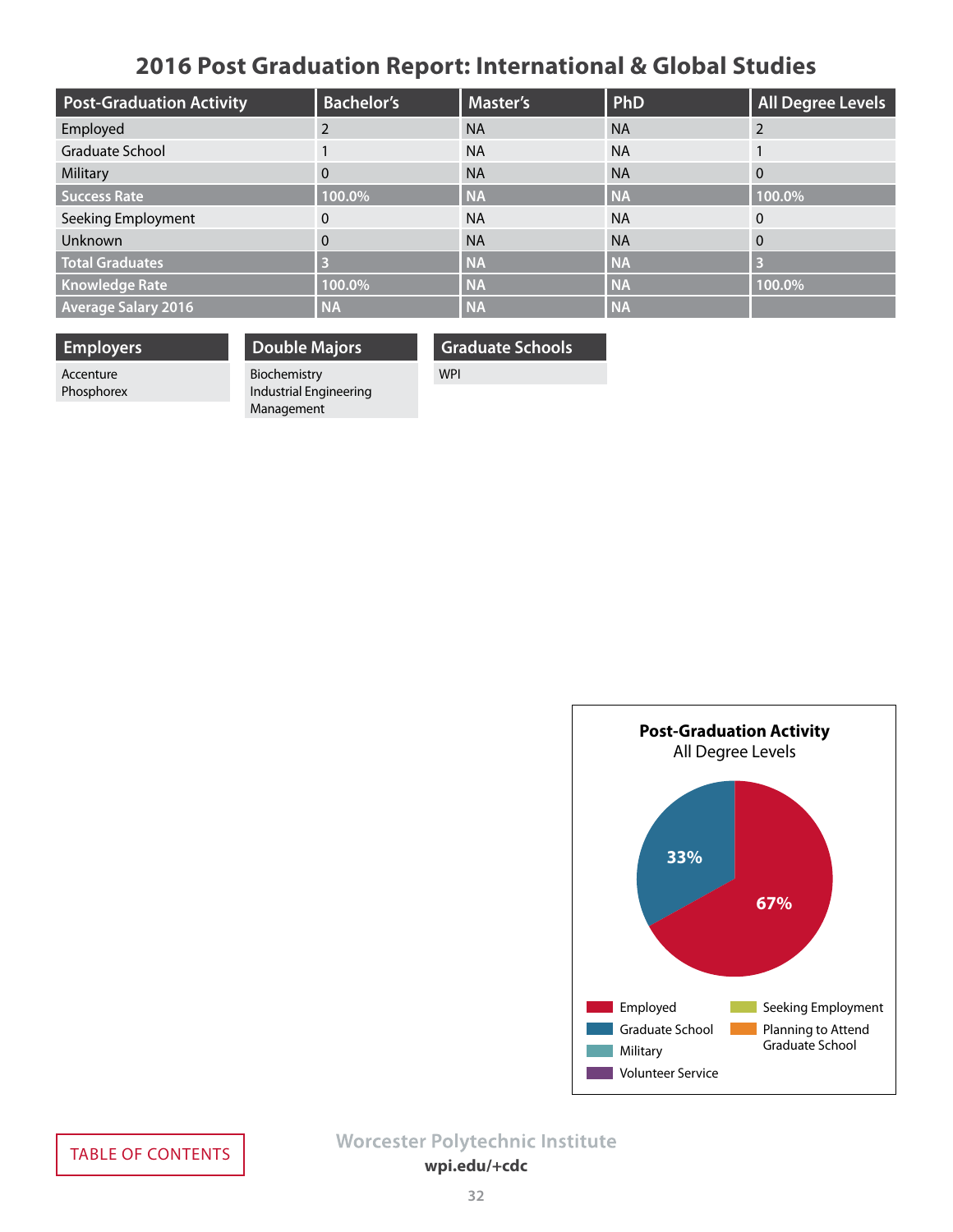# **2016 Post Graduation Report: Learning Sciences & Technology**

<span id="page-32-0"></span>

| <b>Post-Graduation Activity</b> | <b>Bachelor's</b> | <b>Master's</b> | PhD       | <b>All Degree Levels</b> |
|---------------------------------|-------------------|-----------------|-----------|--------------------------|
| Employed                        | <b>NA</b>         | 0               | $\Omega$  | $\Omega$                 |
| Graduate School                 | <b>NA</b>         | 0               | $\Omega$  | 0                        |
| Military                        | <b>NA</b>         | 0               | $\Omega$  | $\Omega$                 |
| Success Rate                    | <b>NA</b>         | 0.0%            | <b>NA</b> | 0.0%                     |
| Seeking Employment              | <b>NA</b>         |                 | $\Omega$  |                          |
| Unknown                         | <b>NA</b>         | $\Omega$        | $\Omega$  | $\Omega$                 |
| <b>Total Graduates</b>          | <b>NA</b>         |                 |           |                          |
| <b>Knowledge Rate</b>           | <b>NA</b>         | 100.0%          | <b>NA</b> | 100.0%                   |
| <b>Average Salary 2016</b>      | <b>NA</b>         | <b>NA</b>       | <b>NA</b> |                          |

| <b>Employers</b> | <b>Double Majors</b> | <b>Graduate Schools</b> |
|------------------|----------------------|-------------------------|
| - NA             | ΝA                   | ΝA                      |

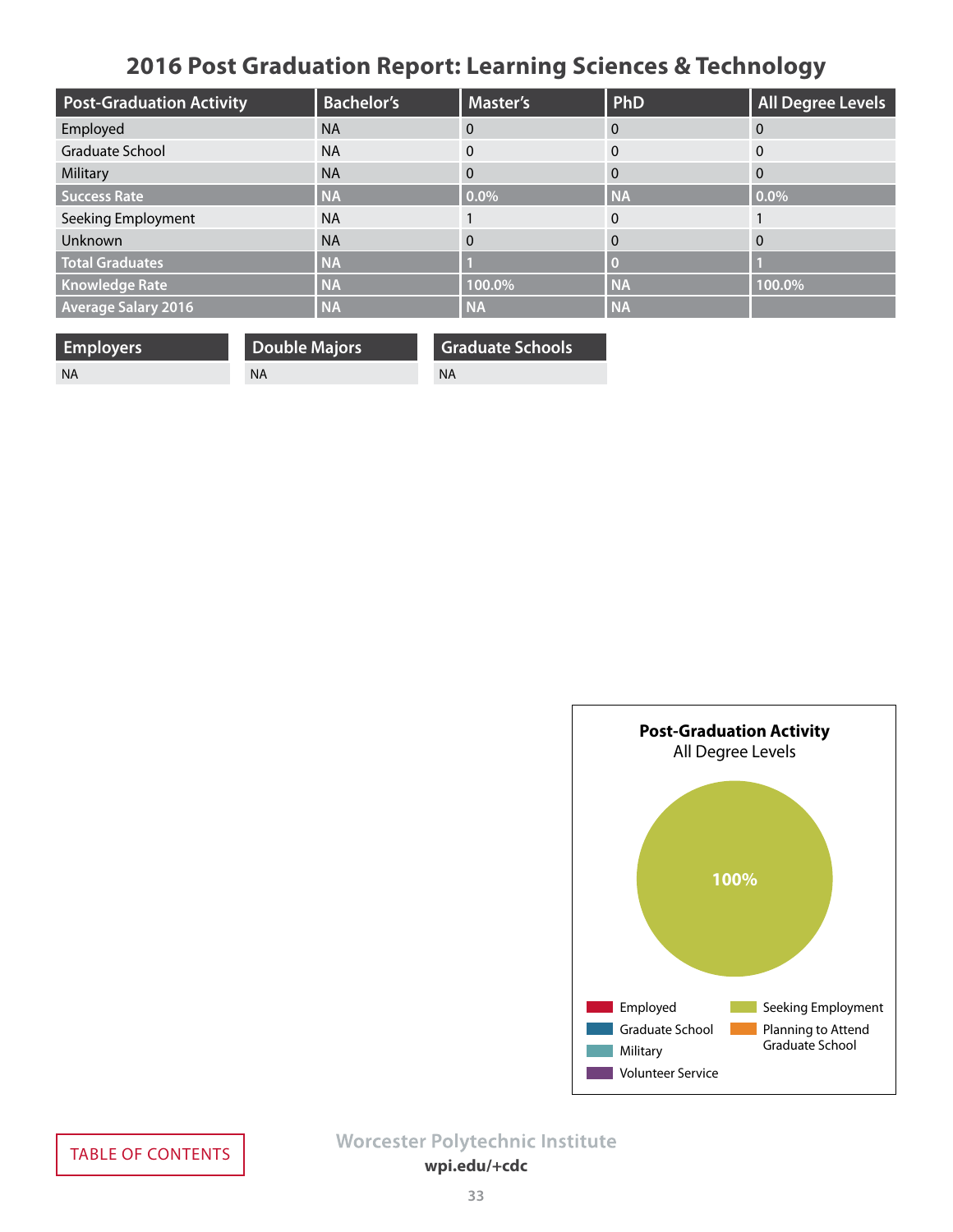## **2016 Post Graduation Report: Management**

<span id="page-33-0"></span>

| <b>Post-Graduation Activity</b> | <b>Bachelor's</b> | <b>Master's</b> | PhD       | <b>All Degree Levels</b> |
|---------------------------------|-------------------|-----------------|-----------|--------------------------|
| Employed                        |                   | 14              | <b>NA</b> | 15                       |
| Graduate School                 |                   |                 | <b>NA</b> |                          |
| Military                        | 0                 |                 | <b>NA</b> |                          |
| <b>Success Rate</b>             | 100.0%            | 100.0%          | <b>NA</b> | 100.0%                   |
| Seeking Employment              | 0                 |                 | <b>NA</b> | $\Omega$                 |
| <b>Unknown</b>                  | 0                 | 5               | <b>NA</b> | 5                        |
| <b>Total Graduates</b>          | D                 | 21              | <b>NA</b> | 23                       |
| <b>Knowledge Rate</b>           | 100.0%            | 76.2%           | <b>NA</b> | 78.3%                    |
| <b>Average Salary 2016</b>      | <b>NA</b>         | \$63,775        | <b>NA</b> |                          |

## **Employers**

Acclaim Consulting Group, Inc. Avery Dennison General Electric Haartz Corp Naval Undersea Warfare Center New Balance Northeast Electrical Distributors PepsiCo SABIC Smith & Nephew TechNoLogic, Inc. The Grommet The Torrey Company U.S. Air Force

## **Double Majors**

Studies

International & Global

## **Graduate Schools**

Harvard Business School WPI

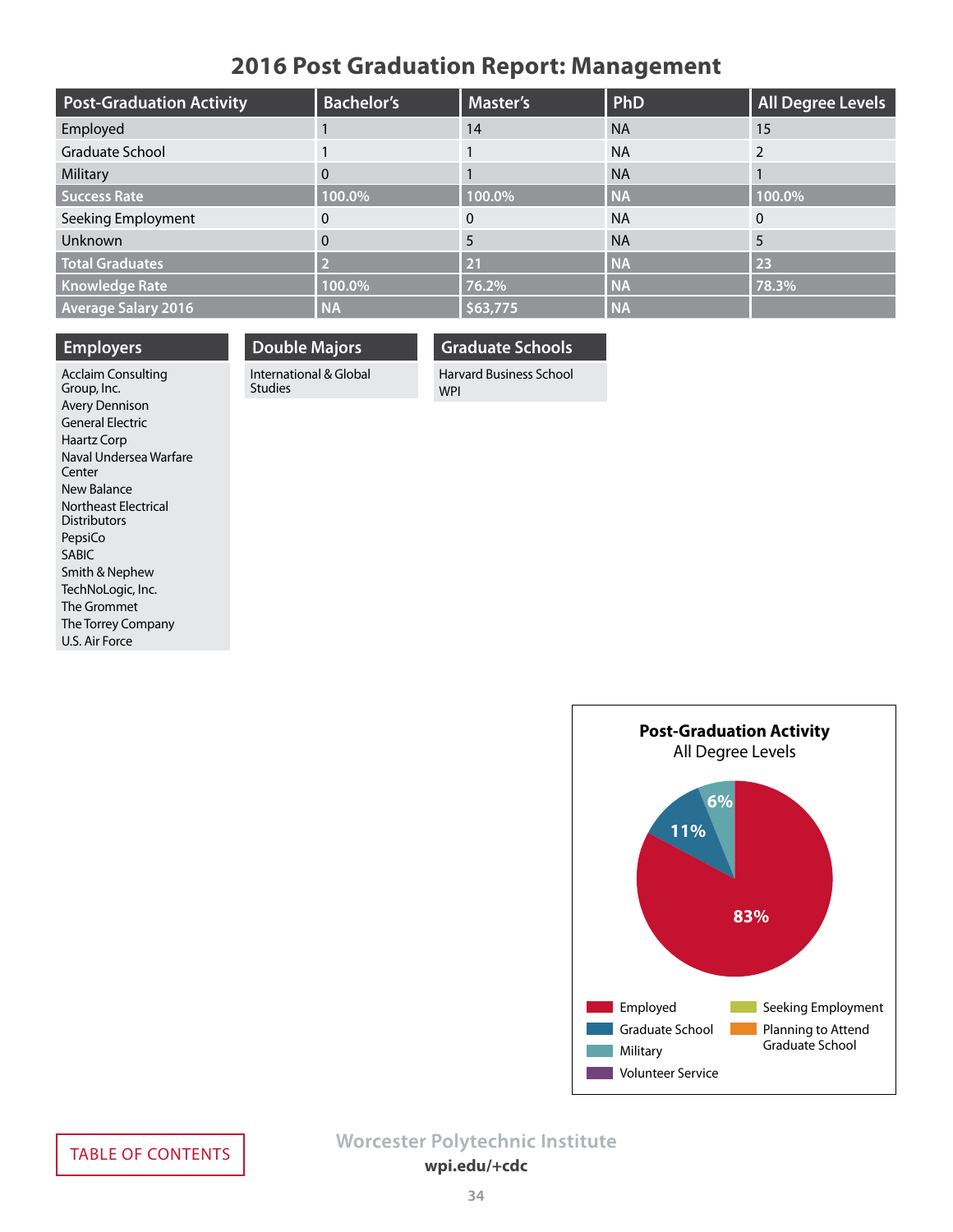## **2016 Post Graduation Report: Management Engineering**

<span id="page-34-0"></span>

| <b>Post-Graduation Activity</b> | <b>Bachelor's</b> | <b>Master's</b> | PhD       | <b>All Degree Levels</b> |
|---------------------------------|-------------------|-----------------|-----------|--------------------------|
| Employed                        | 18                | <b>NA</b>       | <b>NA</b> | 18                       |
| Graduate School                 |                   | <b>NA</b>       | <b>NA</b> |                          |
| Military                        | $\Omega$          | <b>NA</b>       | <b>NA</b> | $\overline{0}$           |
| <b>Success Rate</b>             | 87.0%             | <b>NA</b>       | <b>NA</b> | 87.0%                    |
| Seeking Employment              | 3                 | <b>NA</b>       | <b>NA</b> | 3                        |
| Unknown                         |                   | <b>NA</b>       | <b>NA</b> |                          |
| <b>Total Graduates</b>          | 25                | <b>NA</b>       | <b>NA</b> | 25                       |
| <b>Knowledge Rate</b>           | 92.0%             | <b>NA</b>       | <b>NA</b> | 92.0%                    |
| <b>Average Salary 2016</b>      | \$52,650          | <b>NA</b>       | <b>NA</b> |                          |

### **Employers**

**Double Majors**

### **Graduate Schools**

Industrial Engineering

University of South Carolina School of Law WPI

Amazon American Tower athenahealth BAE Systems Carbon Black Consigli Construction Dell EMC Direct Capital Home Depot Ingersoll Rand Islide, Inc. JK Scanlan Nutcracker State Street Bank Tau Kappa Epsilon Trex Company United Technologies Corporation (UTC)

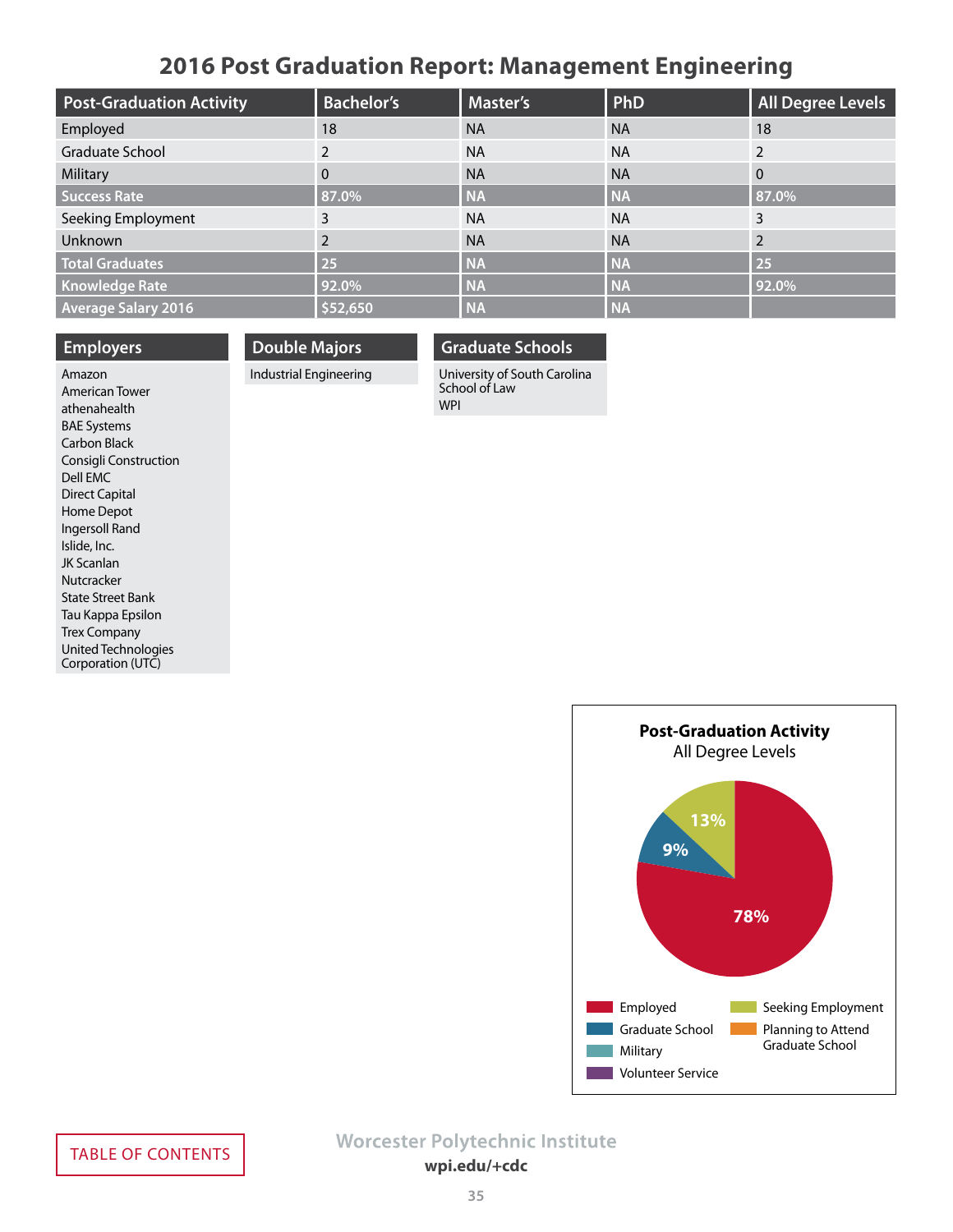# **2016 Post Graduation Report: Management Information Systems**

<span id="page-35-0"></span>

| <b>Post-Graduation Activity</b> | <b>Bachelor's</b> | <b>Master's</b> | PhD       | <b>All Degree Levels</b> |
|---------------------------------|-------------------|-----------------|-----------|--------------------------|
| Employed                        | 11                | <b>NA</b>       | <b>NA</b> | 11                       |
| Graduate School                 |                   | <b>NA</b>       | <b>NA</b> |                          |
| Military                        | $\Omega$          | <b>NA</b>       | <b>NA</b> | $\Omega$                 |
| Success Rate                    | 85.7%             | <b>NA</b>       | <b>NA</b> | 85.7%                    |
| Seeking Employment              |                   | <b>NA</b>       | <b>NA</b> |                          |
| Unknown                         |                   | <b>NA</b>       | <b>NA</b> |                          |
| <b>Total Graduates</b>          | 15                | <b>NA</b>       | <b>NA</b> | 15                       |
| <b>Knowledge Rate</b>           | 93.3%             | <b>NA</b>       | <b>NA</b> | 93.3%                    |
| <b>Average Salary 2016</b>      | \$69,444          | <b>NA</b>       | <b>NA</b> |                          |

| <b>Employers</b>         | <b>Double Majors</b>   | Graduate Schools |
|--------------------------|------------------------|------------------|
| Athena Systems           | Industrial Engineering | <b>WPI</b>       |
| الملحات والمساحية والجار |                        |                  |

Athena Systems athenahealth Daymark Demandware, a Salesforce Company Liberty Mutual Insurance Netcracker Technologies UnitedHealth Group, Optum UnitedHealth Group VA Boston Healthcare System

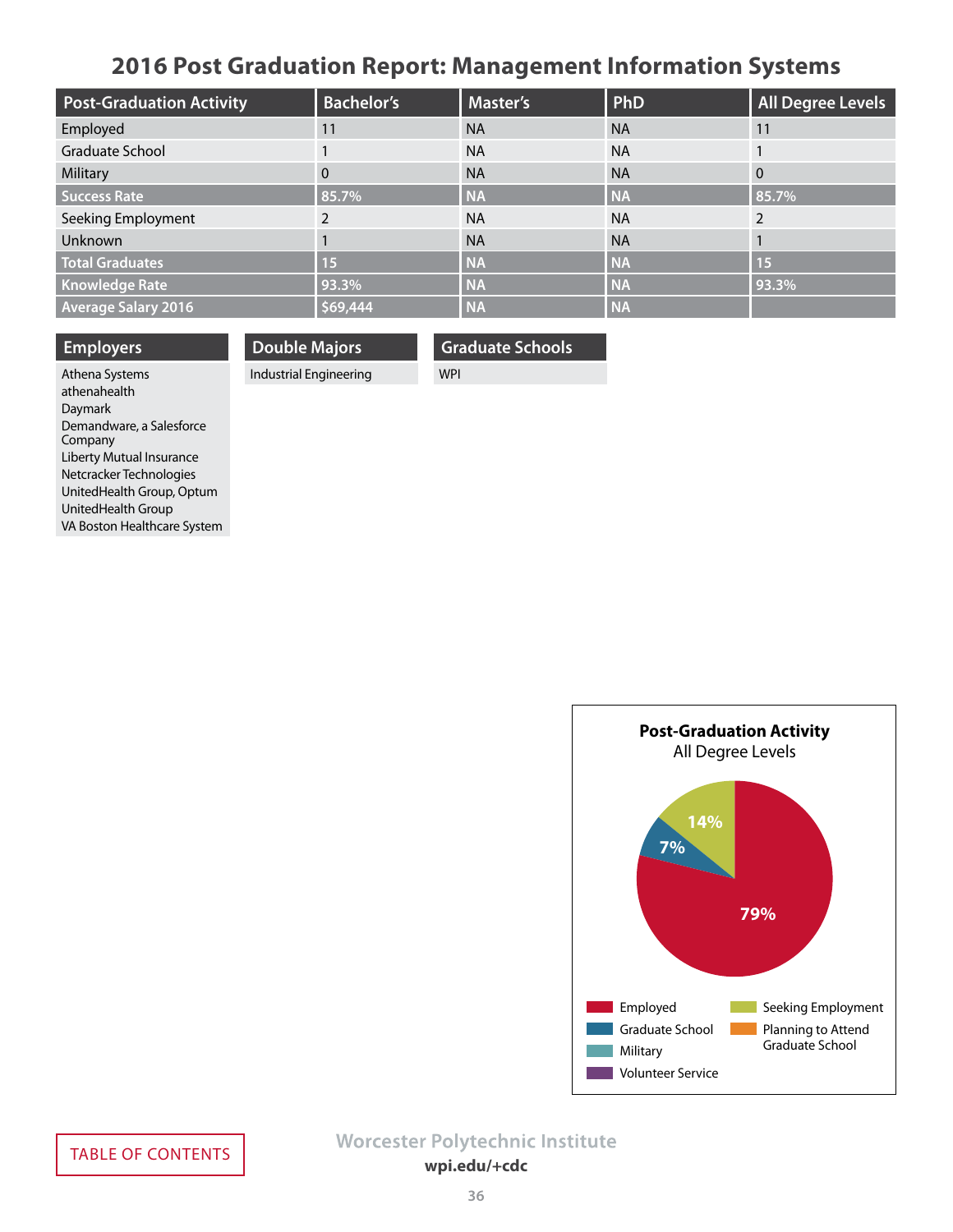# **2016 Post Graduation Report: Manufacturing Engineering**

<span id="page-36-0"></span>

| <b>Post-Graduation Activity</b> | <b>Bachelor's</b> | <b>Master's</b> | PhD       | <b>All Degree Levels</b> |
|---------------------------------|-------------------|-----------------|-----------|--------------------------|
| Employed                        | 0                 | 10              |           | 10                       |
| Graduate School                 | 0                 |                 |           |                          |
| Military                        | 0                 | 0               | $\Omega$  |                          |
| Success Rate                    | <b>NA</b>         | 100.0%          | <b>NA</b> | 100.0%                   |
| Seeking Employment              | 0                 | $\Omega$        | $\Omega$  |                          |
| Unknown                         | $\Omega$          | 0               | $\Omega$  | 0                        |
| <b>Total Graduates</b>          |                   | $\overline{12}$ |           | 12                       |
| <b>Knowledge Rate</b>           | <b>NA</b>         | 100.0%          | <b>NA</b> | 100.0%                   |
| <b>Average Salary 2016</b>      | <b>NA</b>         | <b>NA</b>       | <b>NA</b> |                          |

| <b>Employers</b>        | <b>Double Majors</b> | <b>Graduate Schools</b> |
|-------------------------|----------------------|-------------------------|
| <b>Bose Corporation</b> | <b>NA</b>            | <b>WPI</b>              |
| Elkeson Tech            |                      |                         |
| Lockheed Martin,        |                      |                         |



Sikorsky Aircraft United Technologies Corporation (UTC) United Technologies Company, Pratt & Whitney

Whitcraft Group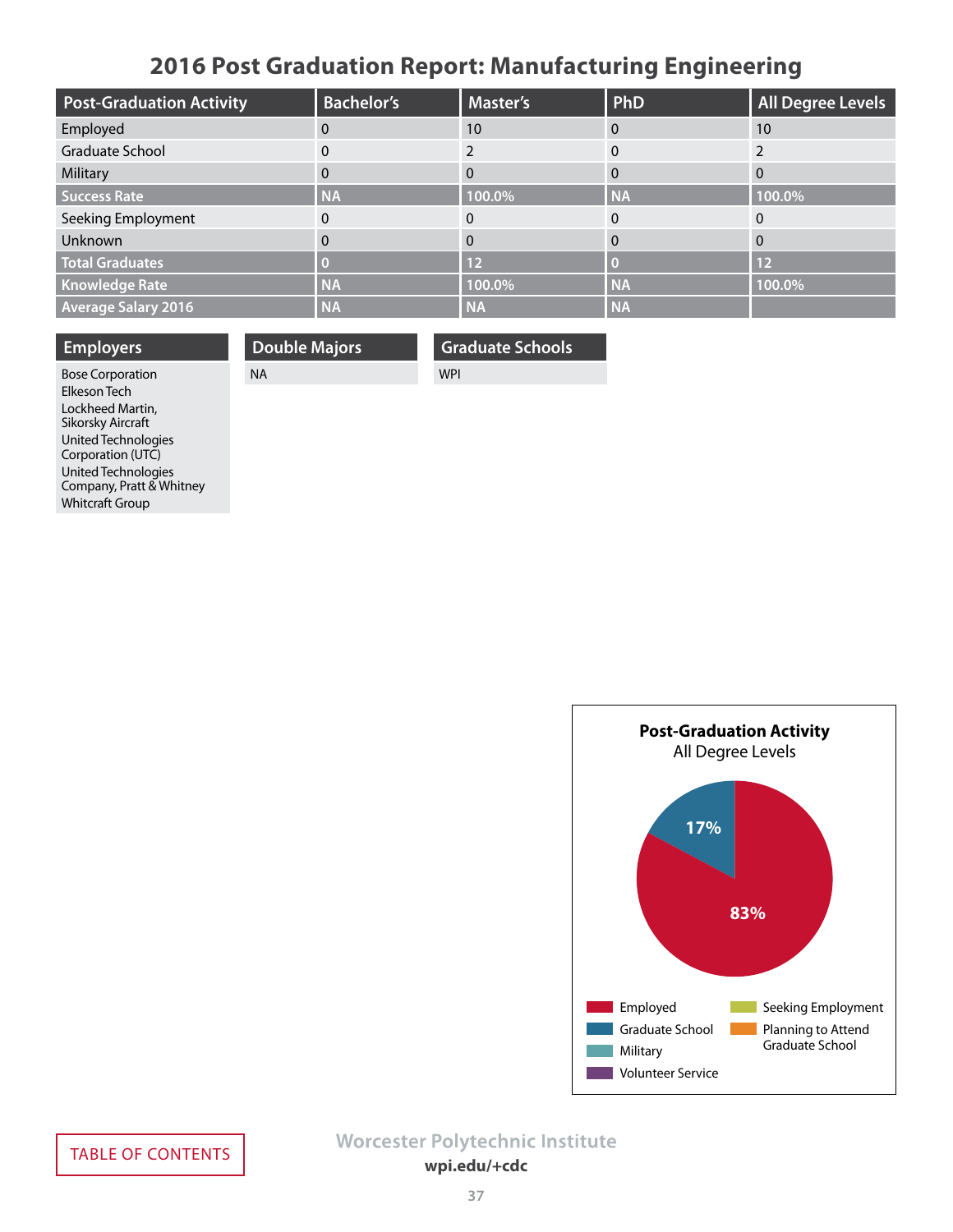## **2016 Post Graduation Report: Marketing & Technological Innovation**

<span id="page-37-0"></span>

| <b>Post-Graduation Activity</b> | <b>Bachelor's</b> | Master's  | PhD       | <b>All Degree Levels</b> |
|---------------------------------|-------------------|-----------|-----------|--------------------------|
| Employed                        | <b>NA</b>         | 12        | <b>NA</b> | 12                       |
| Graduate School                 | <b>NA</b>         | 4         | <b>NA</b> | 4                        |
| Military                        | <b>NA</b>         | 0         | <b>NA</b> | $\Omega$                 |
| Success Rate                    | <b>NA</b>         | 80.0%     | <b>NA</b> | 80.0%                    |
| Seeking Employment              | <b>NA</b>         | 4         | <b>NA</b> | 4                        |
| Unknown                         | <b>NA</b>         | 6         | <b>NA</b> | 6                        |
| <b>Total Graduates</b>          | <b>NA</b>         | 26        | <b>NA</b> | 26                       |
| <b>Knowledge Rate</b>           | <b>NA</b>         | 76.9%     | <b>NA</b> | 76.9%                    |
| <b>Average Salary 2016</b>      | <b>NA</b>         | <b>NA</b> | <b>NA</b> |                          |

**Employers** COS/Hennes & Mauitz Group DNA Motoring Jabra Mack Technologies Manulife Financial Corporation MintyMentors **Staples** SUNS Internatinal LLC Tiffany & Co.

**Double Majors**

NA

## **Graduate Schools**

Bunker Hill Community College University of Maryland WPI

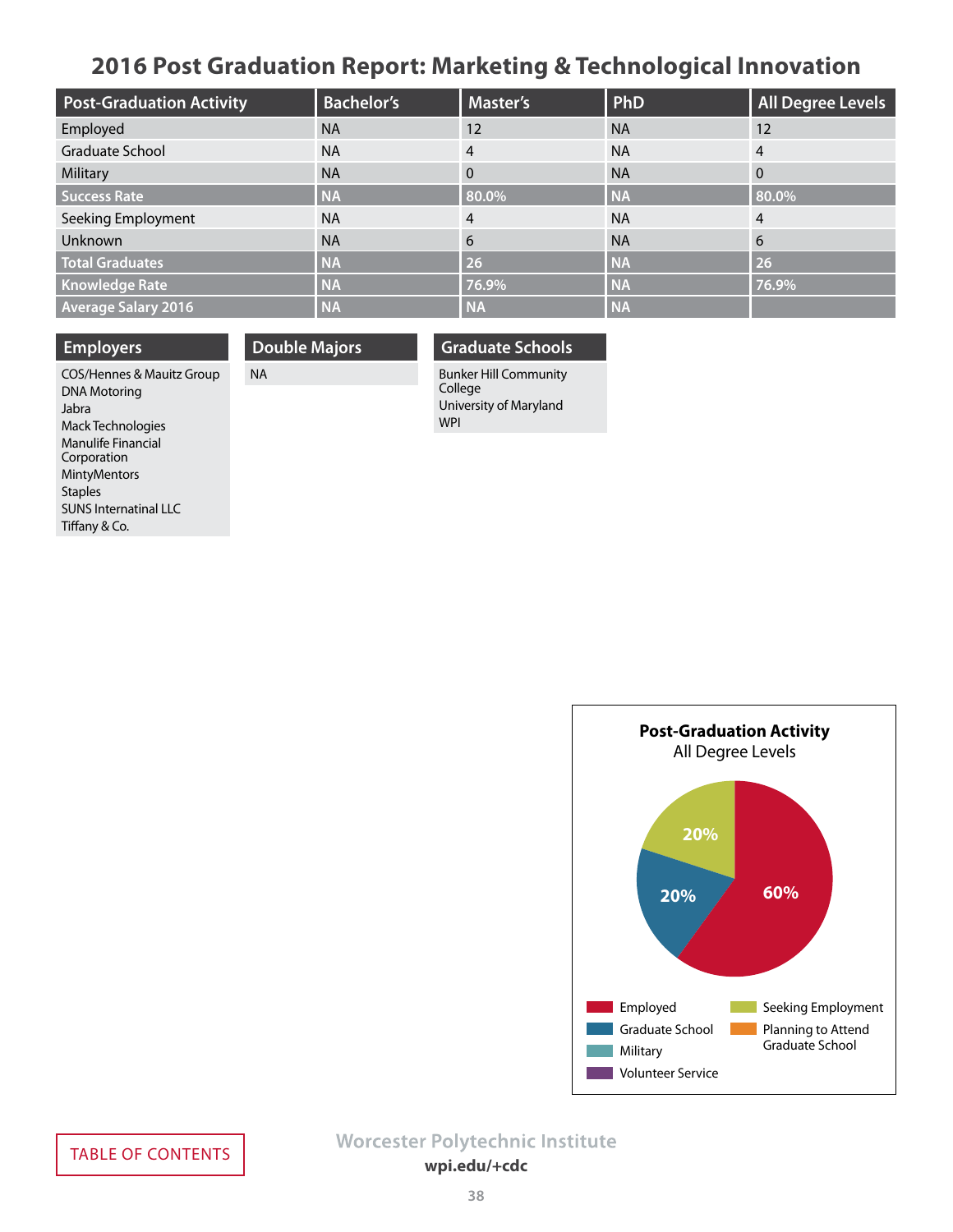# **2016 Post Graduation Report: Materials Process Engineering**

<span id="page-38-0"></span>

| <b>Post-Graduation Activity</b> | <b>Bachelor's</b> | Master's | PhD       | <b>All Degree Levels</b> |
|---------------------------------|-------------------|----------|-----------|--------------------------|
| Employed                        | <b>NA</b>         |          | <b>NA</b> |                          |
| Graduate School                 | <b>NA</b>         | $\Omega$ | <b>NA</b> | $\overline{0}$           |
| Military                        | <b>NA</b>         | $\Omega$ | <b>NA</b> | $\Omega$                 |
| Success Rate                    | <b>NA</b>         | 100.0%   | <b>NA</b> | 100.0%                   |
| Seeking Employment              | <b>NA</b>         | $\Omega$ | <b>NA</b> | $\Omega$                 |
| Unknown                         | <b>NA</b>         | $\Omega$ | <b>NA</b> | $\overline{0}$           |
| <b>Total Graduates</b>          | <b>NA</b>         |          | <b>NA</b> | ►                        |
| <b>Knowledge Rate</b>           | <b>NA</b>         | 100.0%   | <b>NA</b> | 100.0%                   |
| <b>Average Salary 2015</b>      | <b>NA</b>         | \$77,000 | <b>NA</b> |                          |

| <b>Employers</b>    | <b>Double Majors</b> | <b>Graduate Schools</b> |
|---------------------|----------------------|-------------------------|
| <b>PG Photonics</b> | NA                   | <b>NA</b>               |
| Lockheed Martin,    |                      |                         |

IPG Photonics Lockheed Martin, Sikorsky Aircraft United Technologies Corporation (UTC) United Technologies Corporation, Pratt & Whitney

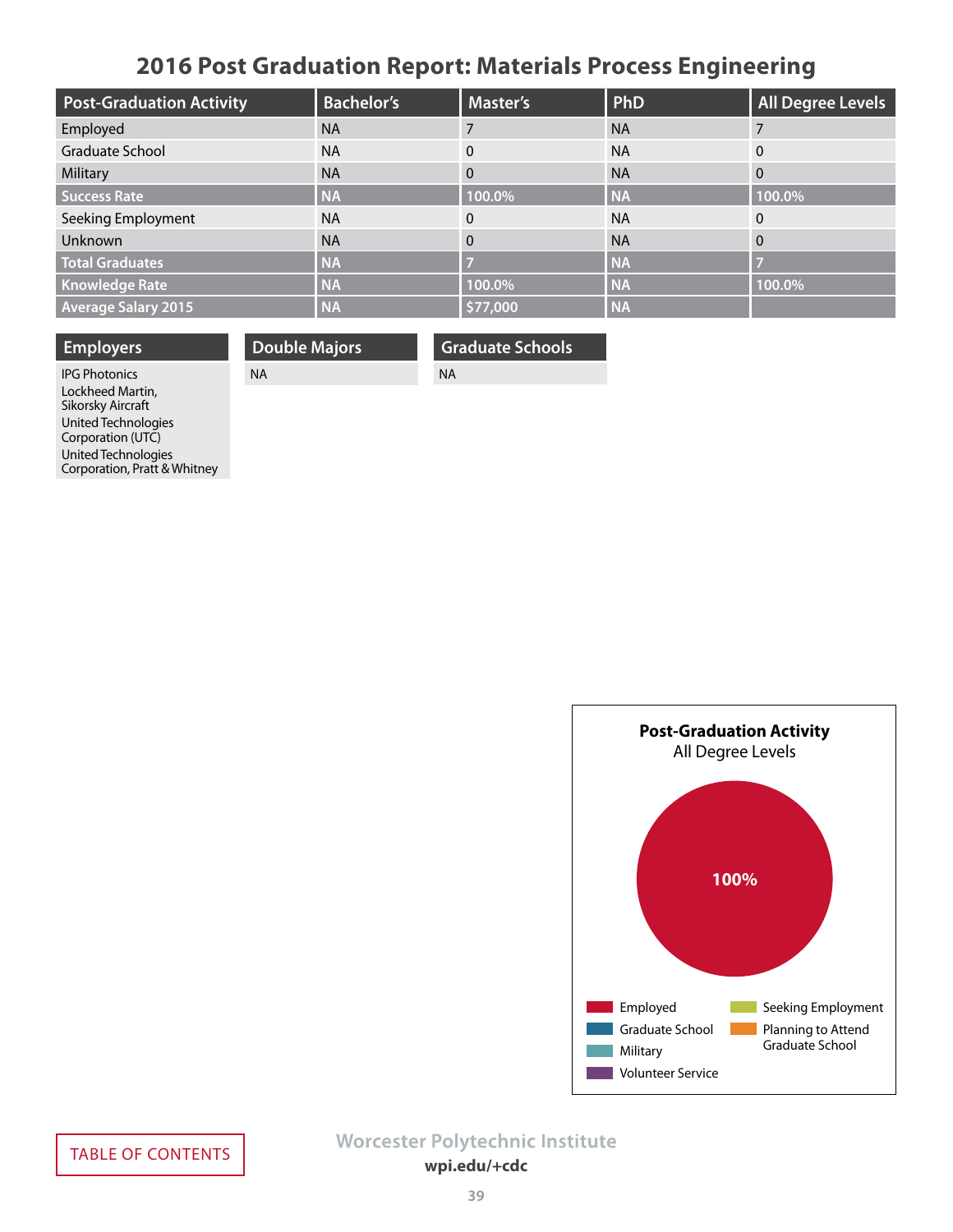# **2016 Post Graduation Report: Materials Science & Engineering**

<span id="page-39-0"></span>

| <b>Post-Graduation Activity</b> | <b>Bachelor's</b> | Master's | PhD       | <b>All Degree Levels</b> |
|---------------------------------|-------------------|----------|-----------|--------------------------|
| Employed                        | <b>NA</b>         | 16       | 3         | 19                       |
| Graduate School                 | <b>NA</b>         | 3        | $\Omega$  |                          |
| Military                        | <b>NA</b>         |          | 0         |                          |
| <b>Success Rate</b>             | <b>NA</b>         | 90.9%    | 100.0%    | 92.0%                    |
| Seeking Employment              | <b>NA</b>         |          | 0         |                          |
| Unknown                         | <b>NA</b>         | 6        | 0         | -6                       |
| <b>Total Graduates</b>          | <b>NA</b>         | 28       |           | 31                       |
| <b>Knowledge Rate</b>           | <b>NA</b>         | 78.6%    | 100.0%    | 80.6%                    |
| <b>Average Salary 2016</b>      | <b>NA</b>         | \$64,253 | <b>NA</b> |                          |

| <b>Employers</b>                             |
|----------------------------------------------|
| 24M Technologies<br>ANP USA                  |
| Boston Power, Inc.                           |
| <b>CDM Smith</b>                             |
| CeraNova Corporation                         |
| <b>Chinese Academy of Sciences</b>           |
| <b>DuPont</b>                                |
| Innosys Consulting Limited                   |
| Mando Corp                                   |
| <b>MIT</b>                                   |
| United Healthcare Group,                     |
| Optum                                        |
| QuEST Global                                 |
| Saint-Gobain                                 |
| <b>TECNALIA Research &amp;</b><br>Innovation |
|                                              |
| Tellon Trading, Inc.                         |
| <b>Thermatool Corporation</b>                |
| U.S. Marines                                 |
| <b>WPI</b>                                   |

## **Double Majors**

NA

### **Graduate Schools**

University of Southern Mississippi WPI

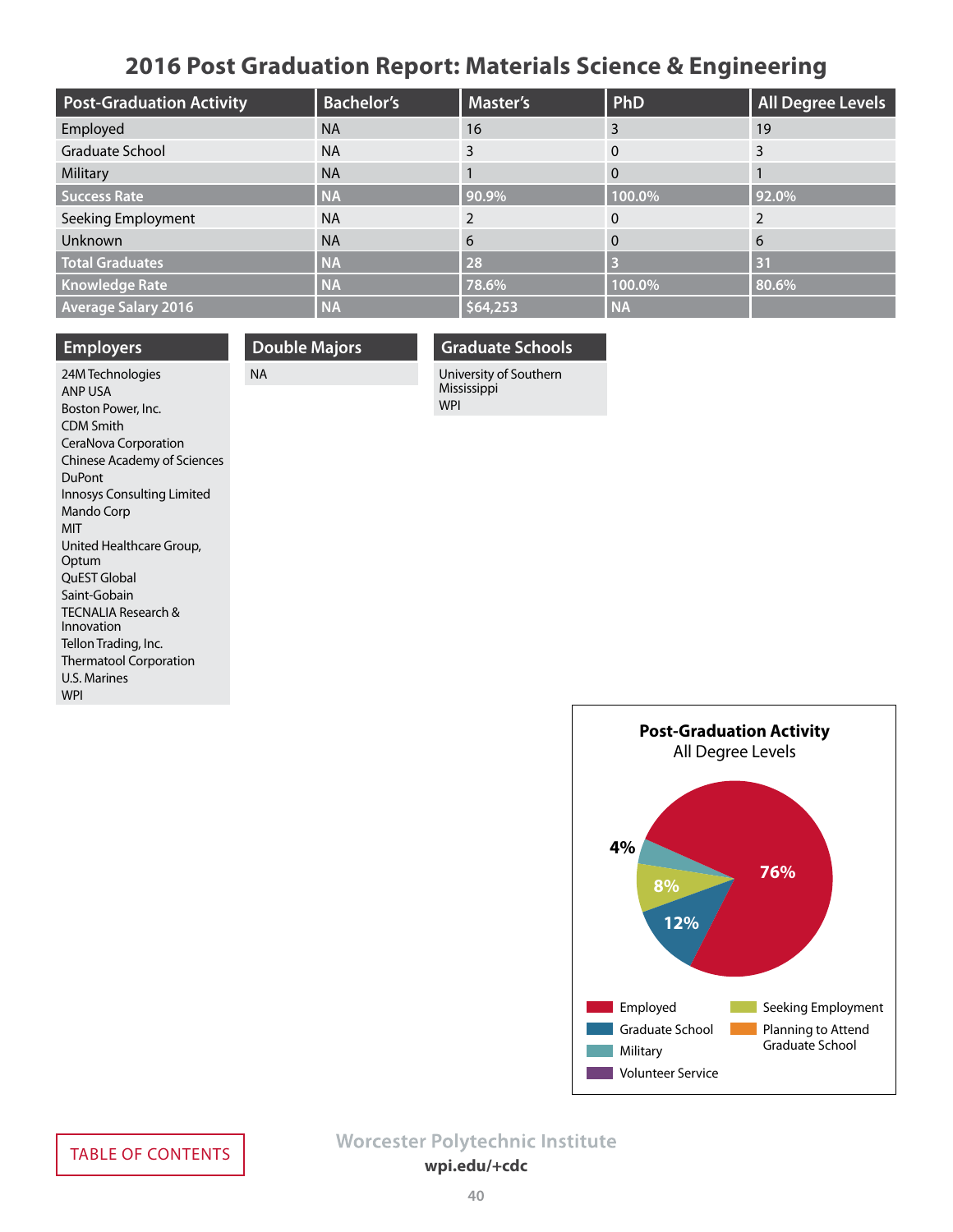# **2016 Post Graduation Report: Mathematics for Educators**

<span id="page-40-0"></span>

| <b>Post-Graduation Activity</b> | <b>Bachelor's</b> | <b>Master's</b> | PhD       | <b>All Degree Levels</b> |
|---------------------------------|-------------------|-----------------|-----------|--------------------------|
| Employed                        | <b>NA</b>         | 9               | <b>NA</b> | -9                       |
| Graduate School                 | <b>NA</b>         | $\Omega$        | <b>NA</b> | $\overline{0}$           |
| Military                        | <b>NA</b>         | 0               | <b>NA</b> | $\overline{0}$           |
| Success Rate                    | <b>NA</b>         | 100.0%          | <b>NA</b> | 100.0%                   |
| Seeking Employment              | <b>NA</b>         | 0               | <b>NA</b> | $\mathbf{0}$             |
| Unknown                         | <b>NA</b>         |                 | <b>NA</b> |                          |
| <b>Total Graduates</b>          | <b>NA</b>         | 10              | <b>NA</b> | 10                       |
| <b>Knowledge Rate</b>           | <b>NA</b>         | 90.0%           | <b>NA</b> | 90.0%                    |
| <b>Average Salary 2016</b>      | <b>NA</b>         | \$74,000        | <b>NA</b> |                          |

NA

**Graduate Schools**

| <b>Employers</b>                                                   |           | <b>Double Majors</b> |
|--------------------------------------------------------------------|-----------|----------------------|
| Baypath Regional Vocational<br><b>Technical High School</b>        | <b>NA</b> |                      |
| <b>Blackstone Valley Regional</b><br><b>Vocational High School</b> |           |                      |
| Doherty Memorial High<br>School                                    |           |                      |
| Nashoba Valley Regional<br>High School                             |           |                      |
| Pearson North America                                              |           |                      |
| <b>Quinsigamond Community</b><br>College                           |           |                      |
| Wachusett Regional High                                            |           |                      |

School

Worcester East Middle School Worcester Public Schools

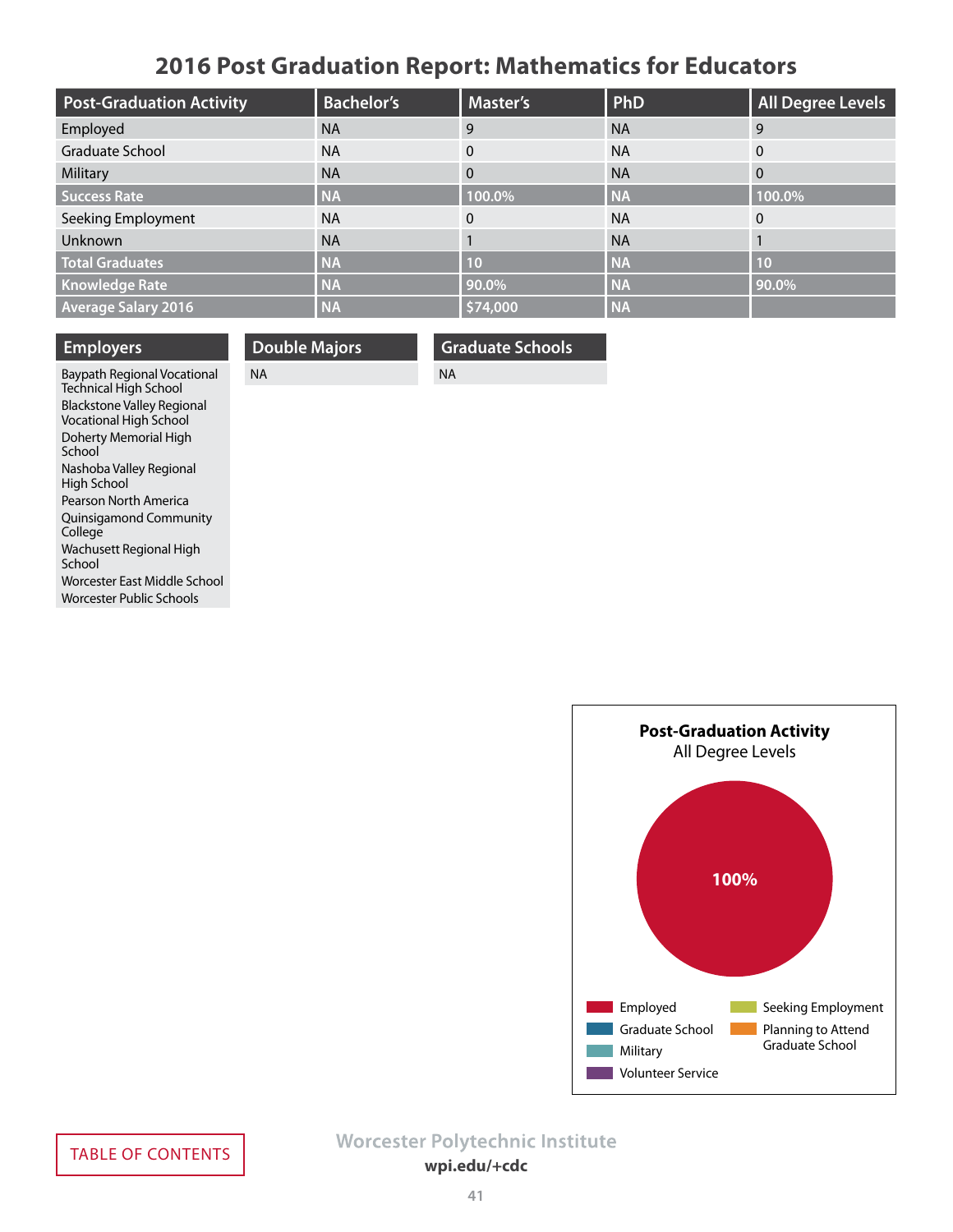## **2016 Post Graduation Report: Mathematical Sciences**

<span id="page-41-0"></span>

| <b>Post-Graduation Activity</b>    | <b>Bachelor's</b> | <b>Master's</b> | PhD       | <b>All Degree Levels</b> |
|------------------------------------|-------------------|-----------------|-----------|--------------------------|
| Employed                           | 9                 | <b>NA</b>       | 4         | 13                       |
| Graduate School                    |                   | <b>NA</b>       | $\Omega$  |                          |
| Military                           | 0                 | <b>NA</b>       | 0         | $\Omega$                 |
| Success Rate                       | 84.2%             | <b>NA</b>       | 100.0%    | 87.0%                    |
| Seeking Employment                 |                   | <b>NA</b>       | 0         |                          |
| Planning to Attend Graduate School |                   | <b>NA</b>       | 0         |                          |
| Unknown                            |                   | <b>NA</b>       | 0         |                          |
| <b>Total Graduates</b>             | 20                | <b>NA</b>       |           | 24                       |
| <b>Knowledge Rate</b>              | 95.0%             | <b>NA</b>       | 100.0%    | 95.8%                    |
| <b>Average Salary 2016</b>         | \$84,000          | <b>NA</b>       | <b>NA</b> |                          |

### **Employers**

Actiance, Inc. Cimpress École Polytechnique FactSet Research Systems Google IGT KAYAK Massachusetts College of Liberal Arts MITRE Corporation Raytheon Company UHI Machine University of Cincinnati VeriStat

## **Double Majors**

Computer Science Mechanical Engineering Physics

### **Graduate Schools**

Teachers College, Columbia University University of Illinois - Urbana-Champaign University of Melbourne - Melbourne Business School WPI

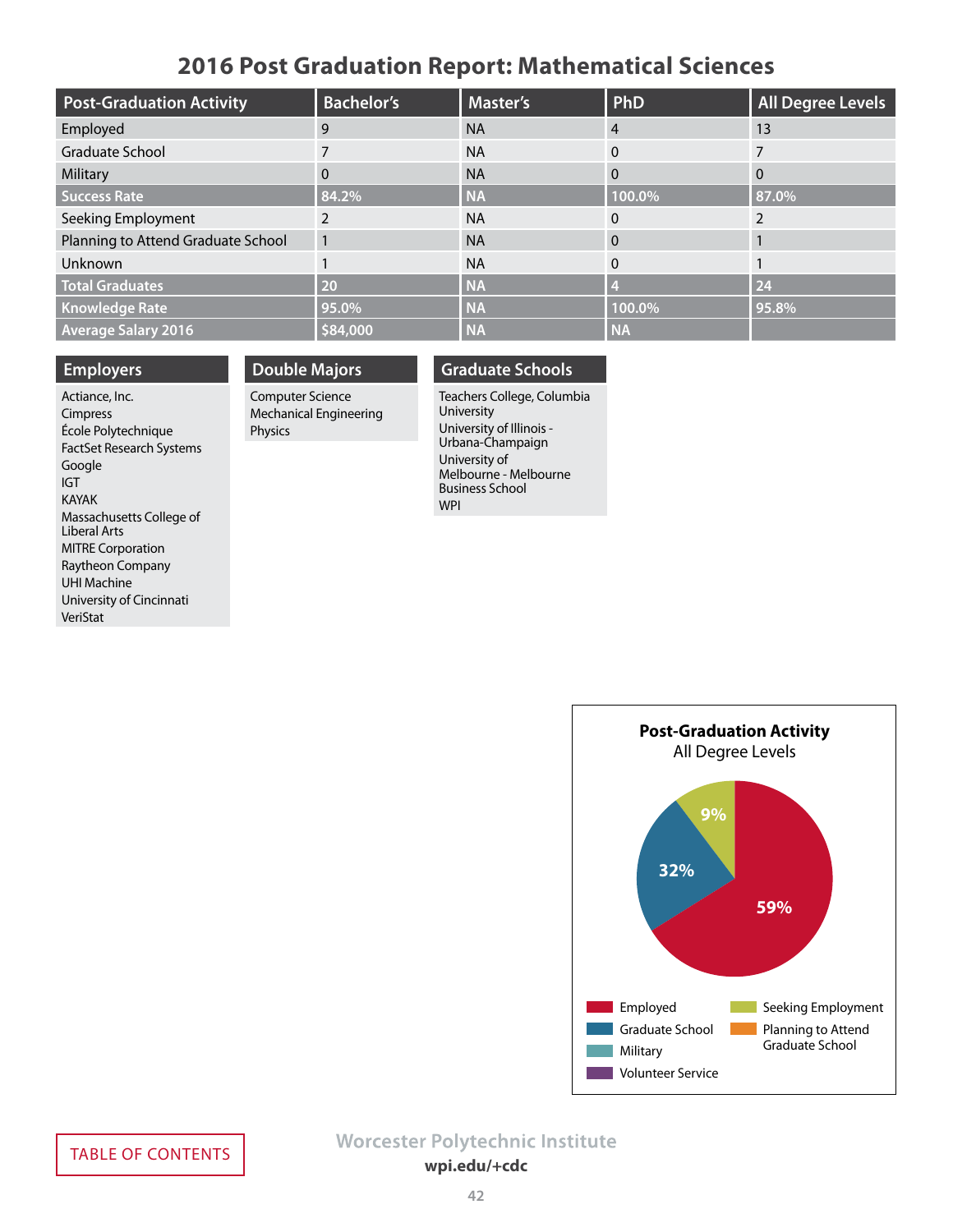## **2016 Post Graduation Report: MBA**

<span id="page-42-0"></span>

| <b>Post-Graduation Activity</b>    | <b>Bachelor's</b> | Master's      | PhD       | <b>All Degree Levels</b> |
|------------------------------------|-------------------|---------------|-----------|--------------------------|
| Employed                           | <b>NA</b>         | 41            | <b>NA</b> | 41                       |
| <b>Graduate School</b>             | <b>NA</b>         | $\mathcal{P}$ | <b>NA</b> |                          |
| Military                           | <b>NA</b>         |               | <b>NA</b> |                          |
| <b>Success Rate</b>                | <b>NA</b>         | 97.8%         | <b>NA</b> | 97.8%                    |
| Seeking Employment                 | <b>NA</b>         | $\Omega$      | <b>NA</b> | $\overline{0}$           |
| Planning to Attend Graduate School | <b>NA</b>         |               | <b>NA</b> |                          |
| Unknown                            | <b>NA</b>         | 6             | <b>NA</b> | 6                        |
| <b>Total Graduates</b>             | <b>NA</b>         | 51            | <b>NA</b> | 51                       |
| <b>Knowledge Rate</b>              | <b>NA</b>         | 88.2%         | <b>NA</b> | 88.2%                    |
| <b>Average Salary 2016</b>         | <b>NA</b>         | \$120,488     | <b>NA</b> |                          |

### **Employers**

## **Double Majors** NA

## **Graduate Schools** Cambridge University

WPI

AMETEK Babcock Power BioGen Bose Corporation Boston Scientific Cambridge Computer Services Carbonite Dell EMC DiPrete Engineering **Associates** Elephantotes GKN Aerospace Intel Corporation Jewell Instruments Lex Products **MEDITECH** Milliken & Company Nuvera Fuel Cells PTC Saint-Gobain Santander Bank Lockheed Martin, Sikorsky Aircraft SMC Partners, LLC United Technologies Corporation (UTC) United Technologies Corporation, Aerospace Systems United Technologies Corporation, Pratt & Whitney U.S. Air Force

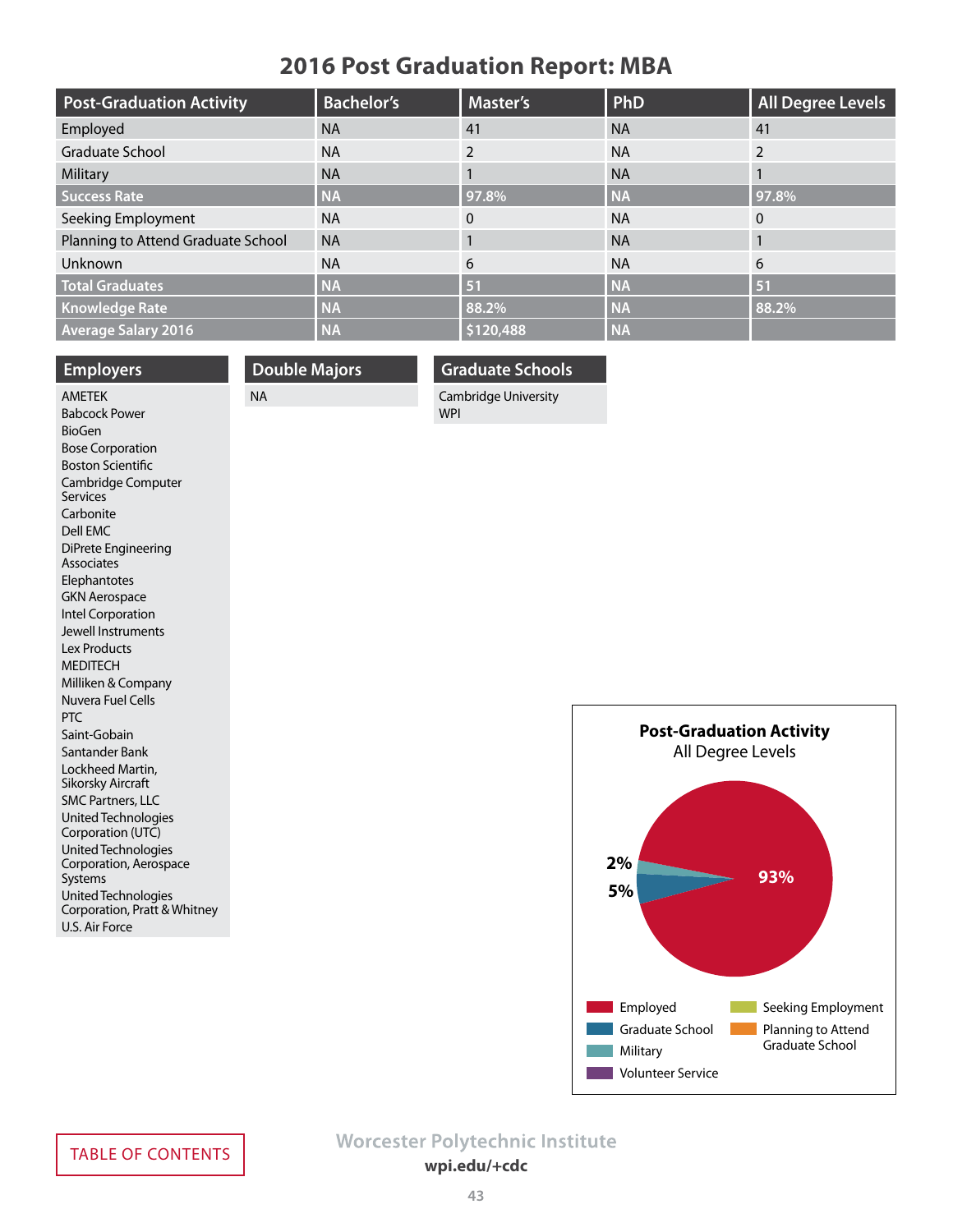## **2016 Post Graduation Report: Mechanical Engineering**

<span id="page-43-0"></span>

| <b>Post-Graduation Activity</b>    | <b>Bachelor's</b> | <b>Master's</b> | PhD       | <b>All Degree Levels</b> |
|------------------------------------|-------------------|-----------------|-----------|--------------------------|
| Employed                           | 131               | 42              |           | 174                      |
| Graduate School                    | 34                | $\mathfrak{p}$  | 0         | 36                       |
| Military                           |                   |                 | $\Omega$  | 8                        |
| <b>Success Rate</b>                | 91.5%             | 97.8%           | 100.0%    | 92.8%                    |
| Seeking Employment                 | 14                |                 | 0         | 15                       |
| Not Seeking                        | 2                 |                 |           | 3                        |
| Planning to Attend Graduate School | 2                 | $\Omega$        |           |                          |
| Unknown                            | 13                | 10              |           | 23                       |
| <b>Total Graduates</b>             | 203               | 57              |           | 261                      |
| <b>Knowledge Rate</b>              | 93.6%             | 82.5%           | 100.0%    | 91.2%                    |
| <b>Average Salary 2016</b>         | \$65,150          | 571,149         | <b>NA</b> |                          |

## **Employers** A123 Systems

Aavid Thermalloy Aerotek AIS Allegro MicroSystems American International Group Analog Devices Andrews Cooper Arecy, LLC Arthur G. Russell Corporation ASML Atkore International ATSE BAE Systems Belcan Corporation Bete Fog Nozzle BMW **CEMEX** CeQur Code Consultants Colt's Manufacturing Company LLC Columbia Tech CoorsTek Cosentini Associates, A Tetra Tech Company D & K Engineering Datum3D DEKA Research & Development Dell EMC Denso International America **Dielectrics** Draper Laboratory Eletric

Essilor, Gentex-Optics, Inc. Eversource Eze Software Firestorm **Fithit** Flowonix Medical Forgione Engineering Fortive-Danaher Specialty Products Gems Sensors and Controls General Cable General Dynamics Electric Boat General Dynamics Mission Systems General Electric Genie - A Terex Brand Hennes & Mauritz AB Hubbell Power Systems Hudge Tools, Inc. Hypertherm, Inc. Infotree Service, Inc. Innovasea Systems iRobot J.C. Cannistraro JENSEN HUGHES Johnson & Johnson, Depuy Synthes Kidde-Fenwal Kiewit Corporation Kimber Mrg., Inc. Kinetac Levant Power

Lockheed Martin, Sikorsky Aircraft Makino Milling Machine Co., Ltd. Maxcess International Medtronic Metrix Metso Automation MTU Aero Engines National Grid Naval Undersea Warfare Center New Hampshire Ball Bearing Nissan **OFS** Olympus Surgical **Technologies** Polytec Pride Mobility Primetals Technologies Proximity Designs QuEST Global Quinsigamond Community College Raytheon Company Rethink Robotics Rizzo Corporation Rochester **Electronics** RSH Industries Siemens Skelmet Smith & Nephew

Spectra Energy Stanley Black & **Decker** SwimEx, Inc. Symbotic TE Connectivity Tech-Etch Tesla Motors Thermatool Corporation Tyco International UMASS Medical School United Technologies Corporation (UTC) United **Technologies** Corporation, Aerospace Systems United **Technologies** Corporation, Otis Elevators United Technologies Company, Pratt & Whitney U.S. Air Force U.S. Army U.S. Marine Corps U.S. Navy Velcro Group Corporation Vishwa Robotics Waters Corp Whiting-Turner Contracting Co WPI Zebra Technologies

## **Double Majors**

Architectual Engineering Biomedical Engineering Electrical & Computer Engineering Mathematical Science Robotics Engineering Society, Technology & Policy

## **Graduate Schools**

MIT Northeastern University Northwestern University Stevens Institute of **Technology** University of Illinois - Urbana-Champaign University of Massachusetts - Amherst University of New Haven University of Texas **WPI** 

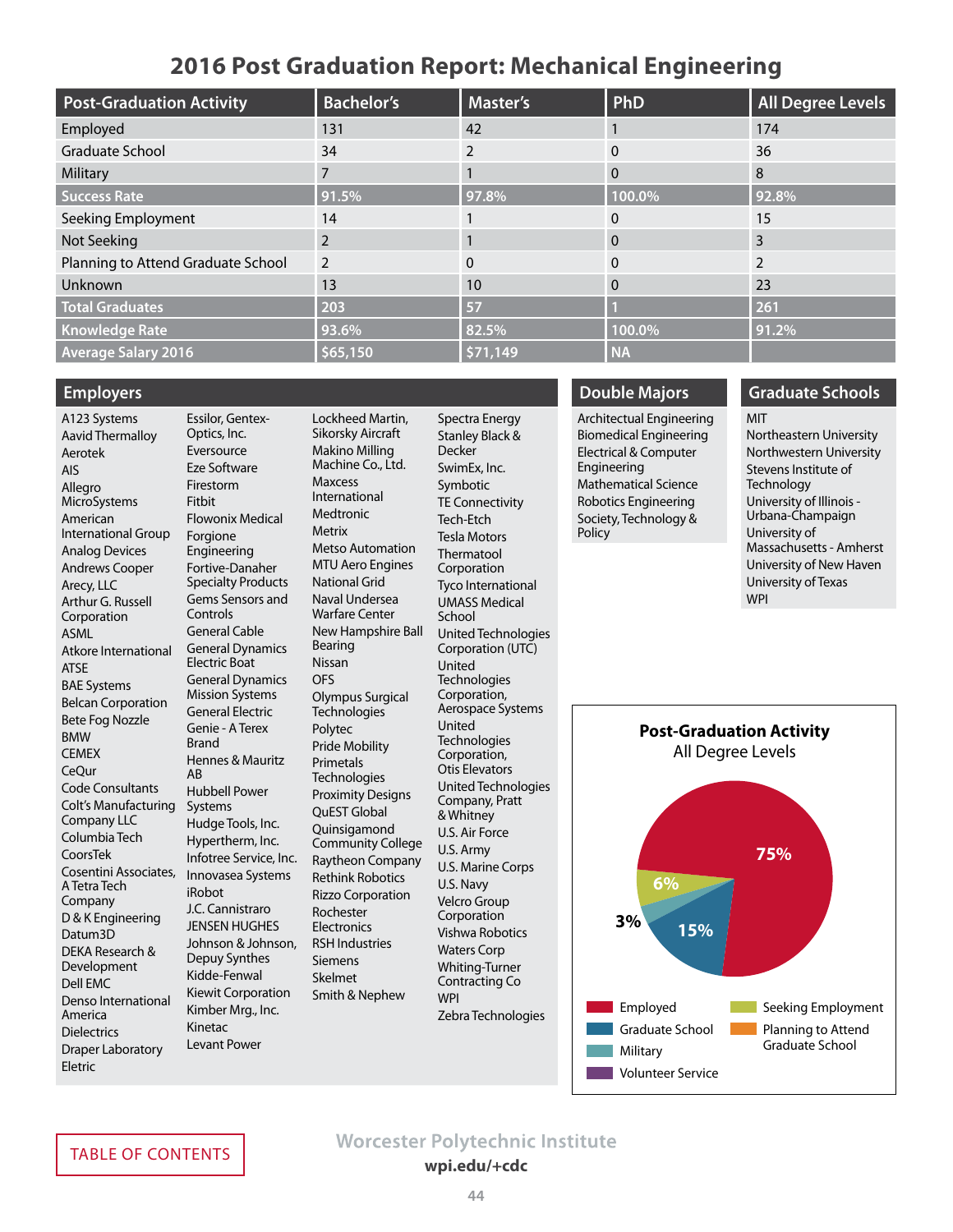# **2016 Post Graduation Report: Operations, Design, & Leadership**

<span id="page-44-0"></span>

| <b>Post-Graduation Activity</b> | <b>Bachelor's</b> | <b>Master's</b> | PhD       | <b>All Degree Levels</b> |
|---------------------------------|-------------------|-----------------|-----------|--------------------------|
| Employed                        | <b>NA</b>         | 24              | <b>NA</b> | 24                       |
| Graduate School                 | <b>NA</b>         |                 | <b>NA</b> |                          |
| Military                        | <b>NA</b>         | 0               | <b>NA</b> | $\Omega$                 |
| Success Rate                    | <b>NA</b>         | 100.0%          | <b>NA</b> | 100.0%                   |
| Seeking Employment              | <b>NA</b>         | $\Omega$        | <b>NA</b> | $\mathbf{0}$             |
| Unknown                         | <b>NA</b>         |                 | <b>NA</b> |                          |
| <b>Total Graduates</b>          | <b>NA</b>         | 26              | <b>NA</b> | 26                       |
| <b>Knowledge Rate</b>           | <b>NA</b>         | 96.2%           | <b>NA</b> | 96.2%                    |
| <b>Average Salary 2016</b>      | <b>NA</b>         | \$77,000        | <b>NA</b> |                          |

| <b>Employers</b>                           | <b>Double Majors</b> | <b>Graduate Schools</b> |
|--------------------------------------------|----------------------|-------------------------|
| A Chemtek, Inc.                            | <b>NA</b>            | <b>WPI</b>              |
| Aditi Staffing                             |                      |                         |
| <b>Affirmed Networks</b>                   |                      |                         |
| BosAuto, Inc.                              |                      |                         |
| C&C Treating Ltd.                          |                      |                         |
| Cable Matters, Inc.                        |                      |                         |
| Cloudparticle                              |                      |                         |
| <b>Complete Staffing Solutions</b>         |                      |                         |
| Dell EMC                                   |                      |                         |
| <b>DFM Lighting</b>                        |                      |                         |
| Instron                                    |                      |                         |
| L & H Holding                              |                      |                         |
| Lending Club                               |                      |                         |
| Massachusetts Higher                       |                      |                         |
| <b>Education Assistance</b><br>Corporation |                      |                         |
| Medtronic                                  |                      |                         |
| Microsoft                                  |                      |                         |
| Omni Services                              |                      |                         |
| Paper Store, Inc.                          |                      |                         |
| Tellon Trading, Inc.                       |                      |                         |
| The Greater Boston Food                    |                      |                         |
| <b>Bank</b>                                |                      |                         |
| The Hanover Insurance                      |                      |                         |
| Group                                      |                      |                         |
|                                            |                      |                         |

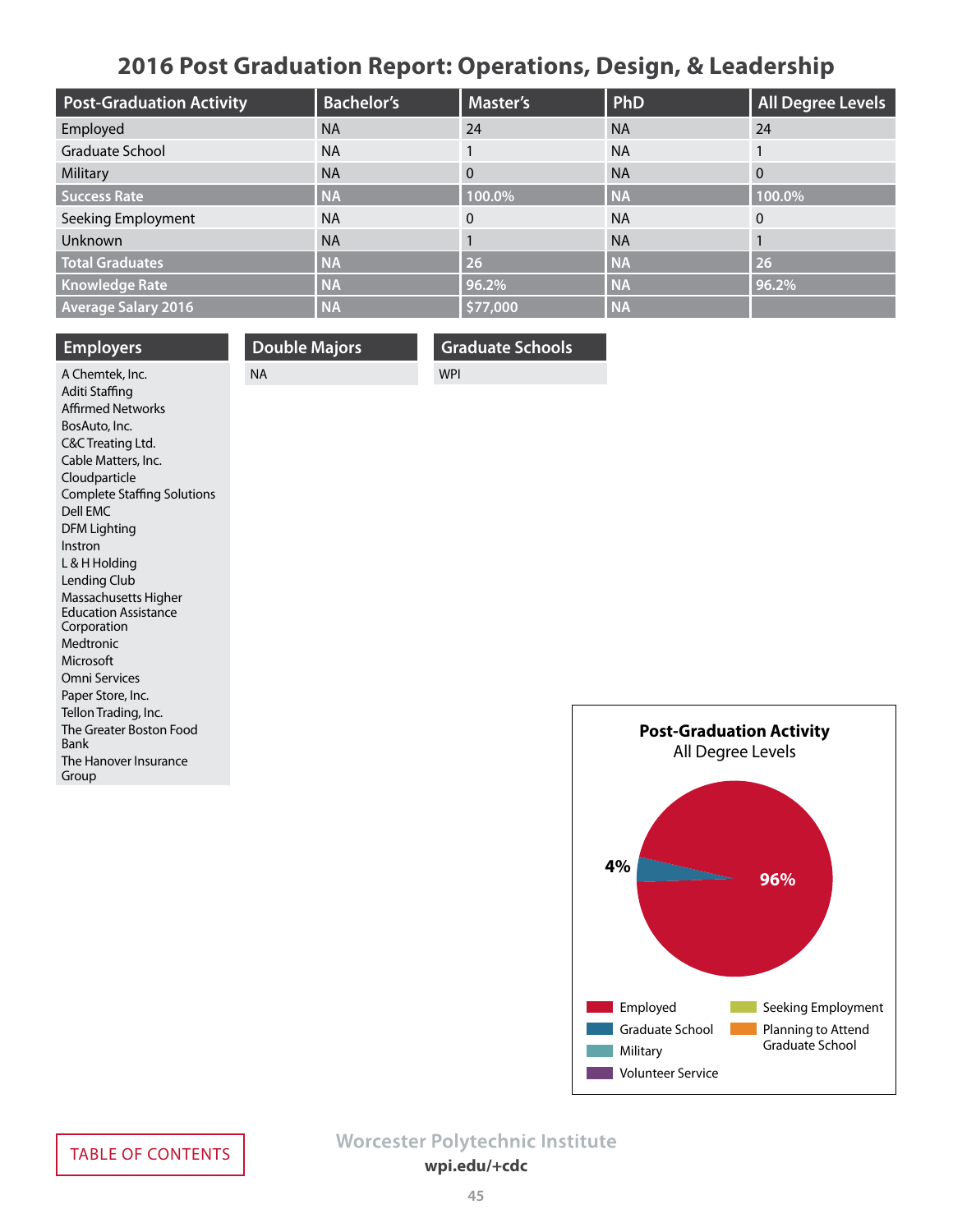# **2016 Post Graduation Report: Physics**

<span id="page-45-0"></span>

| <b>Post-Graduation Activity</b>    | <b>Bachelor's</b> | <b>Master's</b> | PhD       | <b>All Degree Levels</b> |
|------------------------------------|-------------------|-----------------|-----------|--------------------------|
| Employed                           |                   |                 | $\Omega$  | $\overline{4}$           |
| Graduate School                    |                   |                 | $\Omega$  | 9                        |
| Military                           |                   |                 | $\Omega$  | 0                        |
| <b>Success Rate</b>                | 81.8%             | 100.0%          | <b>NA</b> | 92.9%                    |
| Seeking Employment                 |                   |                 | $\Omega$  |                          |
| Planning to Attend Graduate School |                   |                 | $\Omega$  |                          |
| Unknown                            |                   |                 | $\Omega$  |                          |
| <b>Total Graduates</b>             | 11                |                 |           | 14                       |
| <b>Knowledge Rate</b>              | 100.0%            | 100.0%          | <b>NA</b> | 100.0%                   |
| <b>Average Salary 2016</b>         | \$78,000          | <b>NA</b>       | <b>NA</b> |                          |

## **Employers**

### **Double Majors**

Juniper Networks Raytheon Company University of Arizona, School of Information

Biochemistry Computer Science Mathematical Sciences

### **Graduate Schools**

Louisiana State University Manhatten College MIT Northeastern University WPI

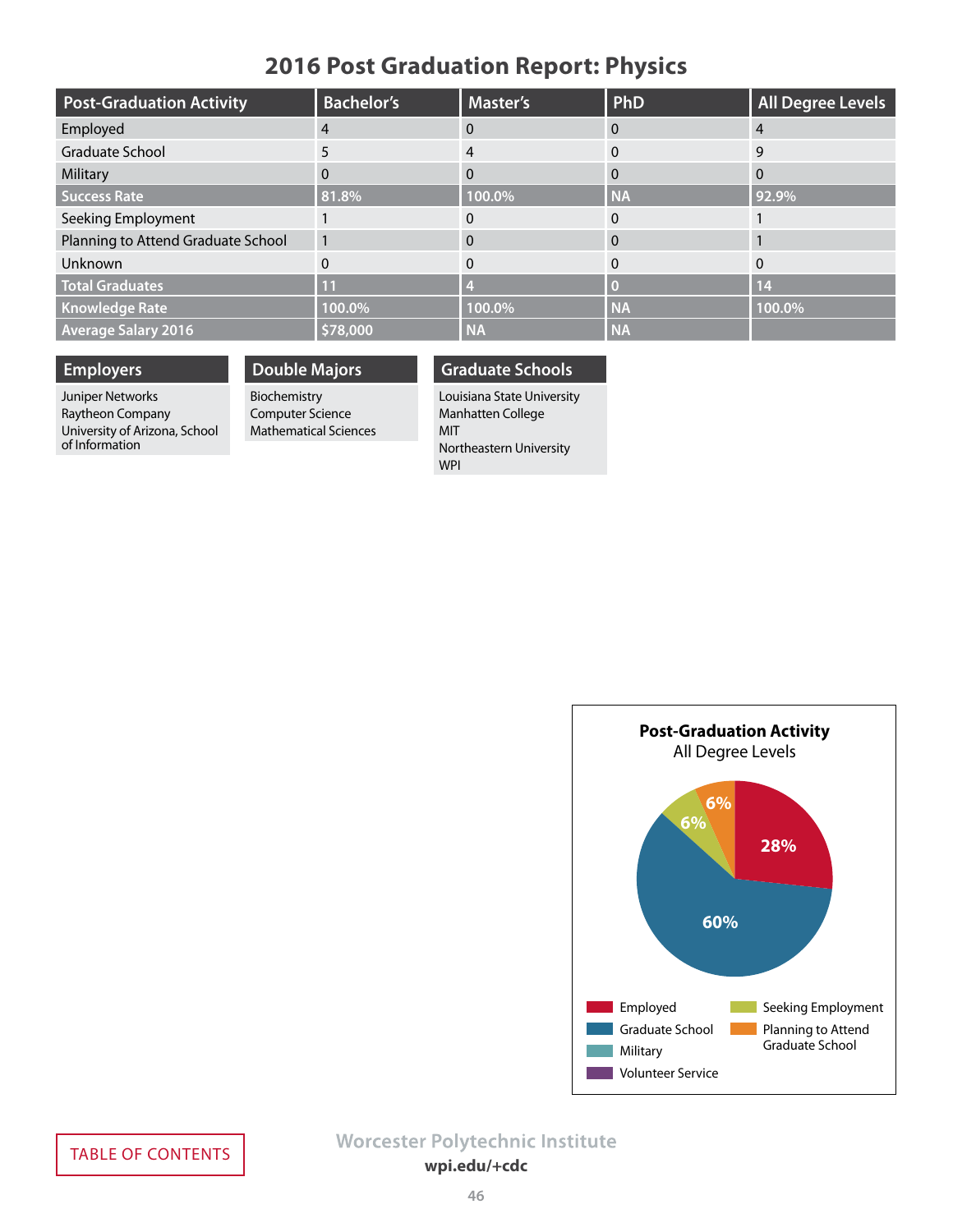# **2016 Post Graduation Report: Physics for Educators**

<span id="page-46-0"></span>

| <b>Post-Graduation Activity</b> | <b>Bachelor's</b> | <b>Master's</b> | PhD       | <b>All Degree Levels</b> |
|---------------------------------|-------------------|-----------------|-----------|--------------------------|
| Employed                        | <b>NA</b>         | 3               | <b>NA</b> | 3                        |
| <b>Graduate School</b>          | <b>NA</b>         | 0               | <b>NA</b> | $\Omega$                 |
| Military                        | <b>NA</b>         | $\theta$        | <b>NA</b> | $\Omega$                 |
| <b>Success Rate</b>             | <b>NA</b>         | 100.0%          | <b>NA</b> | 100.0%                   |
| Seeking Employment              | <b>NA</b>         | $\Omega$        | <b>NA</b> | $\Omega$                 |
| Not Seeking                     | <b>NA</b>         |                 | <b>NA</b> |                          |
| Unknown                         | <b>NA</b>         |                 | <b>NA</b> |                          |
| <b>Total Graduates</b>          | <b>NA</b>         |                 | <b>NA</b> | $\overline{5}$           |
| <b>Knowledge Rate</b>           | <b>NA</b>         | 80.0%           | <b>NA</b> | 80.0%                    |
| <b>Average Salary 2016</b>      | <b>NA</b>         | <b>NA</b>       | <b>NA</b> |                          |

**Employers** Leominster Public Schools West Warwick Public Schools **Double Majors**

NA

**Graduate Schools** NA

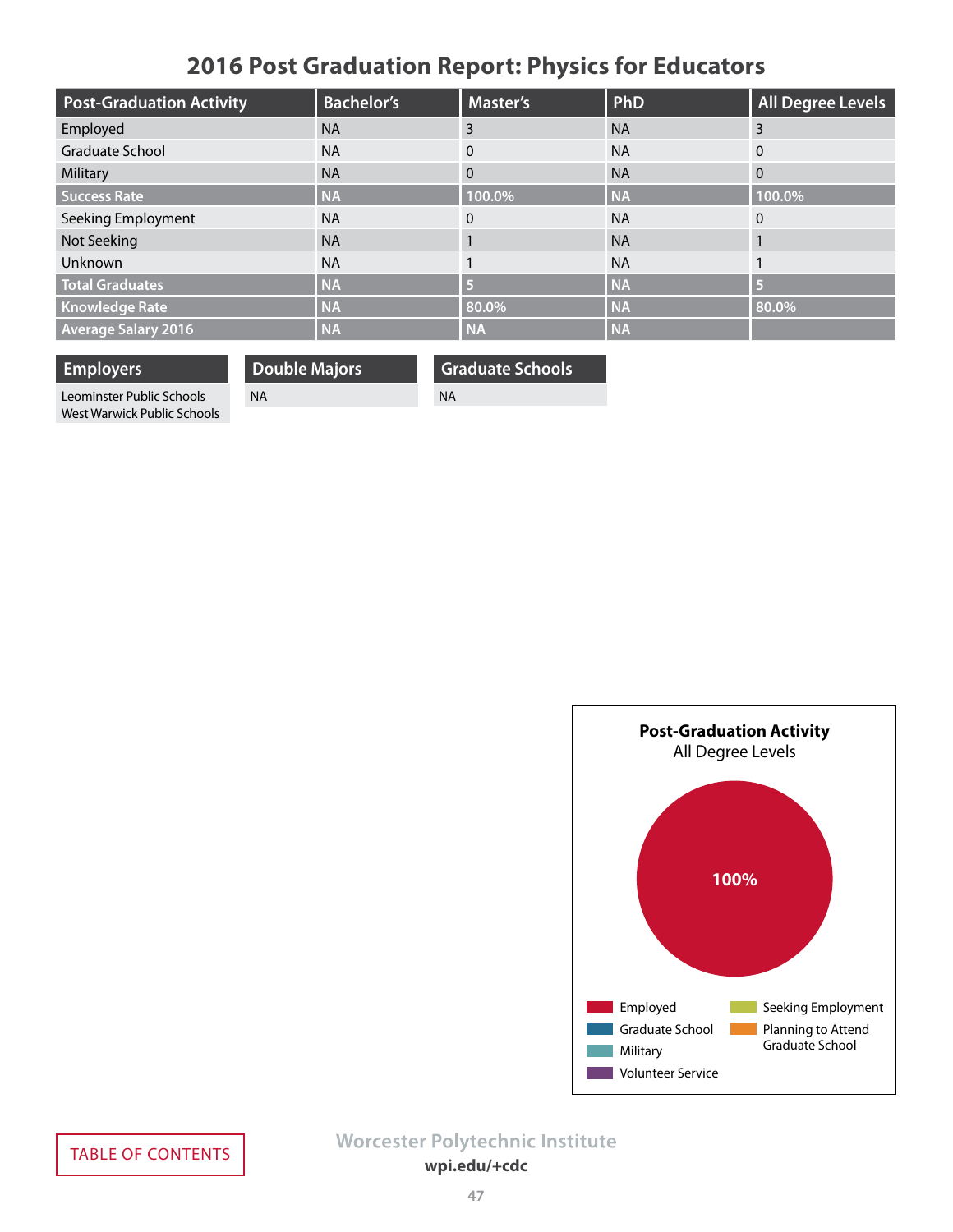# **2016 Post Graduation Report: Power Systems Engineering**

<span id="page-47-0"></span>

| <b>Post-Graduation Activity</b> | <b>Bachelor's</b> | <b>Master's</b> | PhD       | <b>All Degree Levels</b> |
|---------------------------------|-------------------|-----------------|-----------|--------------------------|
| Employed                        | <b>NA</b>         | 16              | <b>NA</b> | 16                       |
| Graduate School                 | <b>NA</b>         | $\mathbf{0}$    | <b>NA</b> | $\mathbf{0}$             |
| Military                        | <b>NA</b>         | $\Omega$        | <b>NA</b> | $\Omega$                 |
| <b>Success Rate</b>             | <b>NA</b>         | 100.0%          | <b>NA</b> | 100.0%                   |
| Seeking Employment              | <b>NA</b>         | $\Omega$        | <b>NA</b> | $\Omega$                 |
| Unknown                         | <b>NA</b>         |                 | <b>NA</b> |                          |
| <b>Total Graduates</b>          | <b>NA</b>         | <b>18</b>       | <b>NA</b> | <b>18</b>                |
| <b>Knowledge Rate</b>           | <b>NA</b>         | 88.9%           | <b>NA</b> | 88.9%                    |
| <b>Average Salary 2016</b>      | <b>NA</b>         | <b>NA</b>       | <b>NA</b> |                          |

| <b>Employers</b>                                               |  |
|----------------------------------------------------------------|--|
| Cambridge Energy Systems<br>Central Hudson Gas and<br>Flectric |  |
| Eversource                                                     |  |
| <b>General Dynamics Electric</b><br><b>Roat</b>                |  |
| <b>Hudson Gas and Electricity</b>                              |  |
| National Grid                                                  |  |
| <b>POWER Engineers</b>                                         |  |
| United Illuminating Company                                    |  |

**Double Majors** NA

**Graduate Schools**

NA

**Post-Graduation Activity** All Degree Levels **100%** Employed Graduate School Military **Volunteer Service** Seeking Employment Planning to Attend Graduate School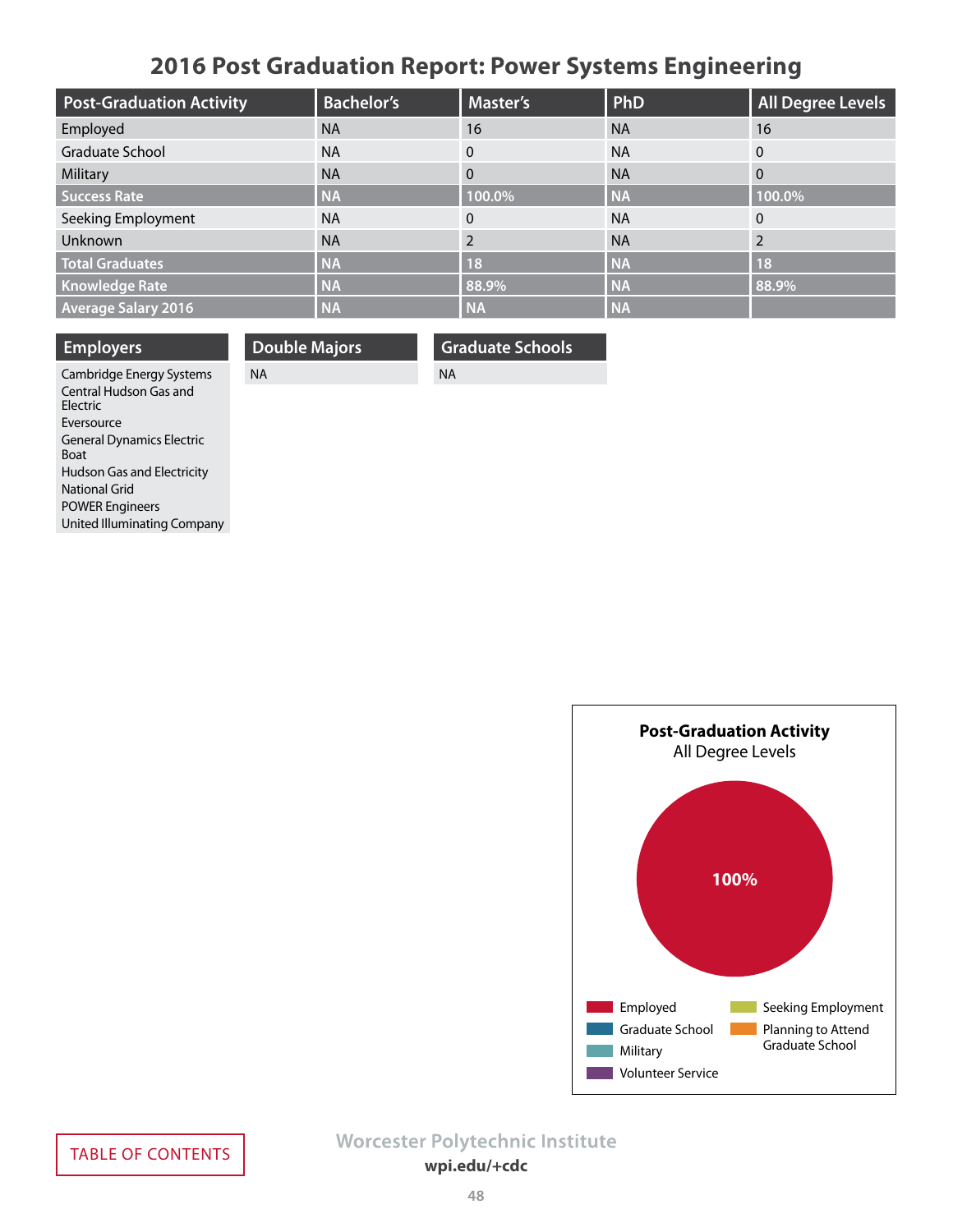# **2016 Post Graduation Report: Power Systems Management**

<span id="page-48-0"></span>

| <b>Post-Graduation Activity</b> | <b>Bachelor's</b> | Master's     | PhD       | <b>All Degree Levels</b> |
|---------------------------------|-------------------|--------------|-----------|--------------------------|
| Employed                        | <b>NA</b>         | 16           | <b>NA</b> | 16                       |
| Graduate School                 | <b>NA</b>         | $\mathbf{0}$ | <b>NA</b> | $\overline{0}$           |
| Military                        | <b>NA</b>         | $\Omega$     | <b>NA</b> | $\overline{0}$           |
| Success Rate                    | <b>NA</b>         | 100.0%       | <b>NA</b> | 100.0%                   |
| Seeking Employment              | <b>NA</b>         | $\Omega$     | <b>NA</b> | $\mathbf{0}$             |
| Unknown                         | <b>NA</b>         | 3            | <b>NA</b> | 3                        |
| <b>Total Graduates</b>          | <b>NA</b>         | 19           | <b>NA</b> | <b>19</b>                |
| <b>Knowledge Rate</b>           | <b>NA</b>         | 84.2%        | <b>NA</b> | 84.2%                    |
| <b>Average Salary 2016</b>      | <b>NA</b>         | <b>NA</b>    | <b>NA</b> |                          |

**Employers**

**Double Majors** NA

**Graduate Schools**

NA

Eversource ISO New England Los Alamos National Laboratory National Grid Siemens

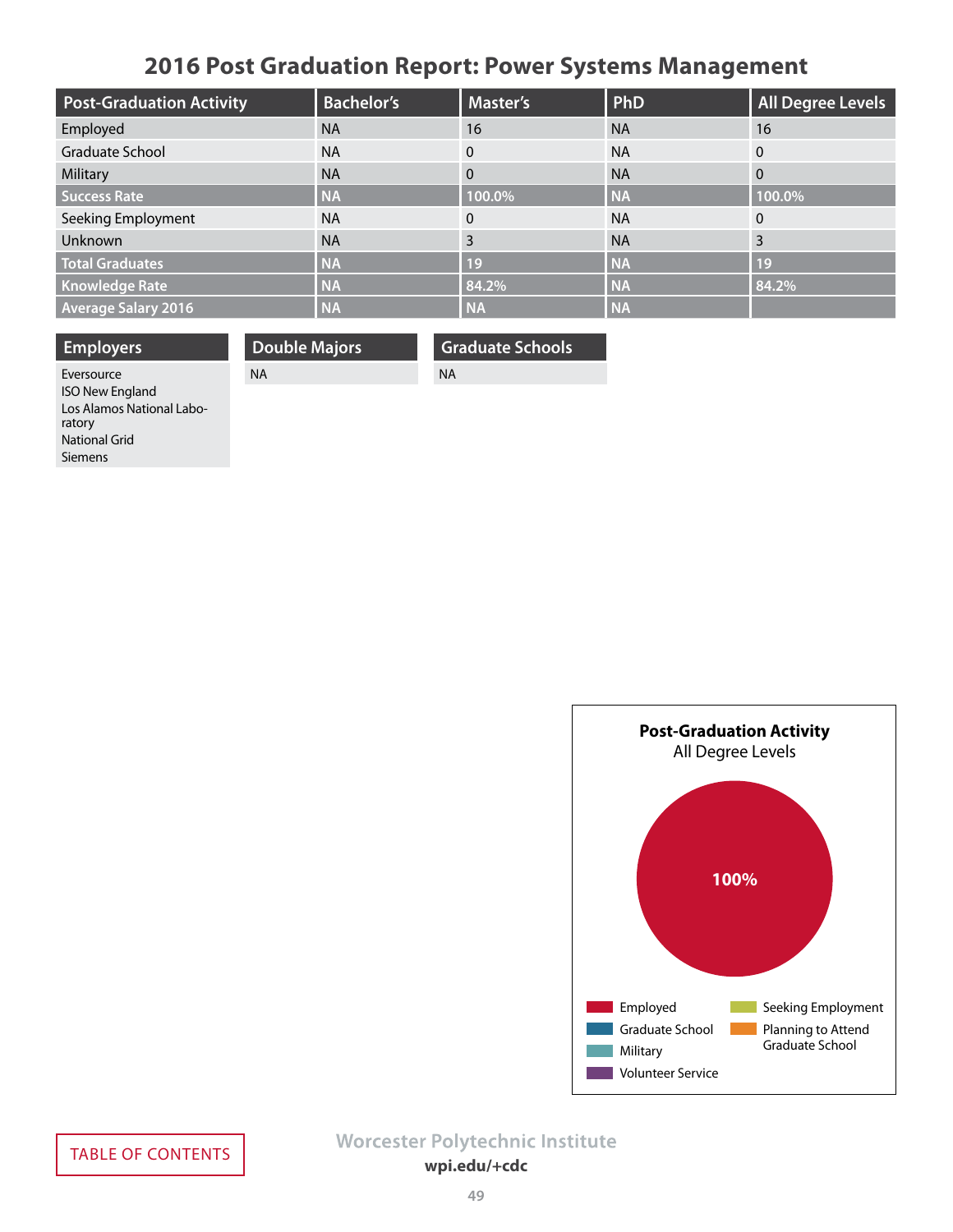# **2016 Post Graduation Report: Professional Writing**

<span id="page-49-0"></span>

| <b>Post-Graduation Activity</b> | <b>Bachelor's</b> | <b>Master's</b> | PhD       | <b>All Degree Levels</b> |
|---------------------------------|-------------------|-----------------|-----------|--------------------------|
| Employed                        |                   | <b>NA</b>       | <b>NA</b> |                          |
| Graduate School                 |                   | <b>NA</b>       | <b>NA</b> |                          |
| Military                        | $\Omega$          | <b>NA</b>       | <b>NA</b> | $\Omega$                 |
| <b>Success Rate</b>             | 100.0%            | <b>NA</b>       | <b>NA</b> | 100.0%                   |
| Seeking Employment              | 0                 | <b>NA</b>       | <b>NA</b> | $\Omega$                 |
| Unknown                         | $\Omega$          | <b>NA</b>       | <b>NA</b> | 0                        |
| <b>Total Graduates</b>          |                   | <b>NA</b>       | <b>NA</b> | D                        |
| <b>Knowledge Rate</b>           | 100.0%            | <b>NA</b>       | <b>NA</b> | 100.0%                   |
| <b>Average Salary 2016</b>      | <b>NA</b>         | <b>NA</b>       | <b>NA</b> |                          |

**Employers**

**Double Majors**

**Graduate Schools**

NA

Civil Engineering Interactive Media & Game Development

WPI

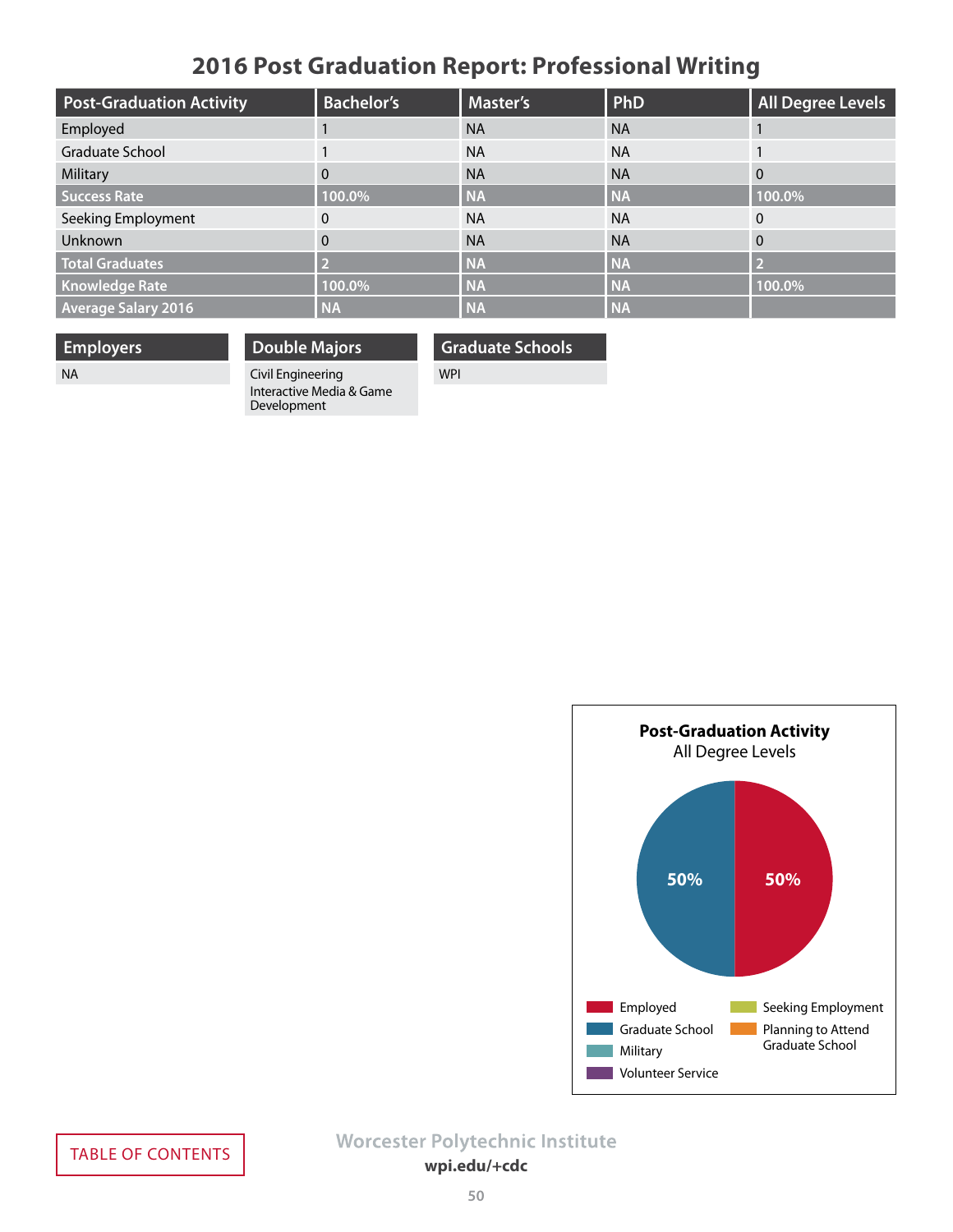# **2016 Post Graduation Report: Psychological Science**

<span id="page-50-0"></span>

| <b>Post-Graduation Activity</b> | <b>Bachelor's</b> | <b>Master's</b> | PhD       | <b>All Degree Levels</b> |
|---------------------------------|-------------------|-----------------|-----------|--------------------------|
| Employed                        | 0                 | <b>NA</b>       | <b>NA</b> | $\Omega$                 |
| Graduate School                 |                   | <b>NA</b>       | <b>NA</b> |                          |
| Military                        | $\Omega$          | <b>NA</b>       | <b>NA</b> | $\Omega$                 |
| <b>Success Rate</b>             | 50.0%             | <b>NA</b>       | <b>NA</b> | 50.0%                    |
| Seeking Employment              |                   | <b>NA</b>       | <b>NA</b> |                          |
| Unknown                         | $\Omega$          | <b>NA</b>       | <b>NA</b> | $\Omega$                 |
| <b>Total Graduates</b>          |                   | <b>NA</b>       | <b>NA</b> | D                        |
| <b>Knowledge Rate</b>           | 100.0%            | <b>NA</b>       | <b>NA</b> | 100.0%                   |
| <b>Average Salary 2016</b>      | <b>NA</b>         | <b>NA</b>       | <b>NA</b> |                          |

**Employers**

NA

**Double Majors** Biomedical Engineering **Graduate Schools**

University of North Carolina - Charlotte

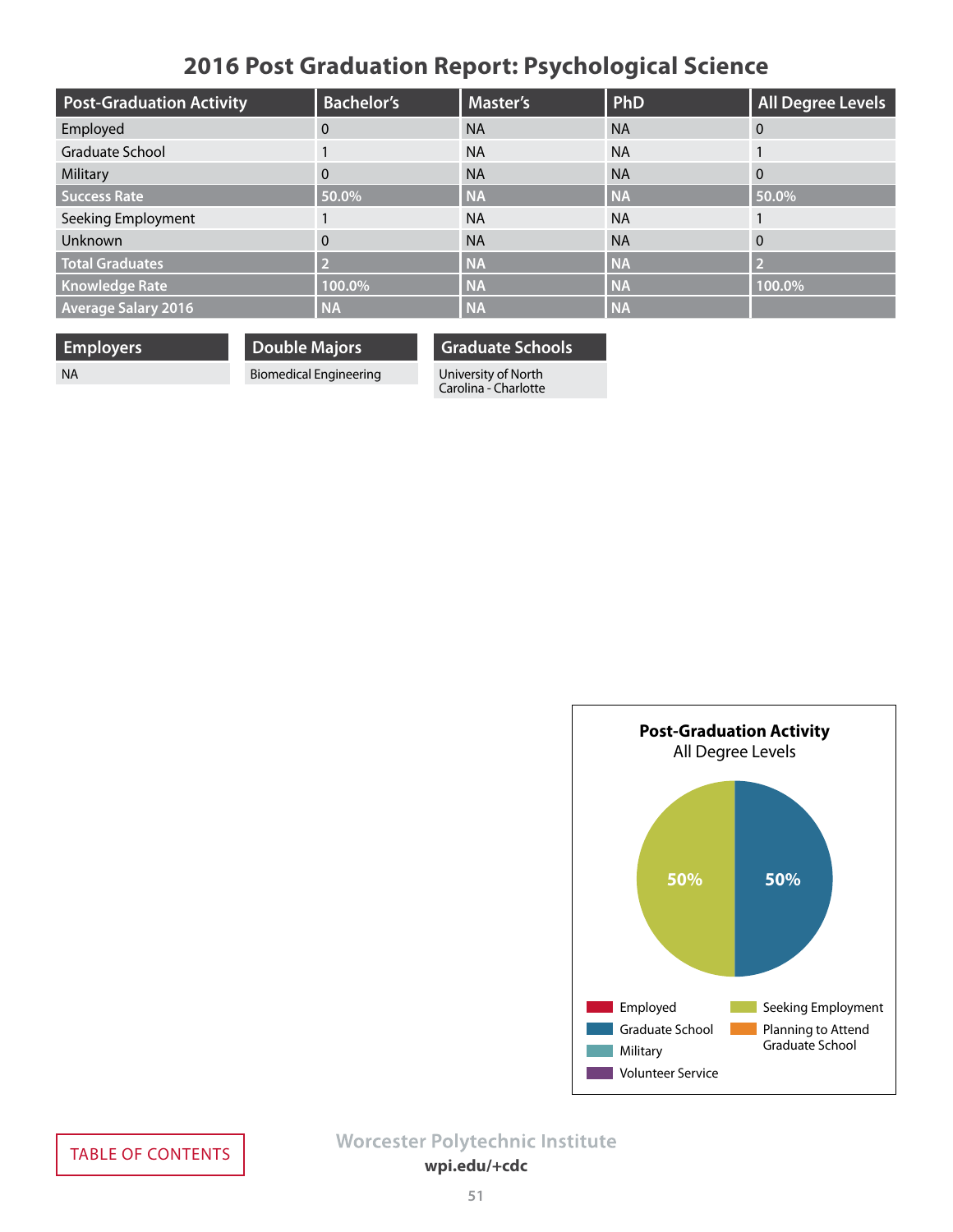## **2016 Post Graduation Report: Robotics Engineering**

<span id="page-51-0"></span>

| <b>Post-Graduation Activity</b> | <b>Bachelor's</b> | <b>Master's</b> | PhD       | <b>All Degree Levels</b> |
|---------------------------------|-------------------|-----------------|-----------|--------------------------|
| Employed                        | 39                | 20              |           | 60                       |
| Graduate School                 | 12                |                 | 0         | 19                       |
| Military                        | 0                 |                 | 0         |                          |
| <b>Success Rate</b>             | 94.4%             | 84.4%           | 100.0%    | 90.8%                    |
| Seeking Employment              | 3                 |                 | 0         | 8                        |
| Unknown                         |                   |                 | $\Omega$  |                          |
| <b>Total Graduates</b>          | 56                | 33              |           | 90                       |
| <b>Knowledge Rate</b>           | 96.4%             | 97.0%           | 100.0%    | 96.7%                    |
| <b>Average Salary 2016</b>      | \$73,276          | \$82,125        | <b>NA</b> |                          |

### **Employers**

Amazon Robotics Analog Devices Aurora Flight Sciences Belcan Corporation Bossa Nova Robotics Carbon Black Carnegie Melon University Cognex Corporation CS Communication & Systems, Inc. DEKA Research & Development Dell EMC DMC Engineering Draper Laboratory Epic Systems Foliage Fung Associates, Inc. General Dynamics Mission Systems General Electric Giantsource, Inc. Google Headwalll Photonics HighRes BioSolutions HStar Technology Independent Contractor

Intrinsix IPG photonics Levant Power Liberating Technologies **MicroCenter** MIT Lincoln Lab Near Earth Autonomy Novatio Engineering Omron Adept Technologies, Inc. Permasteelisa North America Plexxi, Inc. RailPod, Inc. R-DEX Systems Rethink Robotics Saint-Gobain SpaceX Symbotic The Mathworks UMASS Medical School Umore Robotics Co. United Technologies Corporation, Pratt & Whitney University of Texas Wayfair

### **Double Majors**

Computer Science Electrical & Computer Engineering Mechanical Engineering

## **Graduate Schools**

ETH Zurich Northeastern University University of California - San Diego University of Hawaii - Manoa WPI

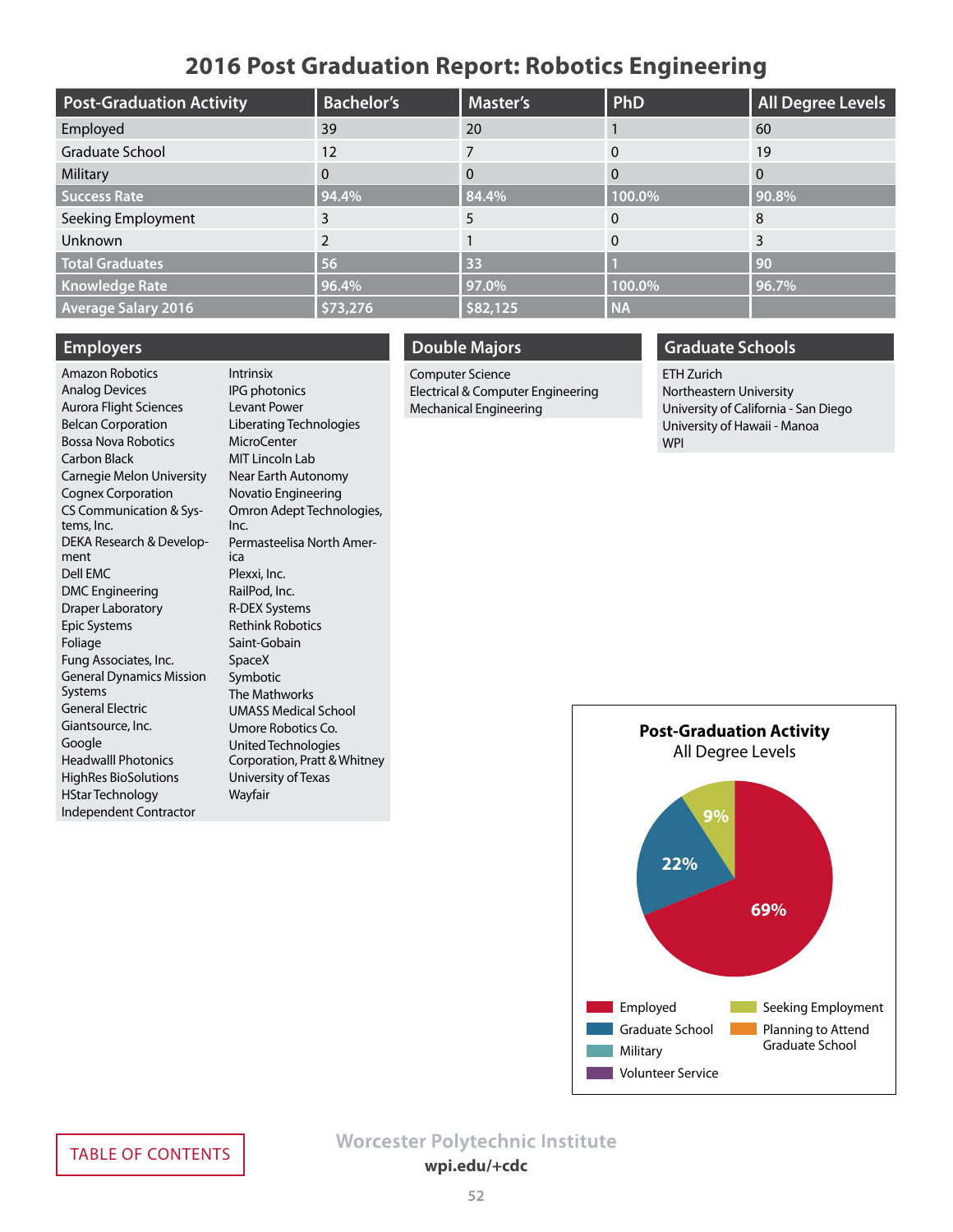# **2016 Post Graduation Report: Society, Technology, & Policy**

<span id="page-52-0"></span>

| <b>Post-Graduation Activity</b> | <b>Bachelor's</b> | <b>Master's</b> | PhD       | <b>All Degree Levels</b> |
|---------------------------------|-------------------|-----------------|-----------|--------------------------|
| Employed                        | 0                 | <b>NA</b>       | <b>NA</b> | 0                        |
| Graduate School                 |                   | <b>NA</b>       | <b>NA</b> |                          |
| Military                        | $\Omega$          | <b>NA</b>       | <b>NA</b> | $\Omega$                 |
| <b>Success Rate</b>             | 100.0%            | <b>NA</b>       | <b>NA</b> | 100.0%                   |
| Seeking Employment              | 0                 | <b>NA</b>       | <b>NA</b> | $\Omega$                 |
| Unknown                         | $\Omega$          | <b>NA</b>       | <b>NA</b> | 0                        |
| <b>Total Graduates</b>          |                   | <b>NA</b>       | <b>NA</b> | -2                       |
| <b>Knowledge Rate</b>           | 100.0%            | <b>NA</b>       | <b>NA</b> | 100.0%                   |
| <b>Average Salary 2016</b>      | <b>NA</b>         | <b>NA</b>       | <b>NA</b> |                          |

**Employers**

NA

**Double Majors**

Civil Engineering Mechanical Engineering **Graduate Schools**

MIT University of Massachusetts

- Lowell

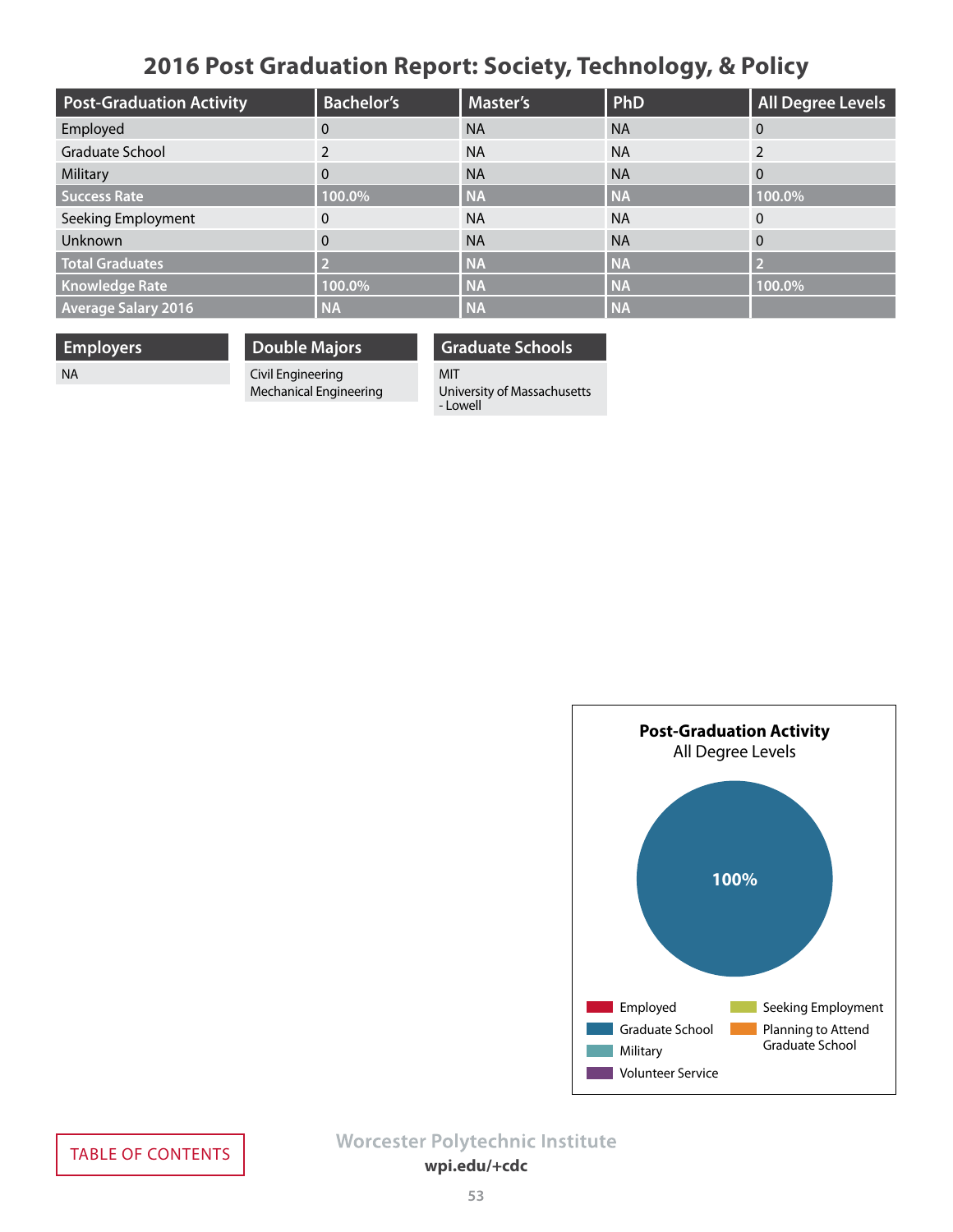# **2016 Post Graduation Report: System Dynamics**

<span id="page-53-0"></span>

| <b>Post-Graduation Activity</b> | <b>Bachelor's</b> | <b>Master's</b> | PhD       | <b>All Degree Levels</b> |
|---------------------------------|-------------------|-----------------|-----------|--------------------------|
| Employed                        | <b>NA</b>         | 3               | <b>NA</b> |                          |
| Graduate School                 | <b>NA</b>         | $\Omega$        | <b>NA</b> | 0                        |
| Military                        | <b>NA</b>         | $\Omega$        | <b>NA</b> | 0                        |
| Success Rate                    | <b>NA</b>         | 100.0%          | <b>NA</b> | 100.0%                   |
| Seeking Employment              | <b>NA</b>         | $\Omega$        | <b>NA</b> |                          |
| Unknown                         | <b>NA</b>         |                 | <b>NA</b> |                          |
| <b>Total Graduates</b>          | <b>NA</b>         |                 | <b>NA</b> |                          |
| <b>Knowledge Rate</b>           | <b>NA</b>         | 60.0%           | <b>NA</b> | 60.0%                    |
| <b>Average Salary 2016</b>      | <b>NA</b>         | <b>NA</b>       | <b>NA</b> |                          |

NA

**Employers**

**Double Majors** NA

**Graduate Schools**

Google, ITA Software PA Consulting Raytheon Company

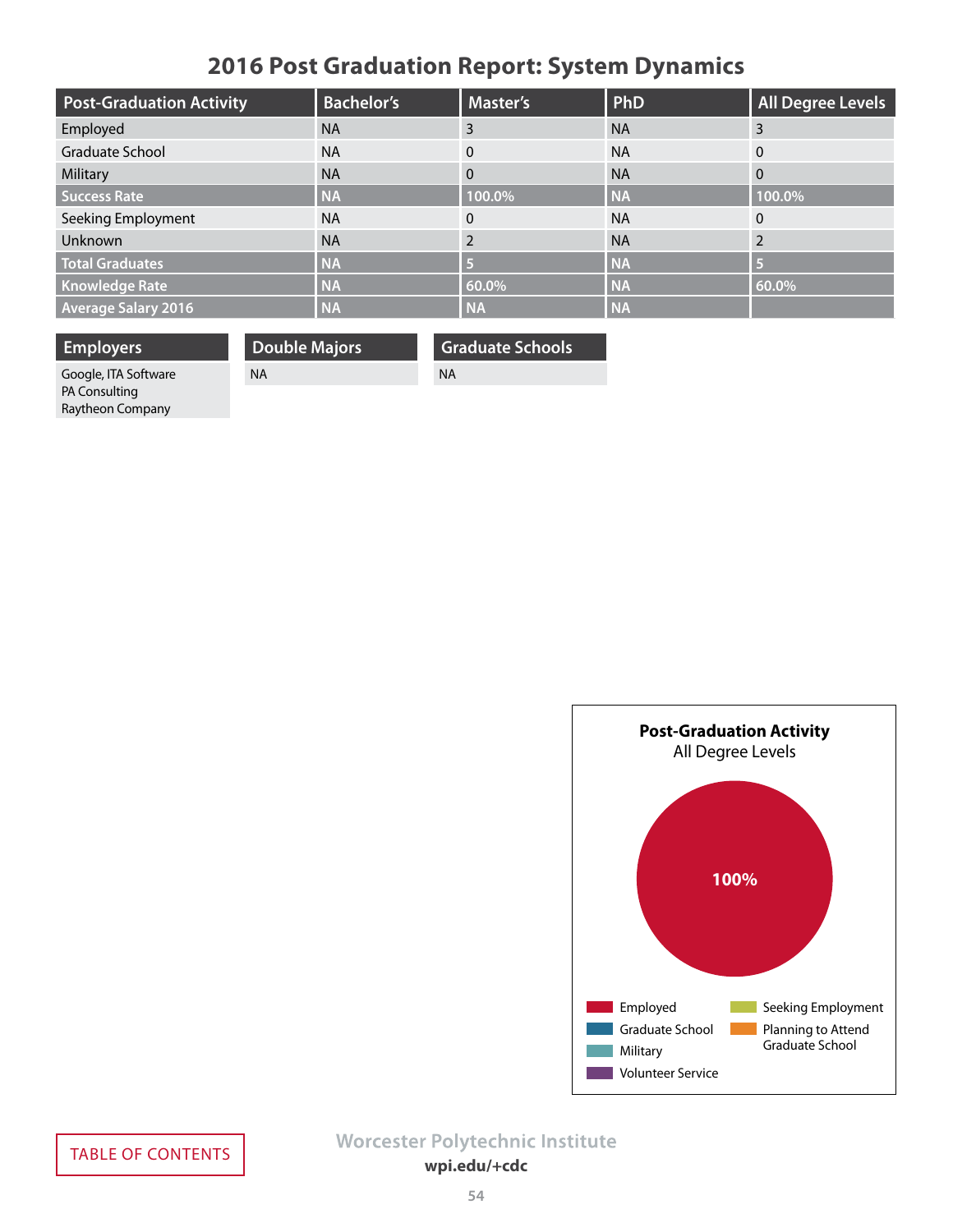# **2016 Post Graduation Report: Systems Engineering**

<span id="page-54-0"></span>

| <b>Post-Graduation Activity</b> | <b>Bachelor's</b> | <b>Master's</b> | PhD       | All Degree Levels |
|---------------------------------|-------------------|-----------------|-----------|-------------------|
| Employed                        | <b>NA</b>         | 55              | <b>NA</b> | 55                |
| Graduate School                 | <b>NA</b>         |                 | <b>NA</b> |                   |
| Military                        | <b>NA</b>         | $\Omega$        | <b>NA</b> |                   |
| Success Rate                    | <b>NA</b>         | 100.0%          | <b>NA</b> | 100.0%            |
| Seeking Employment              | <b>NA</b>         | $\Omega$        | <b>NA</b> | $\Omega$          |
| <b>Unknown</b>                  | <b>NA</b>         | $\overline{4}$  | <b>NA</b> | 4                 |
| <b>Total Graduates</b>          | <b>NA</b>         | 60              | <b>NA</b> | 60                |
| <b>Knowledge Rate</b>           | <b>NA</b>         | 93.3%           | <b>NA</b> | 93.3%             |
| <b>Average Salary 2016</b>      | <b>NA</b>         | <b>NA</b>       | <b>NA</b> |                   |

| <b>Employers</b>                                | <b>Double Majors</b> | <b>Graduate Schools</b> |
|-------------------------------------------------|----------------------|-------------------------|
| DEKA Research &<br>Development                  | <b>NA</b>            | <b>WPI</b>              |
| <b>General Dynamics Electric</b><br><b>Boat</b> |                      |                         |
| <b>General Dynamics Mission</b><br>Systems      |                      |                         |
| iRobot                                          |                      |                         |
| K4Connect                                       |                      |                         |
| <b>Kamatics Corporation</b>                     |                      |                         |
| Natick Army Labs                                |                      |                         |
| Naval Undersea Warfare                          |                      |                         |



Center

Raytheon Company Rockwell Collins **TempAlert** UCSF

United Technologies Corporation (UTC) United Technologies Company, Aerospace Systems United Technologies Company, Otis Elevator U.S. Army Natick Soldier Research Development & Engineer Center U.S. Navy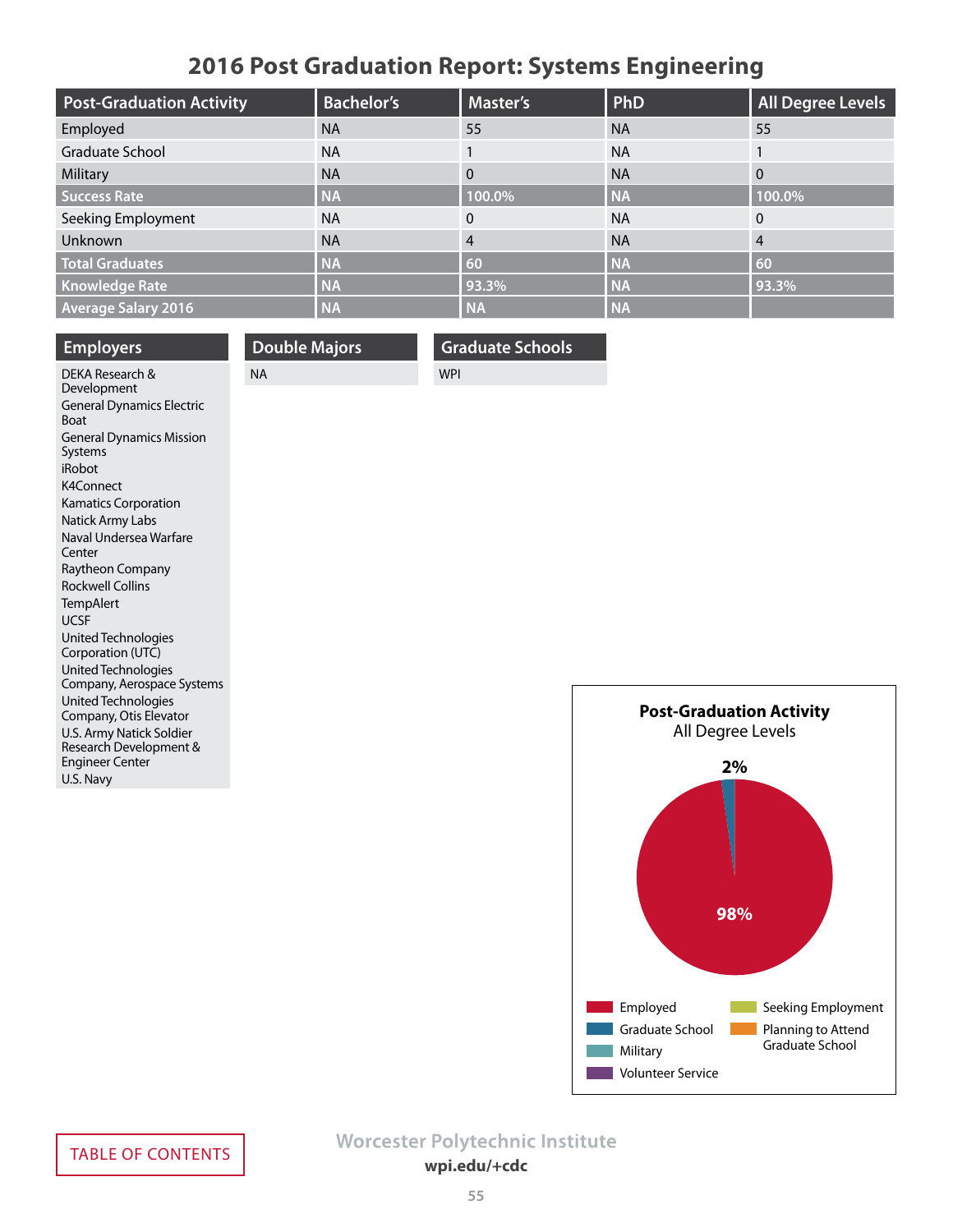# <span id="page-55-0"></span>**Employers**

128 Technology 24M Technologies 3C Electrical Co., Inc. A Chemtek, Inc. A123 Systems Aavid Thermalloy AbbVie Acacia Communications Accenture Acclaim Consulting Group, Inc. Actiance, Inc. ADI Aditi Staffing Advanced Micro Devices AECOM Aerotek Aetna Affiliated Engineers, Inc. Affirmed Networks Agilux Laboratories Air Products and Chemicals, Inc. AIS Akwaba Health Initiative Allegro MicroSystems Allscripts Amadeus IT Group Amazon Amazon Robotics American Express American International Group American Solar District American Tower AMETEK Analog Devices Andrews Cooper Anheuser Busch ANP USA Applause Apple, Inc.

Aras Corporation Arbor Networks Arcadia Healthcare Solutions Arecy, LLC Argus Information & Advisory Services Artana Games Arthur G. Russell Corporation Arup ASML Athena Systems athenahealth Atkore International ATSE Aurora Flight Sciences Autoliv Electronics Avangrid Avery Dennison Avi Networks Azzur Consulting Babcock Power BAE Systems Baxalta Baxter Healthcare Bayer Crop Science Baypath Regional Vocational Technical High School Beals Associates BeFrugal Belcan Corporation Bergen Community College Berkshire Group Bete Fog Nozzle BioGen Biotest Pharmaceuticals Black Duck Software Blackstone Valley Regional Vocational High School Blue Leaf

Blue Origin BMW Bohler Engineering BosAuto, Inc. Bose Corporation Boss Key Productions Bossa Nova Robotics Boston Power, Inc. Boston Scientific Brokendoor Studio C&C Treating Ltd. Cable Matters, Inc. California Creative Solutions Cambridge Computer Services Cambridge Energy Systems CannonDesign Capital One Carbon Black **Carbonite** Care Everywhere, LLC Carnegie Melon University Casa Systems, Inc. CDM Smith Celltreat Scientific Products **CEMEX** Central Hudson Gas and Electric Central Metal Finishing CeQur CeraNova Corporation CertainTeed Corporation Cervello Cheer Pack North America Chinese Academy of Sciences Choo and Company Cimpress Cisco Systems Citrix Systems City of Brooklyn Center, Minnesota City of New Haven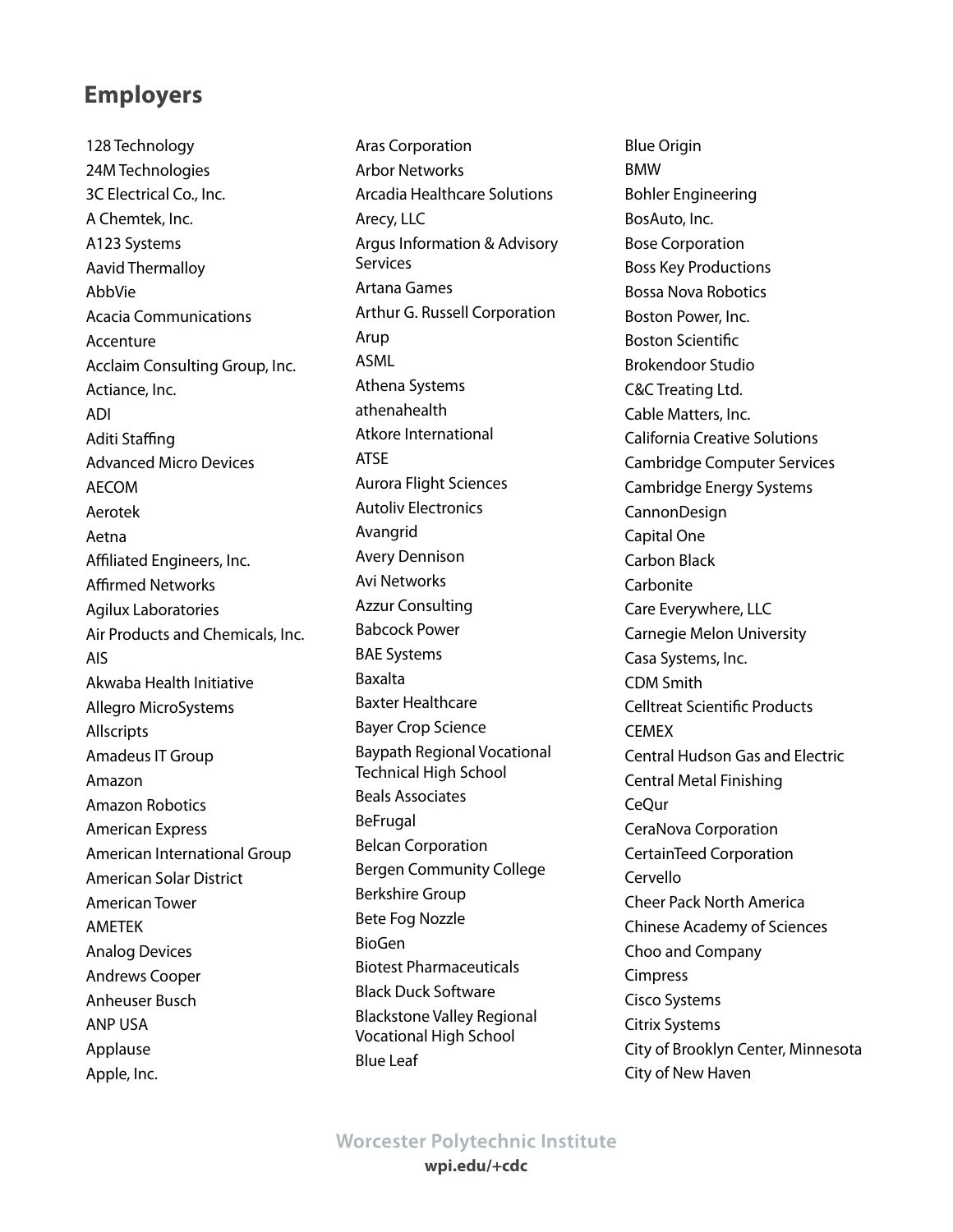Close Jensen and Miller P.C. Cloudhealth Technologies Cloudparticle Coastal Engineering Coca-Cola Company Code Consultants Code Red Consultants Cognex Corporation Cogswell Sprinkler Co, Inc. Colt's Manufacturing Company LLC Columbia Tech Communications and Power Industries, LLC Community Software Group Complete Staffing Solutions Connecticut Science Center Consigli Construction Constant Contact ControlPoint Technologies Cooper Standard CoorsTek Cornell University Corporate Technologies COS/Hennes & Mauitz Group Covidien Crawford and Associates Create O and P Credere Associates LLC CS Communication & Systems, Inc. CSC - Computer Science Corporation Cure Foreward Curriculum Associates D & K Engineering Dandel Construction Dassault Systèmes Simulia Corp Datum3D Daymark Dealer Track Technology

DEKA Research & Development Dell EMC Demandware, a Salesforce Company Demiurge Studios Denso International America DFM Lighting Diamond Diagnostics **Dielectrics** DigitasCBi Dimension Therapeutics Dimeo Construction DiPrete Engineering Associates Direct Capital DMC Engineering DNA Motoring Doherty Memorial High School Doosan Fuel Cell Dow Chemical Company DPS Engineering Draper Laboratory DSG Solutions, Inc. DuPont Duracell E&J Gallo Winery Eastern Kentucky University Eastman Chemical Company eClinicalworks, LLC École Polytechnique **Elephantotes** Eletric Elkeson Tech Elm Grove Companies Enerscore Engineering Planning and Management (EPM) Ensign and Bickford Aerospace & Defense Company Entropy Technology

Epic Systems ERT Essilor, Gentex-Optics, Inc. Everquote Eversource Expicient Exploration Summer Programs ExxonMobil EYP, Inc. Eze Software Facebook FactSet Research Systems FBI Fetch Robotics Fidelity Investments Fireaway, Inc. Firestorm First Tek Fitbit Flashfresh LLC Fleet Readiness Center East FLIR Systems Flowonix Medical Flywheel FM Global Approvals FOCUSKPI, Inc. Foliage Ford Motor Company Forgione Engineering Fortive-Danaher Specialty Products Foundation Medical Fung Associates, Inc. Gems Sensors and Controls General Cable General Dynamics Electric Boat General Dynamics Mission Systems General Electric Genie - A Terex Brand Gentex Optics, Inc.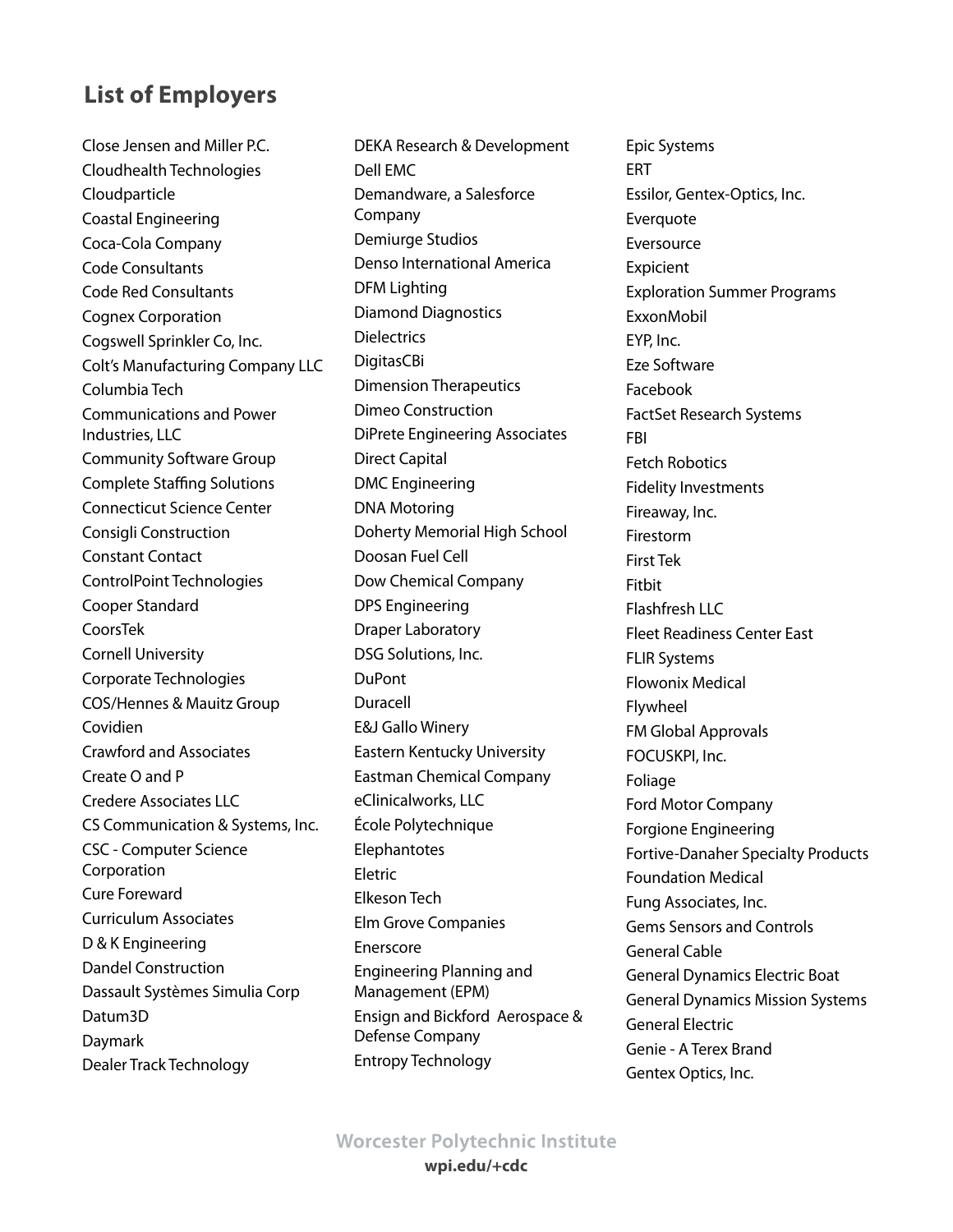GEX Giantsource, Inc. Gilbane GKN Aerospace Gloucester Stage Company Google Google, ITA Software H. Carr & Sons H2M Architects and Engineers H2O Clinical LLC Haartz Corp **Haemonetics** Harmonix HDI Global Insurance Company Headwalll Photonics Health Effects Institute Heifor International Hennes & Mauritz AB Herbmed USA Company Hewlett Packard Enterprise (HPE) HighRes BioSolutions Home Depot Hooke Lab HStar Technology Hubbell Power Systems Hudge Tools, Inc. Hudson Gas and Electricity Hydge Engineering and Consulting Hypertherm, Inc. IBM IBM, Bluewolf iCentrix IGT ikaSystems Image Stream Medical Ineos Melamines Infinite Blade Company Infotree Service, Inc. Ingersoll Rand

Innosys Consulting Limited Innovasea Systems Instron Instrumentation Laboratory Insulet Corporation Intel Corporation InteleArc Intersystems Intrinsix IPG Photonics iRobot Islide, Inc. ISO New England ITM Technologies J.C. Cannistraro Jabra JBA Consulting Engineers JENSEN HUGHES Jewell Instruments JK Scanlan JobScience Johnson & Johnson Johnson & Johnson, Deputy Synthes Jonas Laboratories Joslin Diabetes Center Juniper Networks K4Connect Kalow Technologies Kamatics Corporation KAYAK Kidde-Fenwal Kiewit Corporation Kimber Mrg., Inc. Kinetac King Industries Kronos Kuegler Associates LLC Kyruus

L & H Holding Lake Region Medical LeMessurier Consultants Lending Club Leominster Public Schools Levant Power Lex Products Leziton Manufacturing LG Electronics Liberating Technologies Liberty Mutual Insurance Lockheed Martin Lockheed Martin, Sikorsky Aircraft Lonza Biologics Los Alamos National Laboratory Loureiro Engineering Associates, Inc. Lowell Corporation Mack Technologies Makino Milling Machine Co., Ltd. Mando Corp Manulife Financial Corporation **Marlabs** Marvx, Inc. Massachusetts College of Liberal Arts Massachusetts General Hospital Massachusetts Higher Education Assistance Corporation MassDOT MassMutual Financial Group Maxcess International Maxwell Health McKinney & Company MEDITECH Medtronic Merck Metrix Metso Automation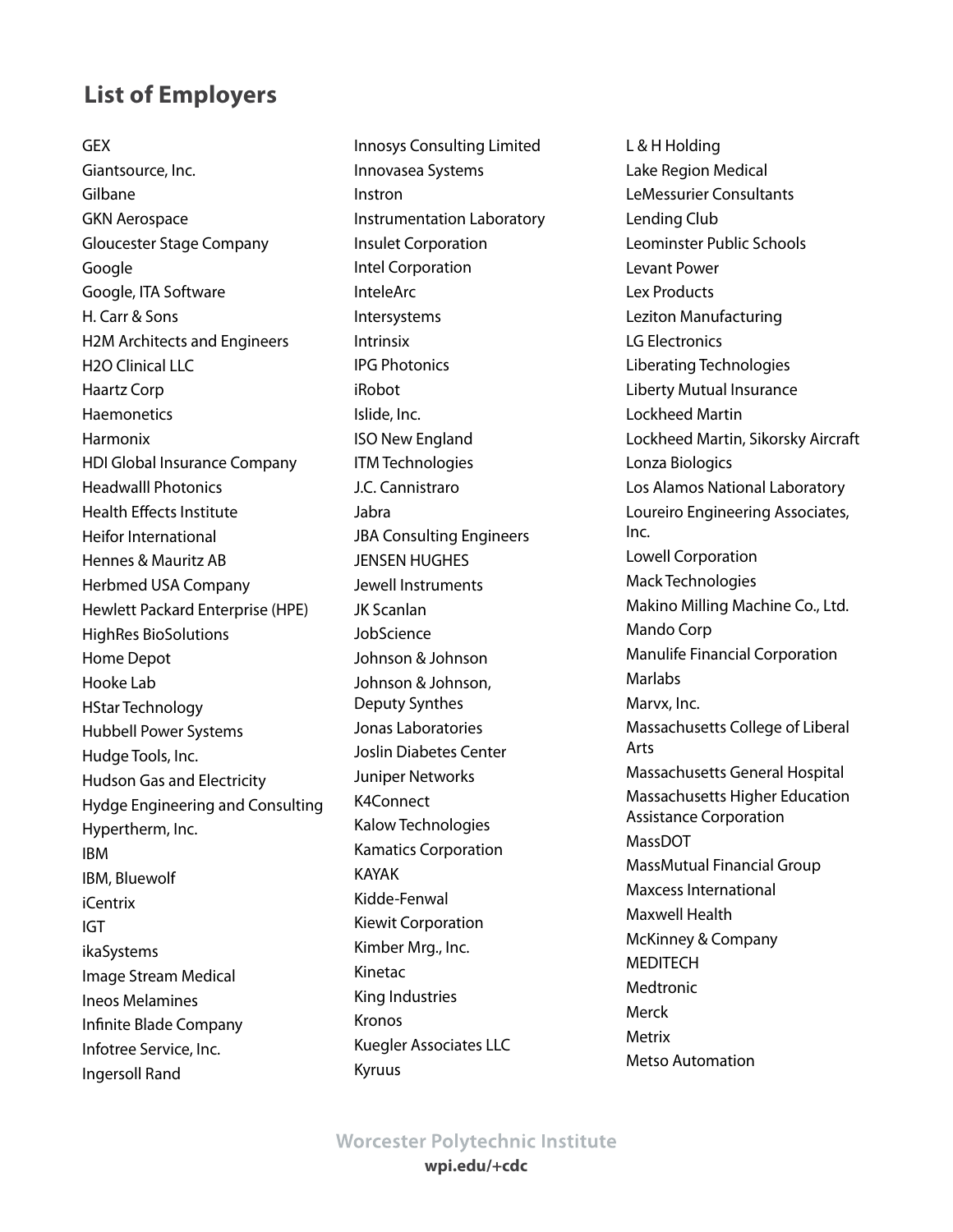Mexichem MIAA & Massachusetts Youth Soccer Association MicroCenter Microsoft Corporation Miles Technologies Milliken & Company MilliporeSigma Ministry of Finance, Indonesia **MintyMentors** Mission Capital Advisors MIT MIT Lincoln Lab Moderna Therapeutics Mojotech Momenta Pharmaceuticals Monster Movemint MSP Digital Marketing MT Law, LLC MTU Aero Engines MWH Global My Web Grocer NASA - Kennedy Space Center Nashoba Valley Regional High School Natick Army Labs National Cancer Centre Singapore National Fire Protection Association National Grid Naval Undersea Warfare Center Near Earth Autonomy NEC Laboratories America NetApp Netcracker Technologies New Balance New Hampshire Ball Bearing New York University **NFPA** 

Nick Tsapatsoviis & Associates Nissan Nitsch Engineering Northeast Electrical Distributors Northrop Grumman Novatio Engineering Novetta Novumind LTD Nutcracker Nuvera Fuel Cells NVIDIA Oceanside Animal Hospital October Three Consulting OFS Olympus Surgical Technologies Omni Services Omron Adept Technologies, Inc. ON Semiconductor On-Point Construction Open Learning Exchange--- Katmandu, Nepal Openbridge, Inc. Ora, Inc. Oracle America, Inc. Ovitas Oxirent, S.A. PA Consulting Paper Store, Inc. Pare Corporation Parexel Partners Pharmacy Partnr Pearson North America Pegasystems, Inc. PepsiCo Permasteelisa North America PES Structural Engineers Peter Kiewit Infrastructure Co. Philips

Phosphorex Piab USA Pizzano Consulting Engineers Plexxi, Inc. PNB Paribas Polytec Portsmouth Naval Shipyard POWER Engineers Pride Mobility Primetals Technologies Proximity Designs PTC Pure Imagination Studios Q Dynasty, Inc. QuEST Global Quinsigamond Community College RailPod, Inc. Raytheon Company RBC Bearings R-DEX Systems Regeneron Register Helper Rethink Robotics Reveal Design Group Rhode Island Department of Environmental Management Rizzo Corporation RJ Kenney and Associates Robert Bosch LLC Robotics Research Engineer Rochester Electronics Rockwell Collins RSH Industries Rybak Engineering, Inc. Rye Electric SABIC Saint-Gobain Salesforce Sanofi Genzyme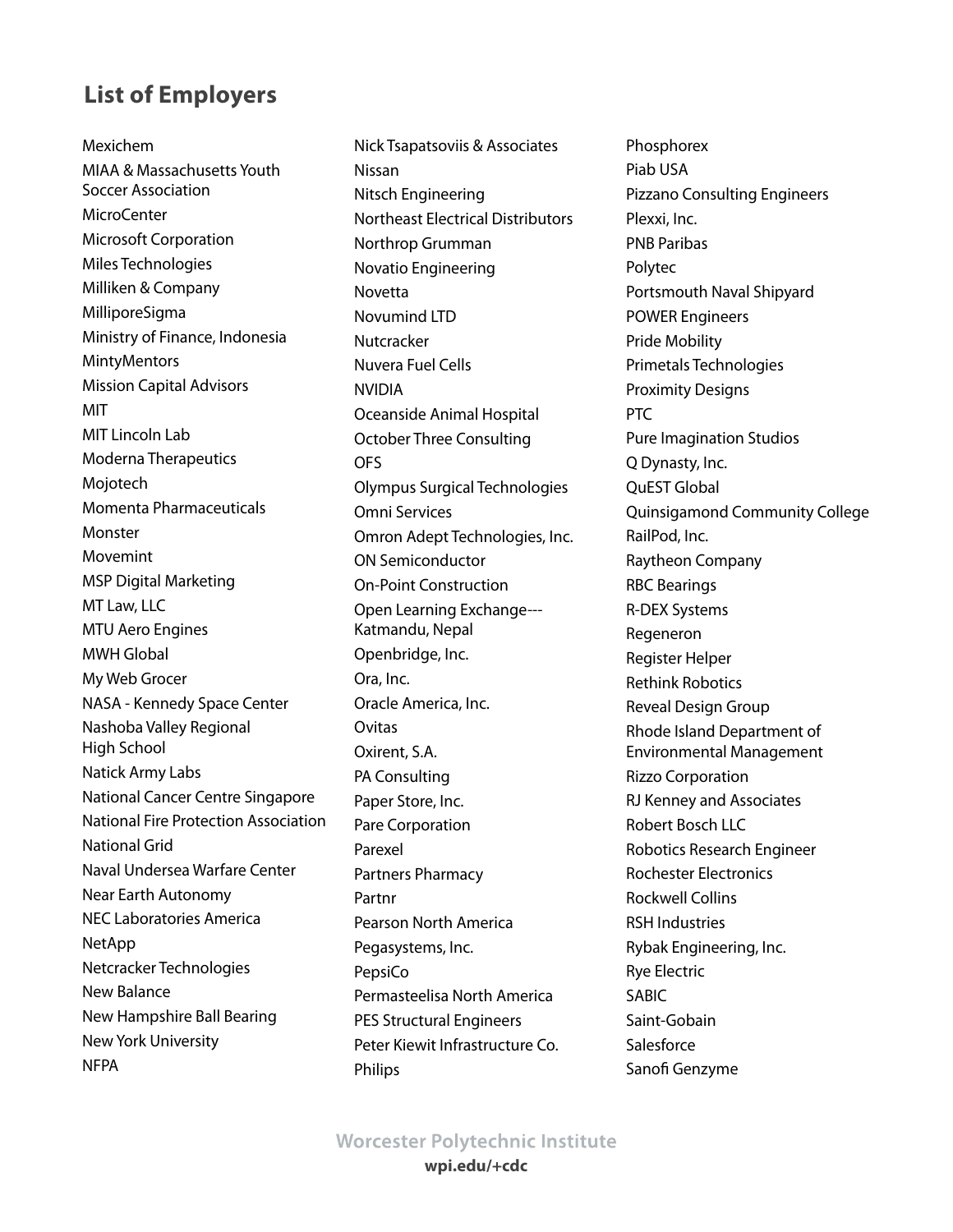Santander Bank Sapient Saudi Iron & Steel Company Savannah River Nuclear Solutions Scribe America **Securos** Seventh Sense Biosystems SFL Scientific Shawmut Design and Construction Shire **Siemens** Silicon Labs Simplex Grinnell Simpson Gumpertz & Heger Six Flags Great Adventure Skanska Skelmet SMC Partners, LLC Smith & Nephew Solvay SpaceX Spectra Energy **SRNS** St. Marks School STA Singapore Stanley Black & Decker Stantec **Staples** Star Dumpling Starbreeze Studios State Street Bank STP Suffolk Construction **SummitWorks** Sun Life Financial SUNS Internatinal LLC SwimEx, Inc. Symbotic System Solutions LLC

T2 Biosystems Taconic Biosciences Target International Student Center Tata & Howard Tau Kappa Epsilon TE Connectivity Tech-Etch TechNoLogic, Inc. TECNALIA Research & Innovation Tecolote Research Tellon Trading, Inc. **TempAlert** Teradyne, Inc. TerraTherm, Inc. Tesla Motors Tetra Tech Tetra Tech, Cosentini Associates Texas Instruments The Dennis Group The Greater Boston Food Bank The Grommet The Hanover Insurance Group The Jackson Laboratory The Mathworks The MITRE Corporation The Rockport Company The Torrey Company The Vertex Companies Thermatool Corporation Thielsch Engineering Tibco Tiffany & Co. Tighe & Bond Town of Brookhaven TradingScreen, Inc. **Travelers** Trex Company Trip Advisor TTM Technologies

Tufts Health Plan Tufts Medical Center Tumacacori National Historical Park Turner Construction **Twitter** Tyco International UCSF Udacity, Inc. UHI Machine UMASS Medical School UMASS Memorial Hospital Umore Robotics Co. United Illuminating Company United Launch Alliance United Technologies Corporation (UTC) United Technologies Corporation, Aerospace Systems United Technologies Corporation, Pratt & Whitney United Technologies Corporation, Otis Elevator UnitedHealth Group United Healthcare Group, Optumπ Univeristy California - Irvine University of Arizona, School of Information University of Cincinnati University of Texas University Orthopedics Unum U.S. Air Force U.S. Army U.S. Army Natick Soldier Research Development & Engineer Center U.S. Department of Defense U.S. Marine Corps U.S. Marines U.S. Navy VA Boston Healthcare System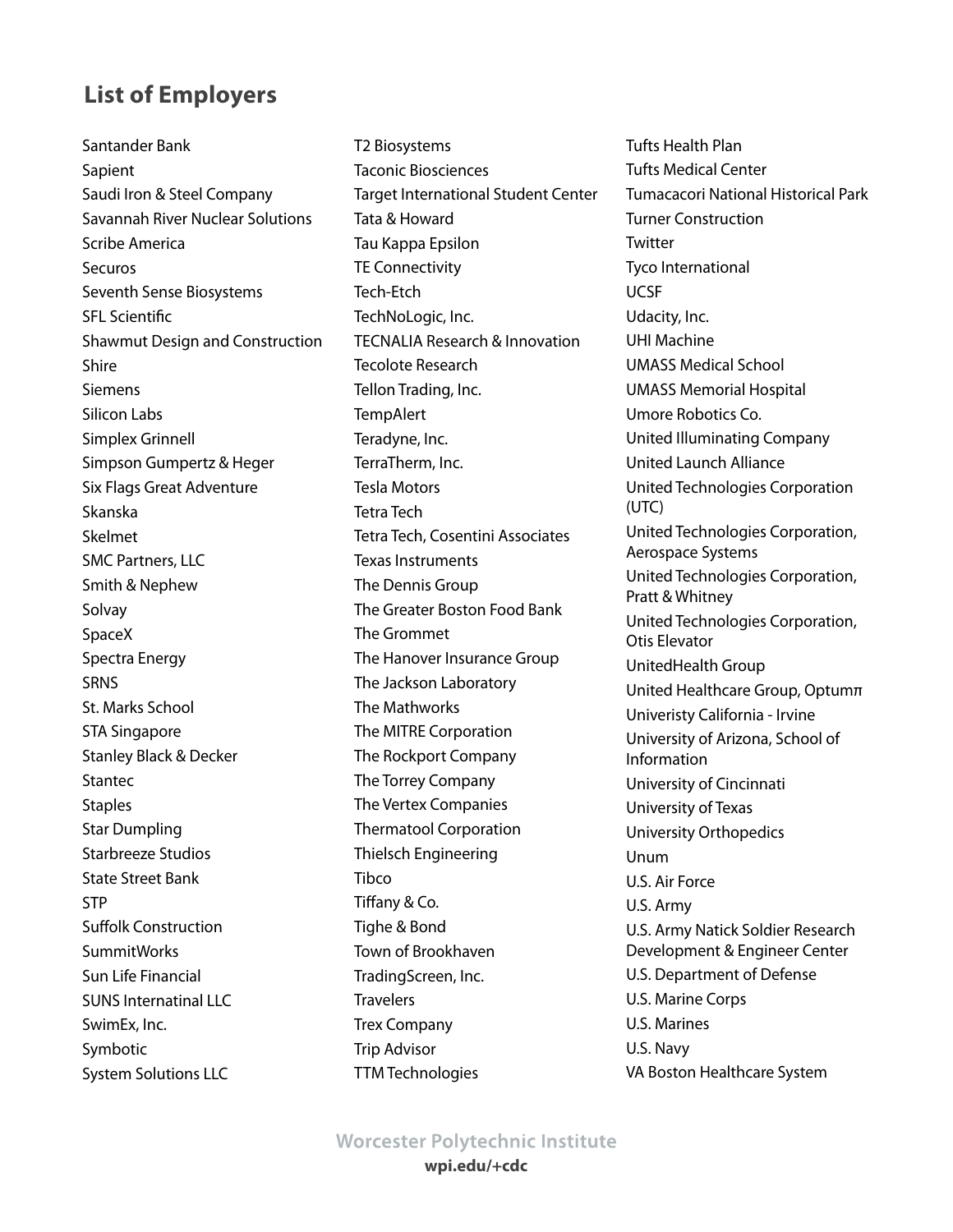Vanderweil Engineers Velcro Group Corporation Velen Cloud Vention Medical VeriStat VHB ViaSat Viatar CTC Solutions Vishwa Robotics Vistaprint, a Cimpress Company Volpe National Transportation **Center** Voxel8 Wachusett Regional High School Wakefly Washington University School of Medicine Waste Management Watermark Environmental, Inc. Waters Corp Wayfair WB Engineering Consulting West Warwick Public Schools Westinghouse Electric Company WET (Design) Whitcraft Group Whiting-Turner Contracting Co Wilcox Industries Wolverine Fire Protection Co Woodard & Curran Worcester East Middle School Worcester Korean School Worcester Public Schools WPI Xtalic Corporation Zachry Nuclear Zebra Technologies Zyno Medical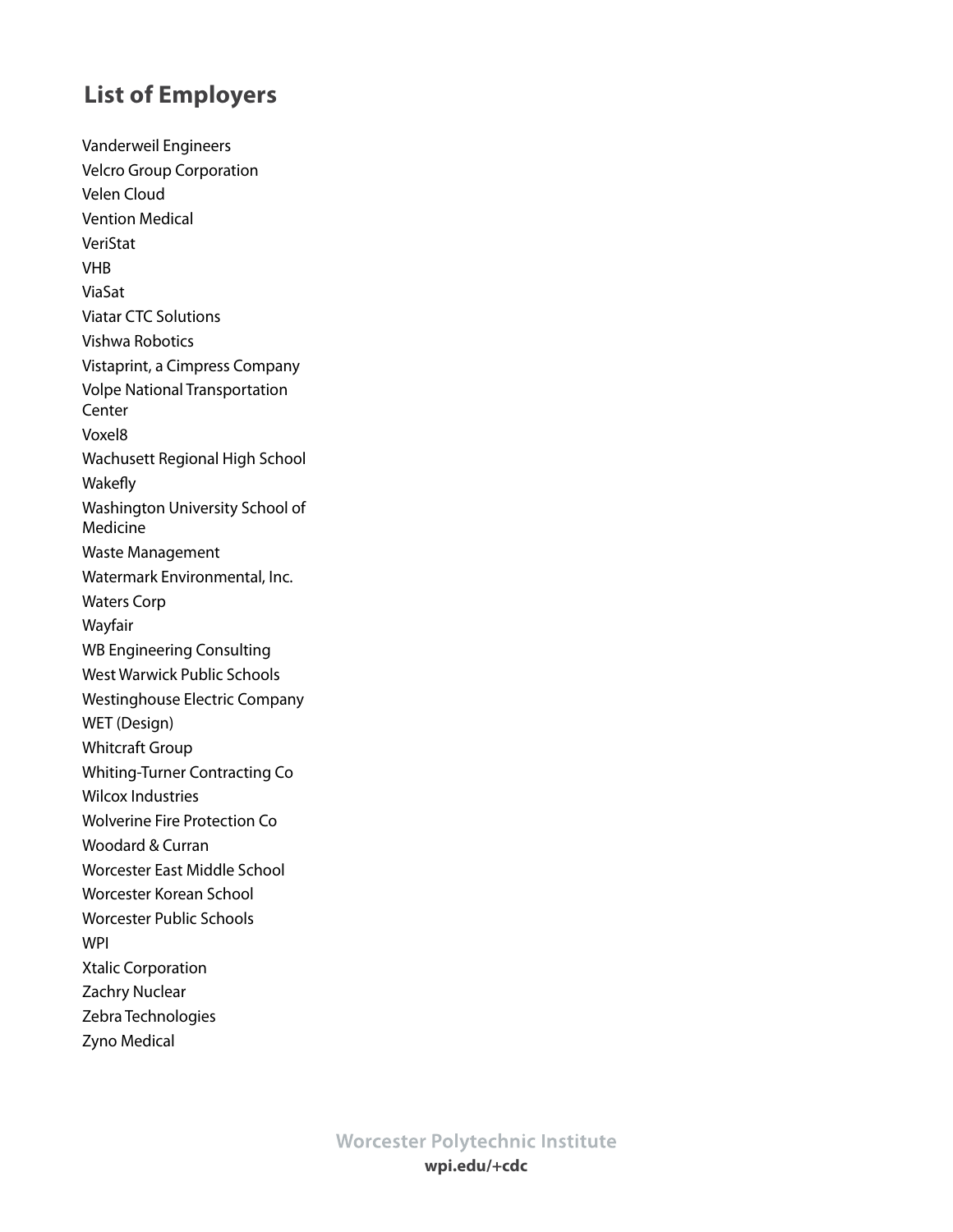## <span id="page-61-0"></span>**Graduate Schools**

Boston College Boston University Brandeis University Brown University Bunker Hill Community College Cambridge University Carnegie Mellon University Case Western Reserve University Columbia University Cornell University ETH Zurich Georgia Institute of Technology Harvard Business School Johns Hopkins University Louisiana State University Manhatten College MIT Montana State University New England College of Optometry New York University Northeastern University Northwestern University Quinnipiac University Law School Rhode Island School of Design Stanford University Stevens Institute of Technology Syracuse University Teachers College, Columbia University Temple University Texas A&M Tufts University University College London University of Binghamton University of Bremen University of California - San Diego University of Colorado - Boulder University of Connecticut

University of Hawaii - Manoa

University of Illinois - Urbana-Champaign University of Maryland University of Maryland College Park University of Massachusetts - Amherst University of Massachusetts - Lowell University of Melbourne - Melbourne Business School University of New Hampshire School of Law University of New Haven University of North Carolina - **Charlotte** University of Oregon University of Pittsburgh University of Puerto Rico, Mayaguez University of Rhode Island University of South Carolina School of Law University of Southern Mississippi University of Texas University of Toledo University of Washington University of Wisconsin University of Wisconsin - Madison Washington University Weill Cornell Medical College WPI